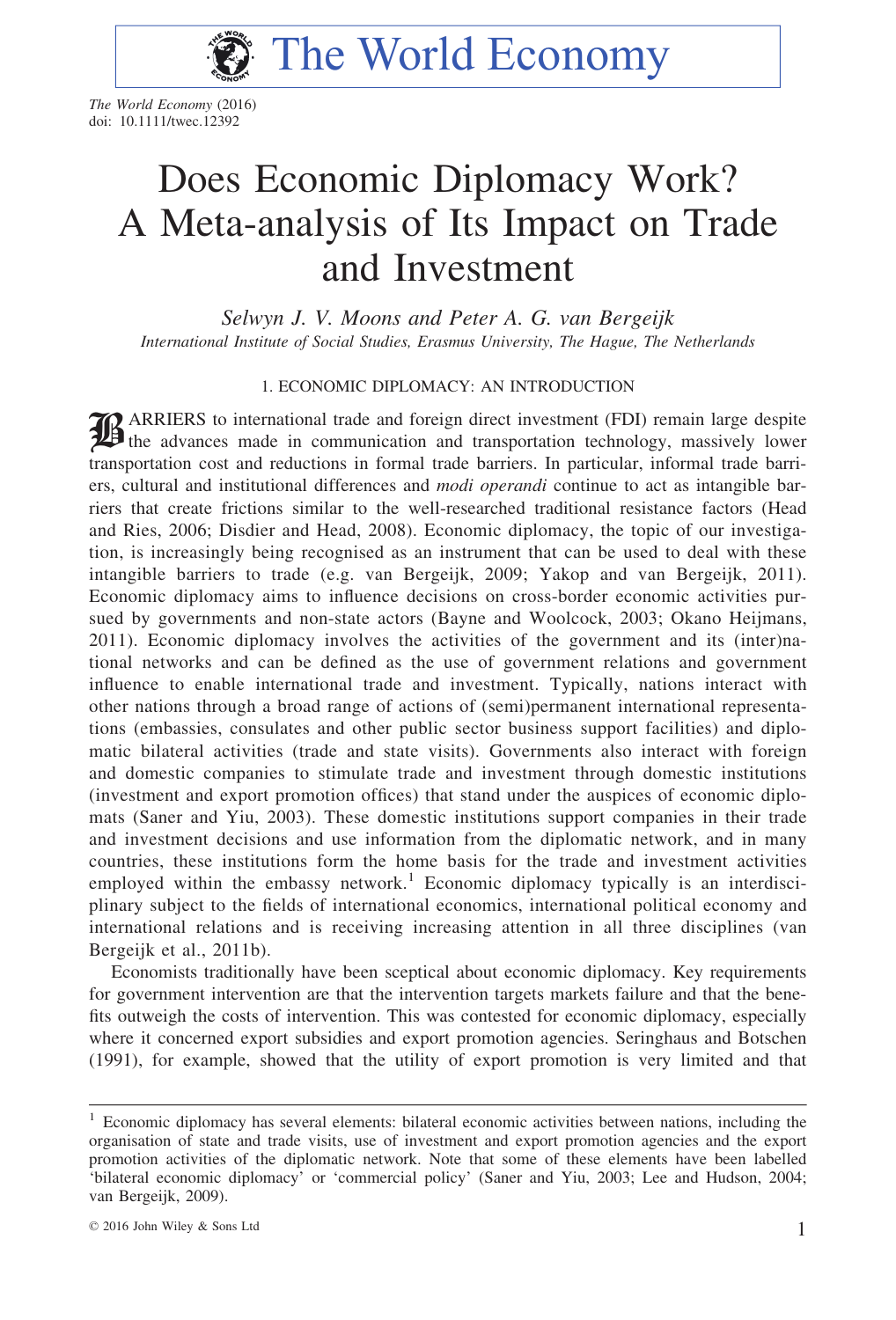export promotion efforts all too often do not address the needs of exporters. Likewise, Gencturk and Kotabe (2001) found that export subsidies make businesses more profitable, but have no effect on their turn-over. In the same spirit, export promotion agencies (EPAs) have received considerable criticism in the 1990s. World Bank publications by Hogan (1991) and Keesing and Singer (1991) criticised the establishment of EPAs especially in countries with high trade barriers where export promotion would serve as a palliative; the effective first best solution is to lower trade barriers. As a result of these influential World Bank studies, many development institutions withdrew their support to EPAs (Lederman et al., 2006).

The economic justification for economic diplomacy is based on (i) the existence of asymmetric information for operating internationally companies and (ii) externalities associated with the collection and sharing of information about market conditions and business opportunities in international markets (Hausmann and Rodrik, 2003). If information is imperfect, markets do not produce Pareto efficient outcomes (Greenwald and Stiglitz, 1986). In the internationalisation decision of firms, imperfect and asymmetric information is often a factor, because it is costly for firms to identify potential business partners and to assess their capabilities (Rauch, 1996; Rangan and Lawrence, 1999). It is likely that this type of information about export markets is under-produced from a societal point of view because first movers cannot reap the full benefits of this information due to free riding rivals (Hausmann and Rodrik, 2003). Local and competing firms will try to restrict the availability of information in order to prevent competitors from entering the market. This is especially problematic when one wants to enter a developing country because published statistics and other sources are scarcer for those markets. Governments may step in by providing 'unique, reliable and impartial access to information such as through the global embassy network and other government channels and contact, which become available through the government's very long term and non-commercial attachment to overseas markets' (Harris and Li, 2005, p. 74). By supplying information to companies, economic diplomats reduce transaction cost, facilitate international flows (trade and investment) and contribute to a more efficient allocation of capital.

Policymakers consider economic diplomacy relevant for four reasons. First, the share of the former centrally planned economies in world trade has increased (Kowalski et al., 2013). In these countries, government is still regarded as a natural partner in the economy. Second, state enterprises may be the counterpart of a company operating in the international markets. This necessitates entrepreneurs to seek cooperation with their national government in order to equalise the power balance and to level the playing field. Third, (political) uncertainty about international transactions must often be removed or reduced. Government involvement may signal that a transaction will not raise political resistance. Finally, some high-quality information needed for international transactions sometimes requires involvement of government officials. In the slipstream of increased policy relevance, empirical studies on economic diplomacy appeared in leading journals, including Rose (2007), Nitsch (2007), Lederman et al. (2010) and Volpe Martincus et al. (2010a). The academic attention and the popularity of economic diplomacy among policymakers increase the importance of knowledge about the (size) effect and significance of economic diplomacy.

Since the empirical work in the field of economic diplomacy is still evolving, lacking consensus is an issue. We take stock of this literature by providing a meta-analysis of 32 empirical studies published in the period 1986–2011. These studies basically provide us with two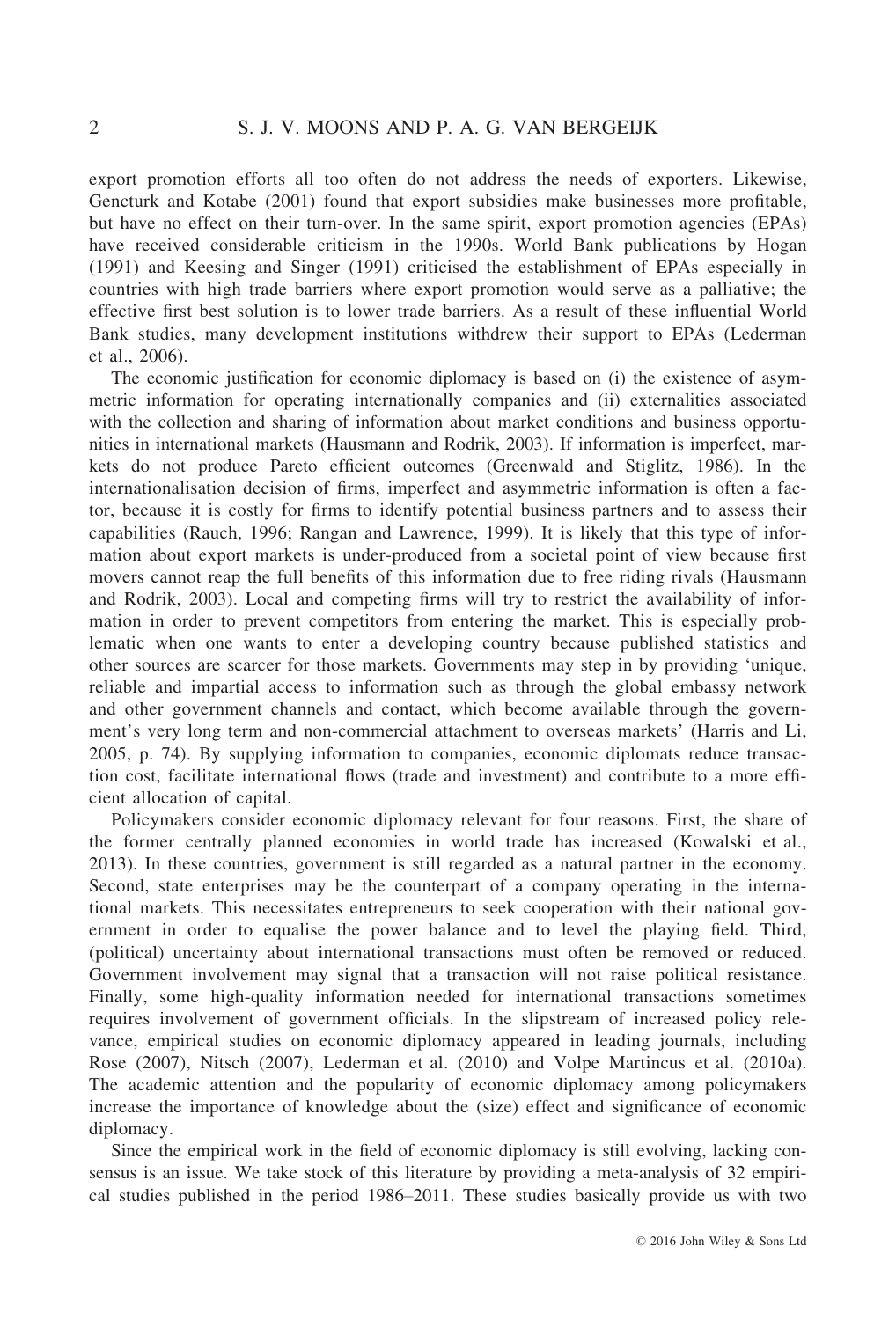samples. Sample 1 contains 627 t-values and sample 2 consists of 963 reported significance levels (both regarding the impact of economic diplomacy on international economic flows; see Figure 1). Importantly, in the larger sample the number of insignificant and negative coefficients exceeds the number of significantly positive coefficients (for sample 1, the share of negative and insignificant t-values is 34 per cent). We scrutinise the mixed evidence that is provided by these studies, controlling for differences in methodology, time frame and data characteristics of the 32 studies by doing a meta-regression analysis. This is a research method that enables researchers to synthesise and summarise previously obtained empirical findings for a similar research question in a quantitative and statistically rigorous fashion. Meta-analysis basically is a statistical approach in which the reported results are controlled for the characteristics of the identified primary studies. It therefore both includes and goes beyond a traditional systematic review. The use of a meta-analysis adds value to a traditional review of the literature: a meta-analysis is less prone to subjective bias and more transparent than a traditional literature review because it systematically analyses sources of (quantitative) variation of earlier primary studies (Lazzaroni and van Bergeijk, 2015).

A meta-analysis enables us to combine the results from the different (sub)disciplines where economic diplomacy is gaining ground. This is particularly relevant if only because the topic of economic diplomacy should be studied from a multidisciplinary point of view while empirical studies so far have by and large been mono-disciplinary in focus.

The contribution of this paper is, first, that this is the first meta-analysis of the effects of instruments of economic diplomacy on international economic flows. Like other meta-analyses from the field of economics, we find that research design is an important determinant for significance of the particular instrument(s) under econometric investigation (compare, Ljungwall and Tingvall, 2008; Meyer and Sinani, 2009; Havranek and Irsova, 2010; Mebratie and Van Bergeijk, 2011; Lazzaroni and van Bergeijk, 2015). Second, we identify important methodological issues that can be taken into account in future research not only in the field of economic diplomacy, but also in any emerging field. Third, we develop a logit model of significance levels that allows us to consider 50 per cent more observations. This innovation is relevant to research fields where establishing the meta-sign and its meta-significance already is a relevant finding and where reporting in the primary studies frequently



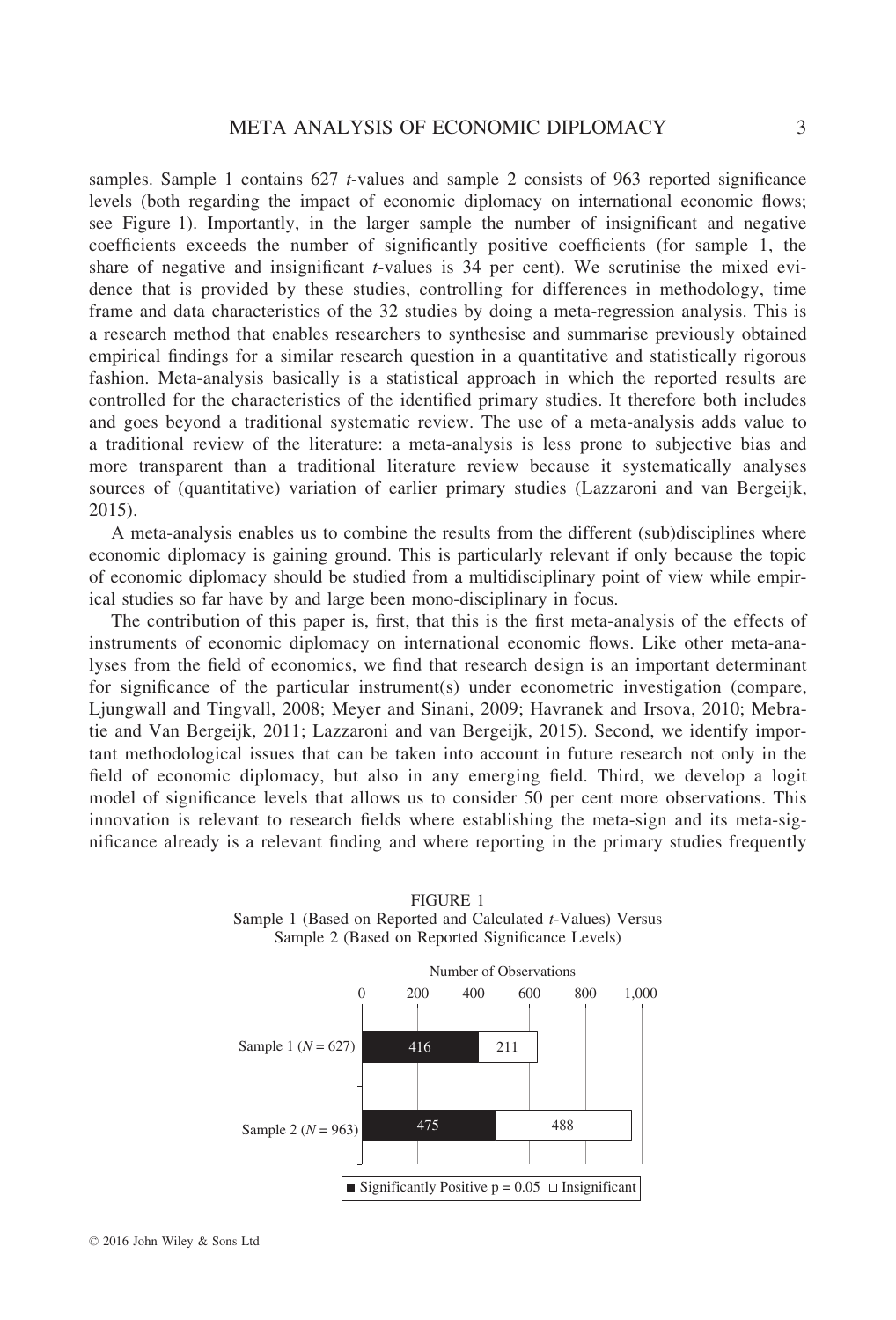is incomplete or inexact.<sup>2</sup> The fourth contribution is that we show the importance of conducting sensitivity analysis in meta-analysis for cross-disciplinary subjects like economic diplomacy.

The remainder of this paper is structured as follows. Section 2 reviews empirical research that addresses the relation between economic diplomacy and trade and investment flows. We discuss the problems encountered in these studies. Section 3 discusses the construction of our sample and provides descriptive statistics. Section 4 sets out the design of the meta-analysis, and Section 5 presents and discusses the empirical results and conducts a meta-regression sensitivity analysis. Section 6 concludes.

## 2. REVIEW OF LITERATURE

Most studies in our sample use the gravity model that has a long-standing history in analysing the international pattern of bilateral trade and investment flows (van Bergeijk and Brakman, 2010). The primary studies in our sample use economic diplomacy as one of the determinants of international trade and investment. The parameter estimate of economic diplomacy can be interpreted as the partial derivative of international trade (investment) with respect to the particular diplomatic instrument(s) investigated in the primary study.

Until the mid-1990s, the methodology still was rather crude from today's perspective due to limited computing power and data availability. The studies predominantly pertained to cross-sectional analysis of bilateral political indicators based on events data to explain the development of bilateral trade (Pollins, 1989a, 1989b; van Bergeijk, 1992, 1994; Polachek, 1997) and FDI (Nigh, 1985). The empirical works uncovered a positive correlation between, on the one hand, trade (FDI) and, on the other hand, (net) diplomatic cooperation. Differences in the significance, strength and sometimes the sign of the correlations occurred for singleyear studies (van Bergeijk, 1992, 1994) versus pooled cross sections (Nigh, 1985; Pollins, 1989a, 1989b) and for developing versus developed countries (Nigh, 1985). Also the extent to which countries were integrated in the world economy (Pollins, 1989a) and the socio-political system (centrally planned versus market economies; van Bergeijk, 1992, 1994) appeared to be relevant.

The collapse of the USSR for some time reduced research interest in the topic, but in the mid-2000s economic diplomacy returned on the research agenda. Improving on the earlier literature, researchers deployed panel data, advanced econometric methods and more specific tools of economic diplomacy as explanatory variables. The focal point became the international network of countries (consisting of embassies, consulates, the national, local and regional export and investment promotion offices) and the use of that network (trade missions at various levels of diplomatic representation organised within this network).

Researchers at the World Bank published studies on the effectiveness of investment promotion agencies (IPAs) (Morriset, 2003; Harding and Javorcik, 2007) and EPAs (Lederman et al., 2006, 2010). According to these studies, IPAs and EPAs have a strong and statistically significant effect. The studies claimed that on average a 10 per cent increase in the budget of investment promotion leads to a 7.5 per cent increase in FDI flows (Morriset, 2003), that each additional dollar of export promotion increases exports by 40 dollars for the median agency

 $2$  One-third of the regression coefficients in our sample are reported without *t*-values or standard errors, but only with insignificance and significance at the 5 and 1 per cent level, respectively.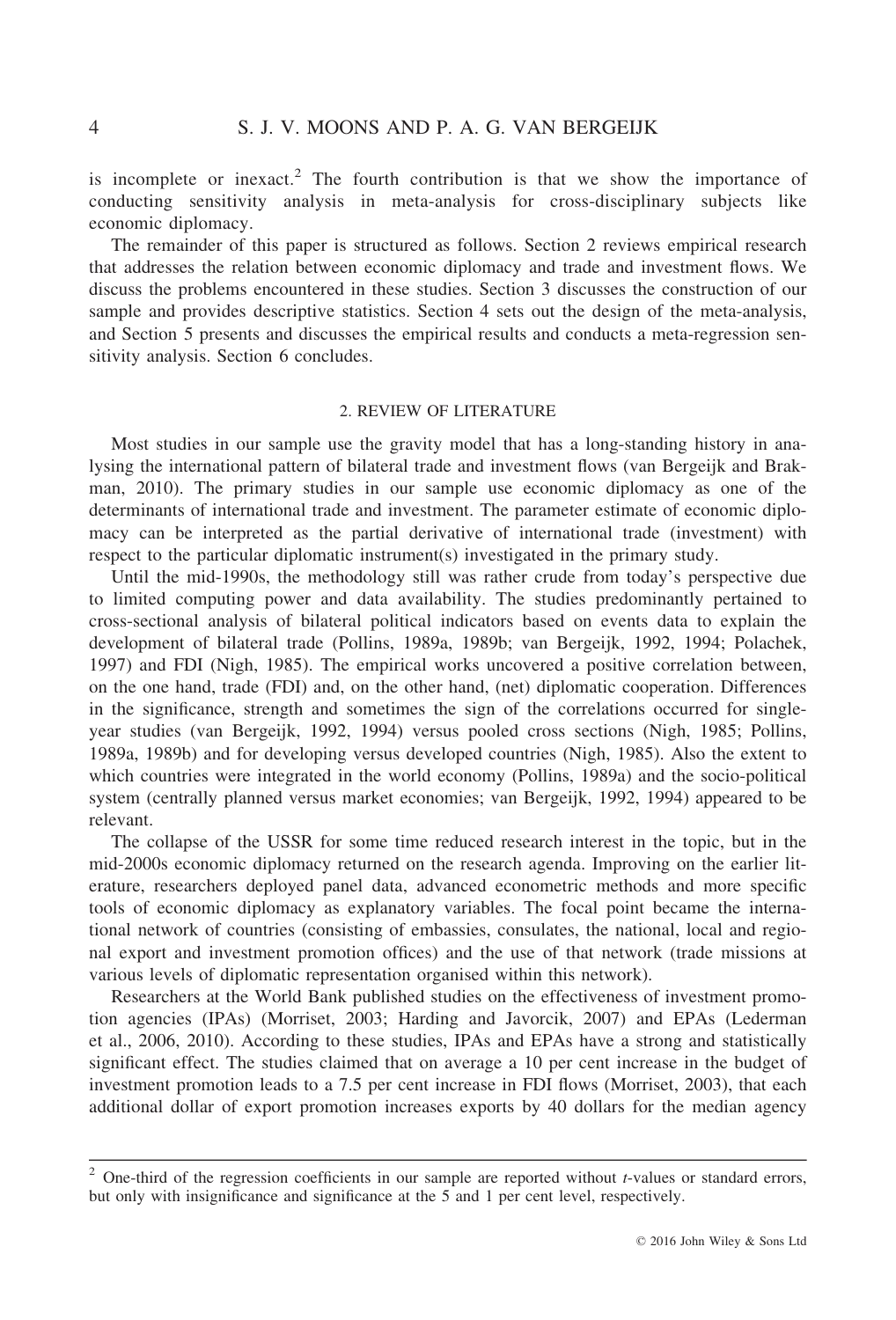(Lederman et al., 2006) and that a 10 per cent increase in the budget of export promotion agencies increases exports by 0.6 to 1.0 per cent (Lederman et al., 2010). Later studies on the topic of export promotion and investment promotion produced positively significant effects of much smaller size (Bobonis and Shatz, 2007; van Veenstra et al., 2011). The empirical work that followed the World Bank publications had a somewhat different and wider scope and dealt with the regional effect of export promotion and embassies (Gil et al., 2008; Volpe Martincus et al., 2010a; Gil-Pareja et al., 2011), the effect of the level of development (van Veenstra et al., 2011) and the effect of export promotion on the extensive and intensive margin of trade (Segura-Cayuela and Vilarrubia, 2008; Volpe Martincus et al., 2010a, 2010b; Gil-Pareja et al., 2011; Volpe Martincus and Carballo,  $2011$ ).<sup>3</sup>

Others investigated economic diplomacy by focusing on the contribution of the diplomatic service. Rose (2007) was the first to publish on the macroeconomic level effects of the network of embassies and consulates-general (Rose, 2007). The effects of the changes in the international diplomatic network are studied by Afman and Maurel (2010), and the heterogeneity in effects due to different forms of representation in this network are analysed by van Bergeijk et al. (2011a, 2011b). The effects of export promotion units within the embassies are investigated by Gil et al. (2008), Kang (2011), Hajakawa et al. (2010), Creusen and Lejour (2011). Furthermore, research has emerged on the use of the international network via organising trade missions including state visits (Head and Ries, 2006; Nitsch, 2007; Creusen and Lejour, 2011, 2013).

The recent studies report positive and significant coefficients. Rose (2007) finds that the opening of an additional embassy or consulate is associated with 6 to 10 per cent higher exports. Kang (2011) reports that a 10 per cent increase in the budget of export promotion units in embassies increases exports by 2 to 6 per cent. Similarly, according to Hajakawa et al. (2010) this effect is 5 to 6 per cent. Afman and Maurel (2010) calculate that the opening of an embassy has a similar impact as a 2 to 12 percentage points reduction in ad valorem tariff. Controlling for the level of development, van Veenstra et al. (2011), however, find a smaller effect of only 0.5 to 0.9 per cent additional exports when increasing the number of embassies and consulates by 10 per cent. The use of the diplomatic network via trade missions also shows mixed results varying from an export stimulating effect of 6 to 10 per cent for the USA, France and Germany (Nitsch, 2007) to insignificant outcomes for Canada (Head and Ries, 2006). Exploring micro data for the Netherlands, Creusen and Lejour (2011) find a significant export promoting effect of trade missions of 5 to 20 per cent for low-income countries and OECD countries, respectively. Their estimates for missions to high-income countries are insignificant (so that economic diplomacy hardly would seem to be effective in intra-OECD trade).

Additionally, the interaction between measures of economic diplomacy is explored and shows that the type of diplomatic representation seems to matter. Embassies have a larger impact on trade than consulates, while honorary consulates on average do not add value (van Bergeijk et al., 2011a, 2011b). Again the effectiveness of both embassies and consulates and EPAs depends on the levels of development of the trade partners. The impact of economic diplomacy seems to be significant in North–South, South–South and South–North trade and

<sup>&</sup>lt;sup>3</sup> The number of papers that deal with intensive and extensive margin, while growing, is not yet sufficient to enable a meaningful meta-analysis. See, however, Moons (2012) for a review of the literature.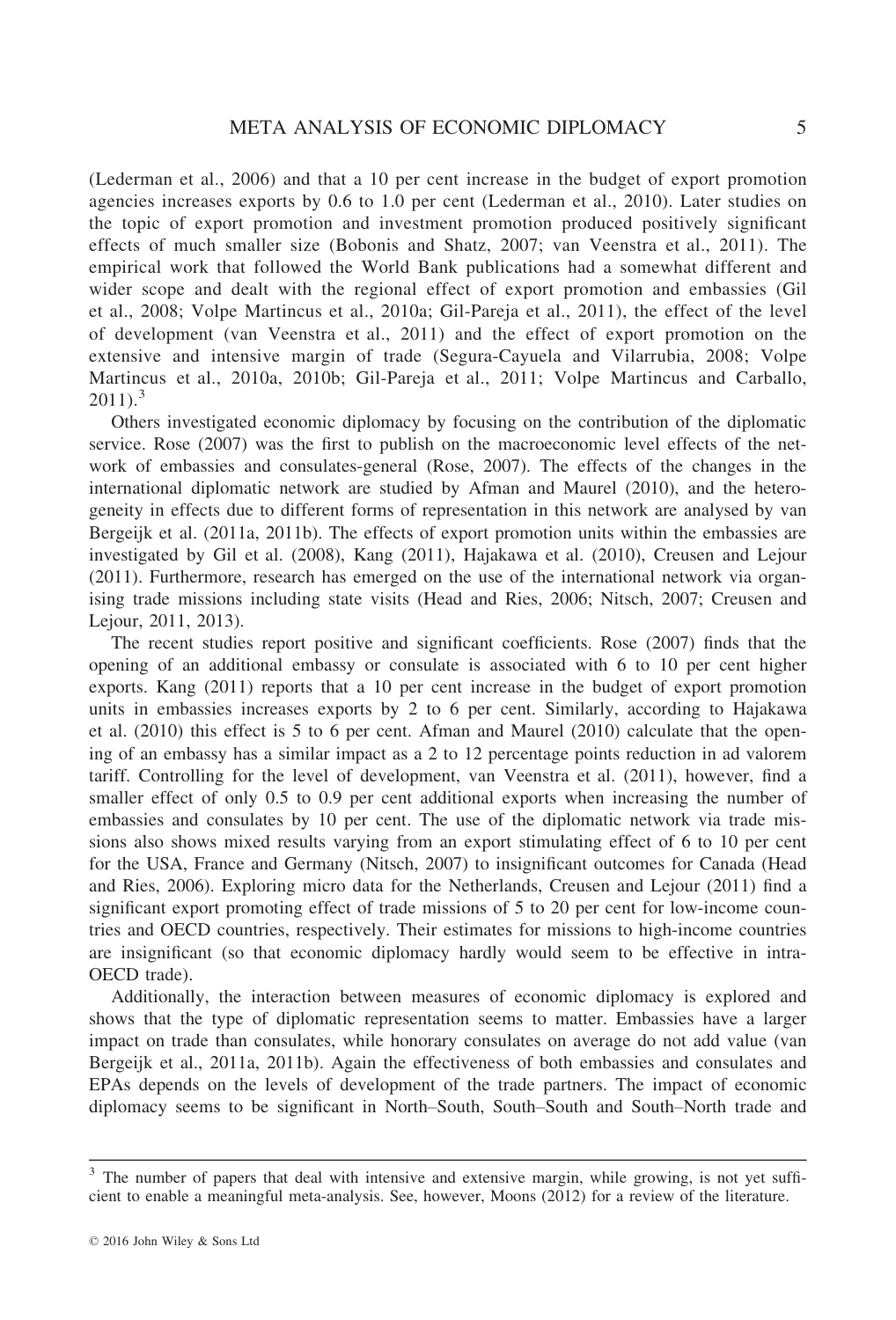weak (if at all) for the flows between developed countries (Creusen and Lejour, 2011, 2013; van Veenstra et al., 2011).

The role of economic diplomacy and its relation to FDI flows has received less attention (also in the more recent literature). Next to the earlier mentioned publications of Morriset (2003), Harding and Javorcik (2007), Bobonis and Shatz (2007) on the role of investment promotion, some work has been done on the impact of the bilateral politic/diplomatic relation on FDI flows. The studies show a positive and significant impact of cooperation between countries, similar to the relation found for trade (Keshk et al., 2004; Polachek et al., 2007). Policies that increase economic security, such as similarity in foreign policy, enhance US FDI (Biglaiser and DeRouen, 2007).

It is difficult to draw general conclusions based on the reviewed literature because the findings are rather heterogeneous. This heterogeneity may partially be explained by differences in the characteristics of the primary studies. A general observation is that analyses are often constrained because of limited data availability and that frequently data sets had to be built from scratch by the researchers by collecting primary data through surveys, by inspecting a great many national websites (in many languages) and/or coding of qualitative historical information. As a consequence, the metrics of economic diplomacy vary. Also, some studies only relate to the trade (investment) activities of one source country. Examples are Head and Ries (2006) on the effectiveness of Canadian trade missions, Creusen and Lejour (2011, 2013) on Dutch foreign network and its activities, Kang (2011) on the effect of export promotion units for South Korea and Gil et al. (2008), Gil-Pareja et al. (2011) on exports by Spanish regions. The samples of these studies are county specific, and general conclusions cannot be drawn on such a narrow basis. The same is true for analyses for only a limited group of source countries such as Hajakawa et al. (2010) that is limited to only two countries and for many cross sections that only cover one year. Finally, most studies relate to the more developed source countries. Since higher cultural and institutional barriers typically exist at lower levels of development, the sample should ideally cover source and destination countries at different stages of economic development (Yakop and van Bergeijk, 2011). In order to deal with these issues, our meta-analysis combines the information of the individual studies in order to distil the general pattern hidden in the individual studies.

#### 3. THE DATA

Our database contains the characteristics of studies that empirically investigate the impact of economic diplomacy on international economic flows. As a starting point, we followed up on the references made in the primary studies that were surveyed by van Bergeijk (2009), checked studies that cited these studies and, importantly, extended the list of studies by searching the EconLit electronic database and the internet, using Google Scholar.<sup>4</sup> In our search, we used broad keyword listings with the following terminologies: economic diplomacy, diplomacy and (international) trade, diplomacy and FDI, information barriers and diplomacy, embassies, trade missions, consulates, export promotion institutions, export promotion,

In constructing a sample for a meta-analysis, it is best practice to use multiple search engines, to check repositories such as RepEc, SSRN and IMF, WTO and World Bank working papers and to follow up on qualitative reviews of literature.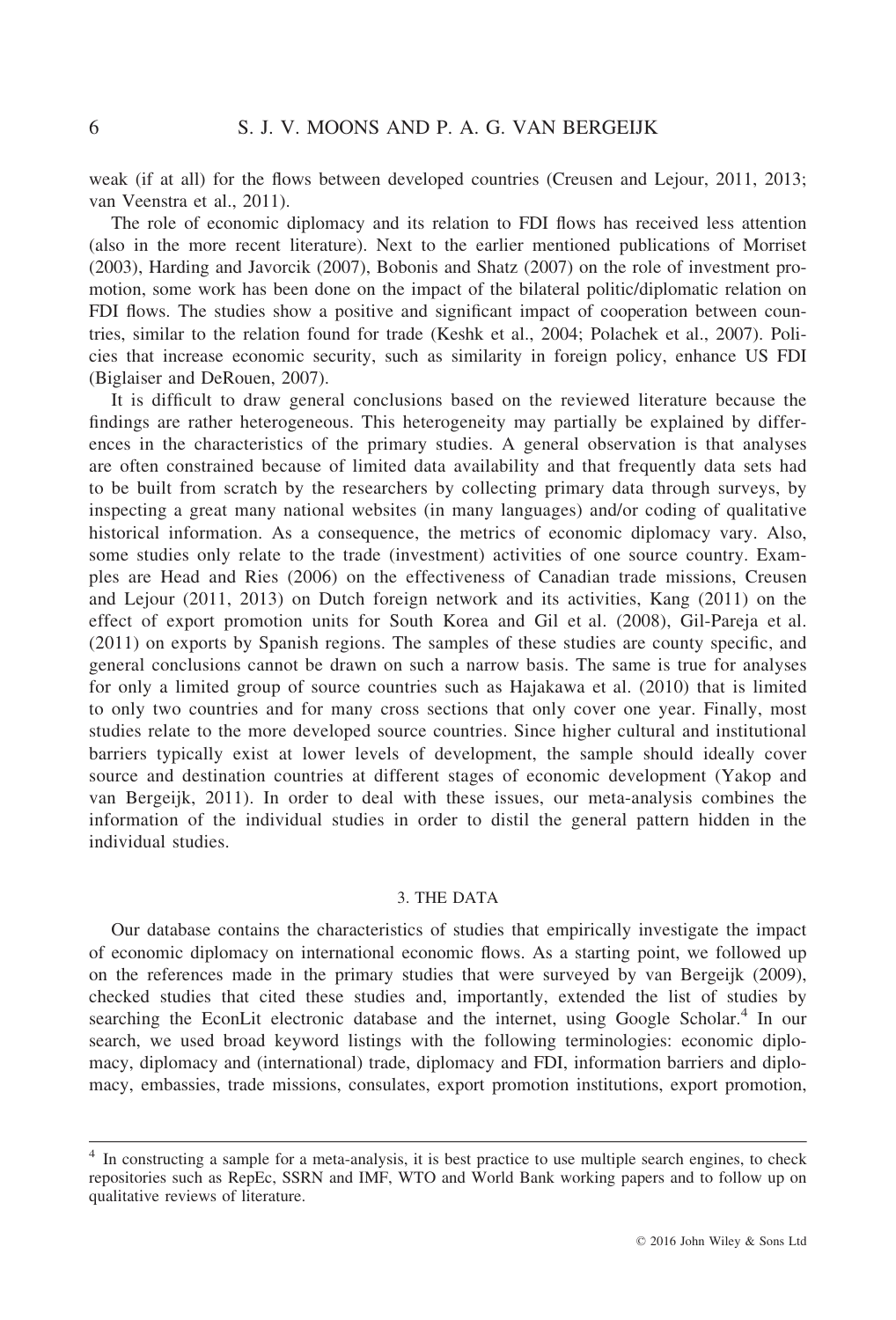investment promotion agencies and investment promotion institutions. This provided us with a list of published articles, books, working papers and conference papers that investigate the effect of economic diplomacy on trade and FDI.

Not all uncovered studies could be included in our sample. Qualitative papers, mostly from the field of international relations, were not included since we were searching for empirical research. Our initial search delivered effectiveness studies published in the 1990s (Seringhaus and Botschen, 1991; Seringhaus and Rosson, 1998), but these studies do not deal with the impact of economic diplomacy on trade and FDI. Also excluded were studies based on surveys about successful export strategies at the company level (Gencturk and Kotabe, 2001; Bernard and Jensen, 2004; Francis and Collins-Dodd, 2004; Shamsudoha and Ynus Ali, 2006). The search, moreover, provided micro data studies dealing with the effect of economic diplomacy on the margins of trade (Volpe Martincus et al., 2010a, 2010b; van Biesebroeck et al., 2011; Volpe Martincus and Carballo, 2011). These studies, mostly conducted by Inter-American Development Bank researchers, primarily focus on the effects of trade promotion for Latin American countries (Volpe Martincus, 2010; van Biesebroeck et al., 2011 analyse Canada). These papers look into the development of trade patterns of firms that are treated with economic diplomacy, but cannot be included in our sample: they provide information on how overall trade is being influenced by trade promotion detailing the extensive and intensive margin leaving the question of its impact on the level of total trade unanswered. The studies, moreover, report results which are specific to the groups of assisted companies and do not answer the question what the overall (macroeconomic) impact of economic diplomacy is. Our initial search also provided us with a number of studies that used a logit/probit model to estimate the relationship between economic diplomacy and trade/FDI. In these models, the dependent variable is a binary variable; that is, the analysis is concerned with estimating the change in the probability to trade or invest abroad (see, e.g. Alvarez, 2004). As such, the results from these models do not provide information on the size of the change in the level of trade or FDI by the use of economic diplomacy.

We did not use all findings from the studies included in our initial sample. We only included observations that relate to our search for the impact of economic diplomacy on international economic flows. So we use the observations that relate to the effect on all industries and all products and exclude results relating to subsamples of goods and industries. From the following studies, we used the overall or macro findings but not the product, industry or sector-specific results: Reuveny and Kang (1998), Harding and Javorcik (2007), Lederman et al. (2010), Volpe Martincus et al. (2010a), Gil-Pareja et al. (2011) and Hajakawa et al. (2010).

Our final meta-analysis database consists of 32 studies investigating the relationship between economic diplomacy and the macro impact on international flows (Table 1). All primary studies investigate the impact of one or more instruments of economic diplomacy, controlling for a wide range of potentially relevant variables including distance between trading partners, markets size, common borders, common language and preferential trade agreements. In the database, 963 coefficients on the effect of diplomacy and 627  $t$ -values are reported. Furthermore, we registered the dependent variable of the primary study, that is, export, import, total trade or FDI, and the different instruments of diplomacy studied in the primary studies. In order to be able to control for methodological differences, we also included other study characteristics such as the number of observations used for the primary regressions, the year of publication, the period under investigation and the econometric method.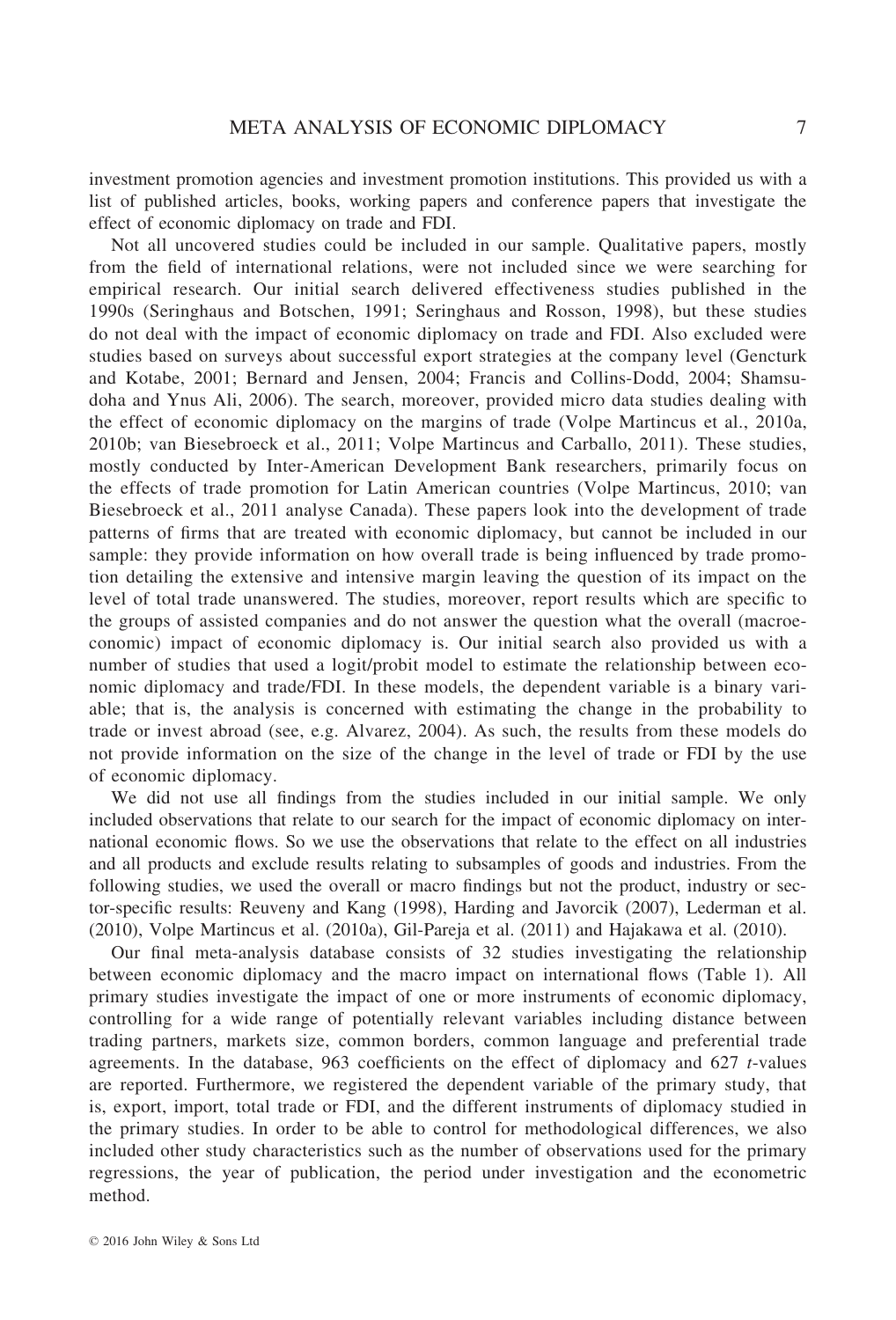|                                                                |                                                                               |            |                 | Studies Used in the Meta-analysis and Summary Statistics for Reported t-values |                  |                       |                    |                        |                       |                  |
|----------------------------------------------------------------|-------------------------------------------------------------------------------|------------|-----------------|--------------------------------------------------------------------------------|------------------|-----------------------|--------------------|------------------------|-----------------------|------------------|
| Authors                                                        | Primary Study<br>$\partial f$<br>$\ddot{n}$<br>Instrument<br><b>Diplomacy</b> | Period     | Sample<br>Size  | Number of Average<br>t-Statistics                                              | t-Statistic      | t-Statistic<br>Median | t-Statistic<br>Min | Maximum<br>t-Statistic | Standard<br>Deviation | Pos/Neg          |
| Nigh (1985)                                                    | Diplomatic relation                                                           | 1954–75    | 504             |                                                                                | 5.26             | 4.79                  | 2.61               | 8.56                   | 2.67                  | $4/0$            |
| Pollins (1989a)                                                | relation<br>Diplomatic<br>Diplomatic<br>1                                     | 1955-75    | 552             | $\overline{4}$                                                                 | 2.56             | 2.45<br>4.71          | 1.90               | 4.39                   | 0.67                  | 14/0             |
| (1989b)<br>Pollins                                             | relation                                                                      | 1960–75    | 600             | 32                                                                             | 4.86             |                       | 0.59               | 7.07                   | 1.33                  | 32/0             |
| $\begin{array}{c} \text{Summary} \\ \text{(1989)} \end{array}$ | Consulates                                                                    | 1978, 1982 | 66              | ∞                                                                              | 2.22             | 2.3                   | 0.39               | 4.03                   | 1.18                  | 8/0              |
| van Bergeijk<br>(1992)                                         | Diplomatic relation                                                           | 1985       | 1,560           | 4                                                                              | 5.72             | 6.31                  | 3.08               | 7.18                   | 1.81                  | 123/39           |
| van Bergeijk<br>(1994)                                         | relation<br>Diplomatic                                                        | 1986       | 1,560           | 4                                                                              | 6.38             | 7.25                  | 3.2                | 7.8                    | 2.18                  | 124/38           |
| Polachek<br>(1997)                                             | Diplomatic relation                                                           | 1948-78    | n/a             |                                                                                | $0.\overline{3}$ | 0.3                   | 0.3                | 0.3                    | n/a                   | $\overline{1/0}$ |
| Morriset<br>(2003)                                             | promotion<br>nvestment                                                        | 2002       | 58              | ⊢                                                                              | 2.1              | 2.01                  | 1.14               | 3.33                   | 0.69                  | 2/0              |
| Keshk                                                          | Diplomatic relation<br>agency                                                 |            | 1950-92 143,792 |                                                                                | 2.86             | 2.86                  | 2.86               | 2.86                   | n/a                   | $\geq$           |

|      | Ï                                  |
|------|------------------------------------|
|      |                                    |
|      | i                                  |
|      | I                                  |
| FART |                                    |
|      |                                    |
|      | ļ                                  |
|      | $\overline{a}$ at a $\overline{a}$ |
|      | i                                  |
|      |                                    |
|      |                                    |
|      | ŕ.                                 |

# 8 S. J. V. MOONS AND P. A. G. VAN BERGEIJK

Bobonis and Shatz (2007)

Shatz (2007) Bobonis and

Gil-Pareja et al. (2007)

Embassies, consulates

consulates

2001

–03 912 49 4.78 5.08

 $\overline{49}$ 

912

 $-0.11$  8.26 1.56 48/1

8.26

 $-0.11$ 

5.08

4.78

1.56

48/1

Investment promotion agency<br>Embassies,

Investment

1977

5,996

et al. (2004)

et al. (2004)

Ciuriak and Kinjo (2006)

Ciuriak and

Kinjo (2006) Head and<br>Ries (2006)

Head and Ries (2006) Lederman et al.  $(2006)^{a}$ 

**ederman** 

et al.  $(2006)^a$ 

Biglaiser and DeRouen Biglaiser and<br>DeRouen<br>(2007)

Diplomatic relation

1966-2002

4

2,335

Export promotion agency

Export promotion

State visits, trade missions

State visits, trade consulates

1990-2003 216,969

 $-2003$  216,969 32 1.1 0.2

2005 78 10 1.85 1.81

 $\overline{10}$ 

78

2005

1.85 1.31

–2002 2,335 4 1.31 1.08 1.22 0.16 2.93 4/0

1.08 1.81

0.16

1.22

–97 5,996 6 1.76 1.72 1.45 2.35 0.33 6/0

1.72

1.76

 $\circ$ 

Embassies, consulates

Embassies,

2002

–03 n/a 4 5.17 5.22 4.49 5.76 0.65 4/0

5.22

5.17

4 32

 $n/a$ 

2.93 6.99 2.55 18/14

 $-2.93$ 

 $0.2$ 

 $\equiv$ 

2.55

18/14

 $4/0$ 

0.65

5.76 6.99

4.49

0.27 4.4 1.74 9/1

 $4.4$ 

 $-0.27$ 

 $1.74$ 2.93

 $5/1$ 

 $4/0$ 

6/0

0.33

2.35

1.45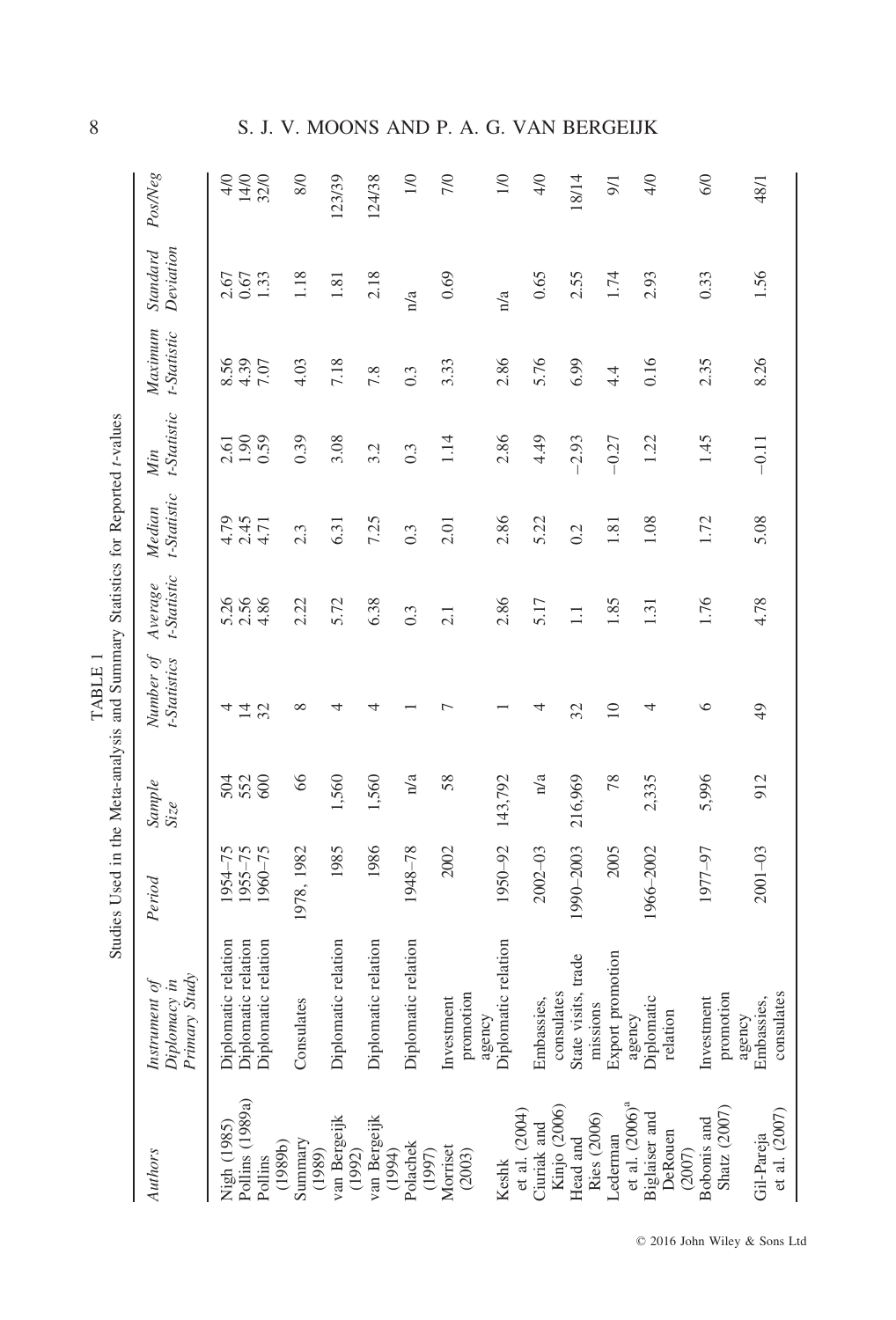|                                                               |                                                                    |             |                | TABLE 1 Continued         |                        |                       |                           |                        |                       |         |
|---------------------------------------------------------------|--------------------------------------------------------------------|-------------|----------------|---------------------------|------------------------|-----------------------|---------------------------|------------------------|-----------------------|---------|
| Authors                                                       | Primary Study<br>Instrument of<br>Diplomacy in                     | Period      | Sample<br>Size | t-Statistics<br>Number of | t-Statistic<br>Average | t-Statistic<br>Median | t-Statistic<br><b>Min</b> | Maximum<br>t-Statistic | Deviation<br>Standard | Pos/Neg |
| et al. (2007)<br>Gil-Pareja                                   | export promotion<br>consulates,<br>Embassies,<br>foreign<br>office | 1995-2003   | 26.098         | $\mathcal{L}$             | 3.75                   | 2.71                  | $-5.08$                   | 14.2                   | 3.86                  | 55/9    |
| Harding and<br>Javorcik<br>(2007)                             | promotion<br>Investment<br>agency                                  | 1972-2005   | 2,644          | $\overline{31}$           | 2.12                   | 2.27                  | 0.6                       | 3.39                   | 0.8                   | 31/0    |
| Nitsch (2007)                                                 | trade<br>State visits,<br>missions                                 | 1948-2003   | 18,409         | 54                        | 1.58                   | 1.93                  | $-1.59$                   | 6.354                  | 1.8                   | 41/13   |
| Polachek<br>et al. (2007)<br>Rose (2007)                      | Diplomatic<br>relation                                             | 1990-2000   | 5,549          | $\mathcal{C}$             | 9.15                   | 9.15                  | 8.59                      | 9.7                    | 0.79                  | 2/0     |
|                                                               | consulates<br>Embassies,                                           | $2002 - 03$ | 4,132          | 105                       | 4.44                   | 3.8                   | $-1.69$                   | 16.5                   | 3.44                  | 104/1   |
| Segura-<br>Cayuela and<br>Vilarrubia<br>(2008)                | consulates<br>Embassies,                                           | 1999        | 2,138          | $\mathcal{C}$             | 1.79                   | 1.79                  | 1.70                      | 1.87                   | 0.12                  | 2/0     |
| $\begin{tabular}{c} Aíman and \\ Maurel (2010) \end{tabular}$ | consulates<br>Embassies,                                           | 2005        | 4,269          | 46                        | 2.68                   | 1.63                  | $-0.37$                   | 8.17                   | 2.50                  | 42/4    |
| et al. (2010)<br>ederman                                      | notion<br>Export prom<br>agency                                    | 2005        | 78             | $\equiv$                  | 2.50                   | 2.16                  |                           | 3.63                   | 0.84                  | 11/0    |
| Volpe Martincus<br>et al. (2010a)                             | consulates<br>Embassies,                                           | 1995-2004   | n/a            | $\overline{c}$            | 4.12                   | 2.31                  | $-1.23$                   | 16.66                  | 4.74                  | 11/1    |
| et al. (2011a,<br>van Bergeijk<br>2011b)                      | consulates<br>Embassies,                                           | 2005        | 3,730          | $\overline{24}$           | 1.66                   | 0.9                   | $-2.5$                    | 10.22                  | 3.16                  | 16/8    |

# META ANALYSIS OF ECONOMIC DIPLOMACY 9

© 2016 John Wiley & Sons Ltd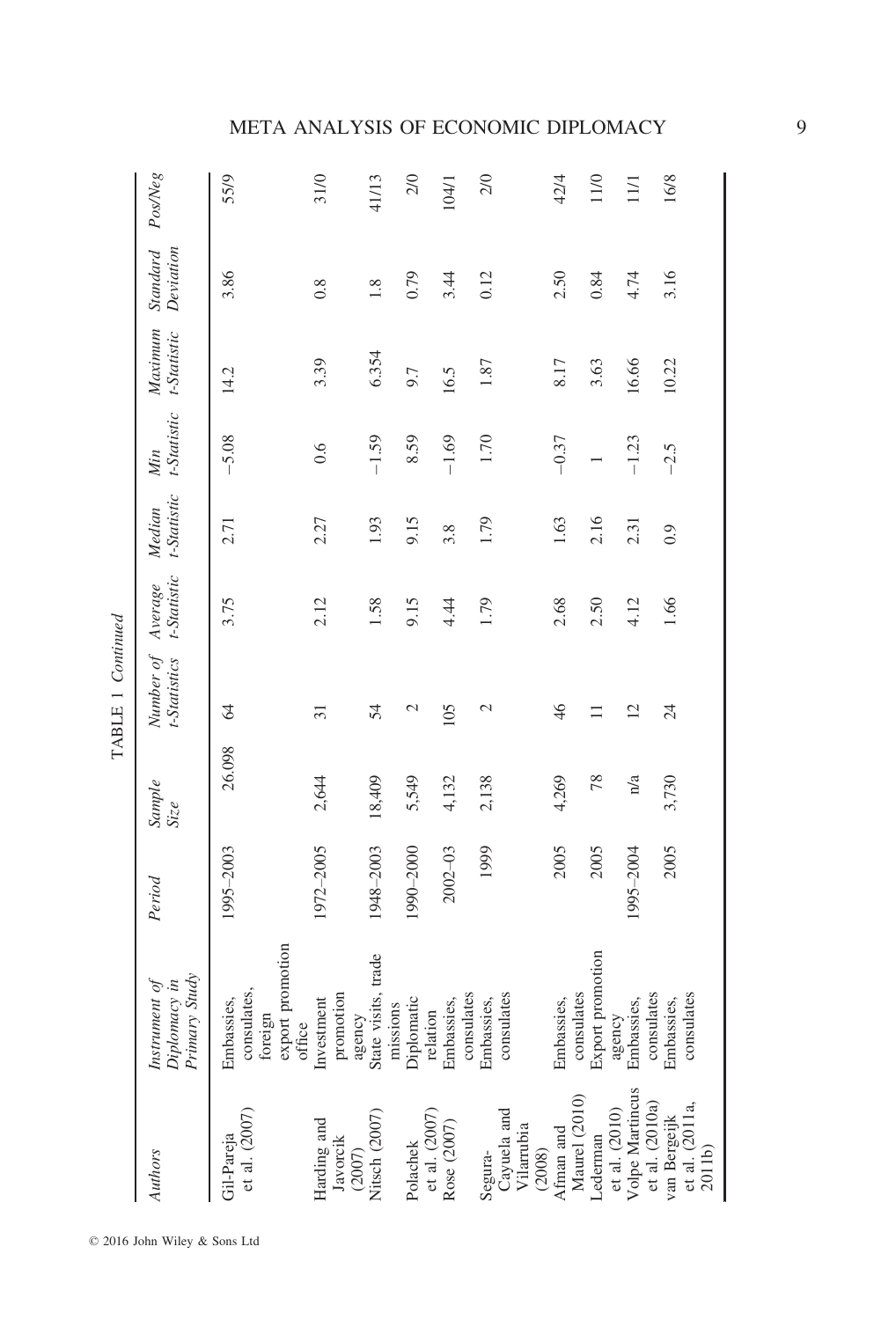| Authors                              |                                                                                       |           |                  |                           |                        |                       |                                           |                        |                       |         |
|--------------------------------------|---------------------------------------------------------------------------------------|-----------|------------------|---------------------------|------------------------|-----------------------|-------------------------------------------|------------------------|-----------------------|---------|
|                                      | Primary Study<br>Instrument of<br>Diplomacy in                                        | Period    | Sample<br>$Size$ | Number of<br>t-Statistics | t-Statistic<br>Average | t-Statistic<br>Median | t-Statistic<br>Min                        | Maximum<br>t-Statistic | Deviation<br>Standard | Pos/Neg |
| Lejour (2011)<br>Creusen and         | export promotion<br>trade missions<br>consulates,<br>Embassies,<br>foreign<br>office, | 2002-07   | 68,600           | Ó                         | 3.16                   | 3.63                  | 1.55                                      | 4.38                   | 1.17                  | 9/0     |
| Forslid (2011<br>Ferguson and        | trade missions<br>consulates,<br>Embassies,                                           | 1997-2007 | 1,120            | 4                         | $-1.76$                | $-1.47$               | $-4.17$                                   | 0.08                   | 1.93                  | 1/3     |
| et al. (2011)<br>Gil-Pareja          | representations<br>consulates<br>Embassies,<br>and other                              | 1993-2008 | 409,684          | Q                         | 2.44                   | 1.73                  | $-2.19$                                   | 14.02                  | 4.86                  | 5/4     |
| Hajakawa                             | office<br>Foreign export<br>promotion                                                 | 1980-2009 | 6,684            | 13                        | 5.85                   | 4.55                  | 2.42                                      | 9.53                   | 2.88                  | 13/0    |
| $e\dot{t}$ al. (2010)<br>Kang (2011) | promotion office<br>Foreign export                                                    | 1994-2004 | 558              | 33                        | 2.84                   | 2.20                  | 0.20                                      | 10.3                   | 2.18                  | 33/0    |
| et al. $(2011)$<br>van Veenstra      | export promotion<br>consulates,<br>Embassies,<br>agency                               | 2006      | 1,242            | $\overline{16}$           | 1.38                   | 0.93                  | $\mathcal{L}$<br>$\overline{\phantom{a}}$ | 5.6                    | 2.18                  | 15/5    |
| Yakop and van<br>Bergeijk<br>(2011)  | consulates<br>Embassies,                                                              | 2006      | 3,906            | $\overline{2}$            | 3.77                   | 3.91                  | 1.5                                       | $\circ$                | 1.43                  | 28/0    |
| Full sample                          |                                                                                       |           |                  | 627                       | 3.23                   | 2.81                  | $-5.08$                                   | 16.66                  | 2.96                  | 822/141 |

Note:

papers include a few identical regressions. Of these repetitive regressions only one regression is included in our sample. In case of doubt we took the results from Leder-<br>man et al., (2010) because these were published in papers include a few identical regressions. Of these repetitive regressions only one regression is included in our sample. In case of doubt we took the results from Lederman et al., (2010) because these were published in a peer reviewed high quality academic journal whereas Lederman et al., (2006) was a working paper.

# 10 S. J. V. MOONS AND P. A. G. VAN BERGEIJK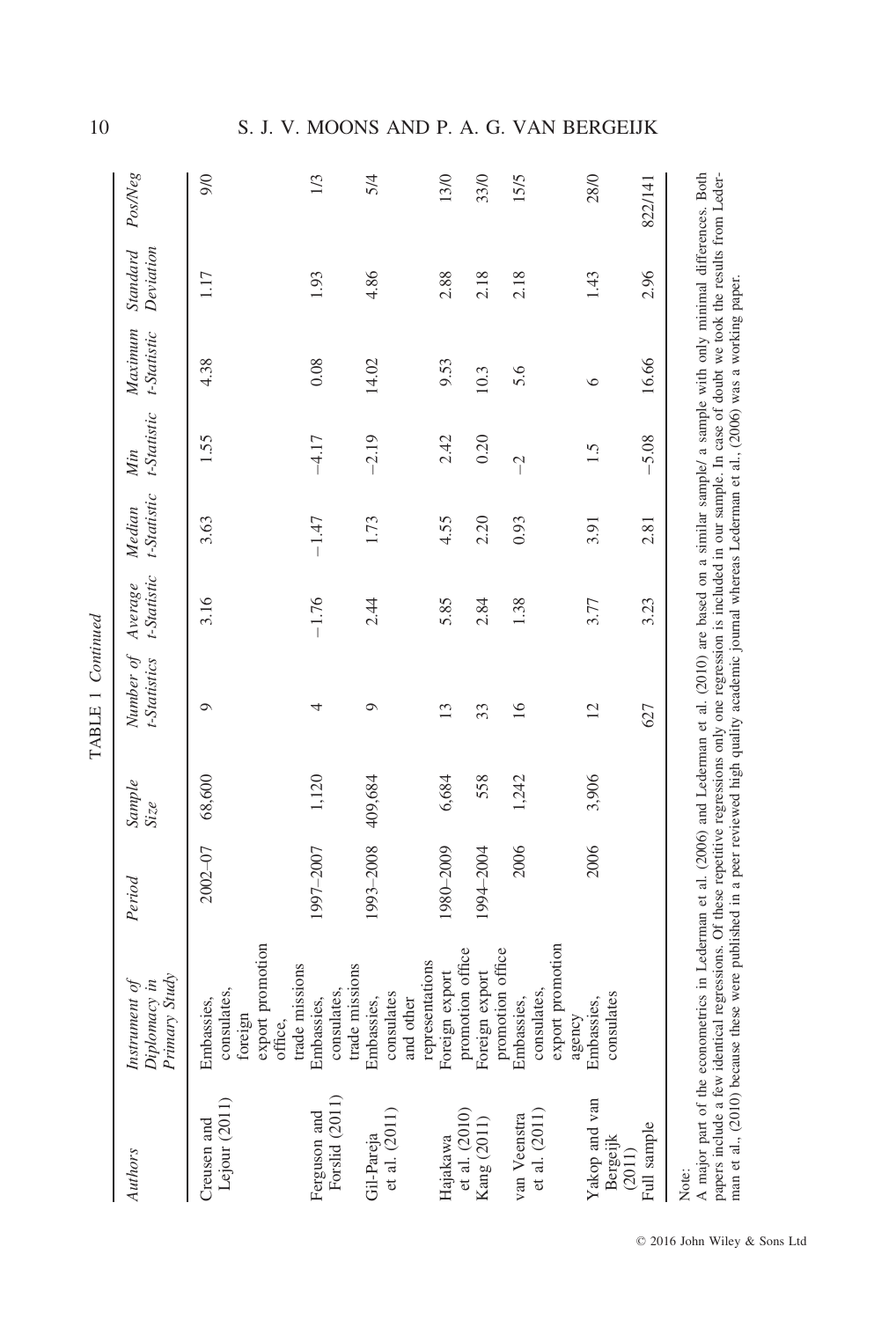The metrics for economic diplomacy differ widely; that is, economic diplomacy has been reported based on diplomatic event data,<sup>5</sup> the geography of the foreign network of countries (embassies, consulates and foreign branches of export and investment promotion offices), the activities deployed by the foreign network of countries (trade missions and state visits) and finally activities headquartered in the source economy (export promotion) and destination economy (investment promotion). Also substantial heterogeneity exists with respect to research methods and dependent variables. We created three categories of moderator variables for further analysis: empirical design factors, dependent variable characteristics and instruments of economic diplomacy. Table 2 provides an overview of the various primary study characteristics included in our sample.

While collecting data, we were confronted with substantial heterogeneity in functional forms yielding a mix of linear and non-linear coefficients that, for consistent analysis, should be transformed into elasticities to estimate the size effect of economic diplomacy. In order to calculate the elasticity on average from linear models, we need to know average values of the dependent and explanatory variables, but a number of studies do not report this basic information. We repeatedly, but unsuccessfully, contacted authors of the primary studies to get the missing data.<sup>6</sup> Moreover, those studies in our sample that fully report basic and essential information do so for the full sample, while regression results are often based on subsamples (e.g. for OECD and non-OECD countries). We do not want to limit the research to regression results that are based on full samples in order to avoid the loss of information regarding the effect of different sample characteristics. As pointed out by Disdier and Head (2008, p. 43): 'different estimates often differ in terms of sample period, method, etc., and therefore withinstudy variation  $(\ldots)$  can be used to assess the importance of such variables'. Since we are interested in the impact of research design and subsamples, our missing information problem needs to be solved.

Confronted with these issues, we initially decided to work with the reported or calculated *t*-values, because a *t*-statistic (the estimated coefficient divided by its standard deviation) has no dimension and is often reported or can be calculated from the usually reported statistics. Our method thus solves the difficulties posed by differing units of measurement, specifications and incomplete reporting that makes a traditional meta-analysis of the size effect impossible. By implication, we cannot answer the question of how much economic diplomacy contributes, but we are able to answer whether it contributes significantly and we can also investigate the sensitivity of this conclusion with respect to the methodological characteristics of the primary studies. This more modest goal is appropriate in view of the state of affairs in this field.

In a later stage, it became clear that while 963 coefficients are reported in the 32 primary studies, only 627 t-statistics could be calculated. Again, we tried to contact the authors of the primary studies with little recourse. To solve this second missing information problem, we enriched our data set by manually counting 'other ways' in which some authors communicated about significance levels. Many authors, for example, use symbols like \*, \*\* and \*\*\* to report the level of significance of their empirical estimate at the 10, 5 or 1 per cent level,

<sup>5</sup> Papers investigating the influence of diplomatic relations based on political event data can look into the effect of either more of less interaction between country pairs. These are two sides of the same coin. The analysis of less interaction is of similar size but opposite sign of an analysis on more interaction. For comparability, we changed the sign of the regression coefficients that investigate less interaction.

<sup>&</sup>lt;sup>6</sup> We thank Lejour and Creusen for providing the necessary information about their 2011 publication.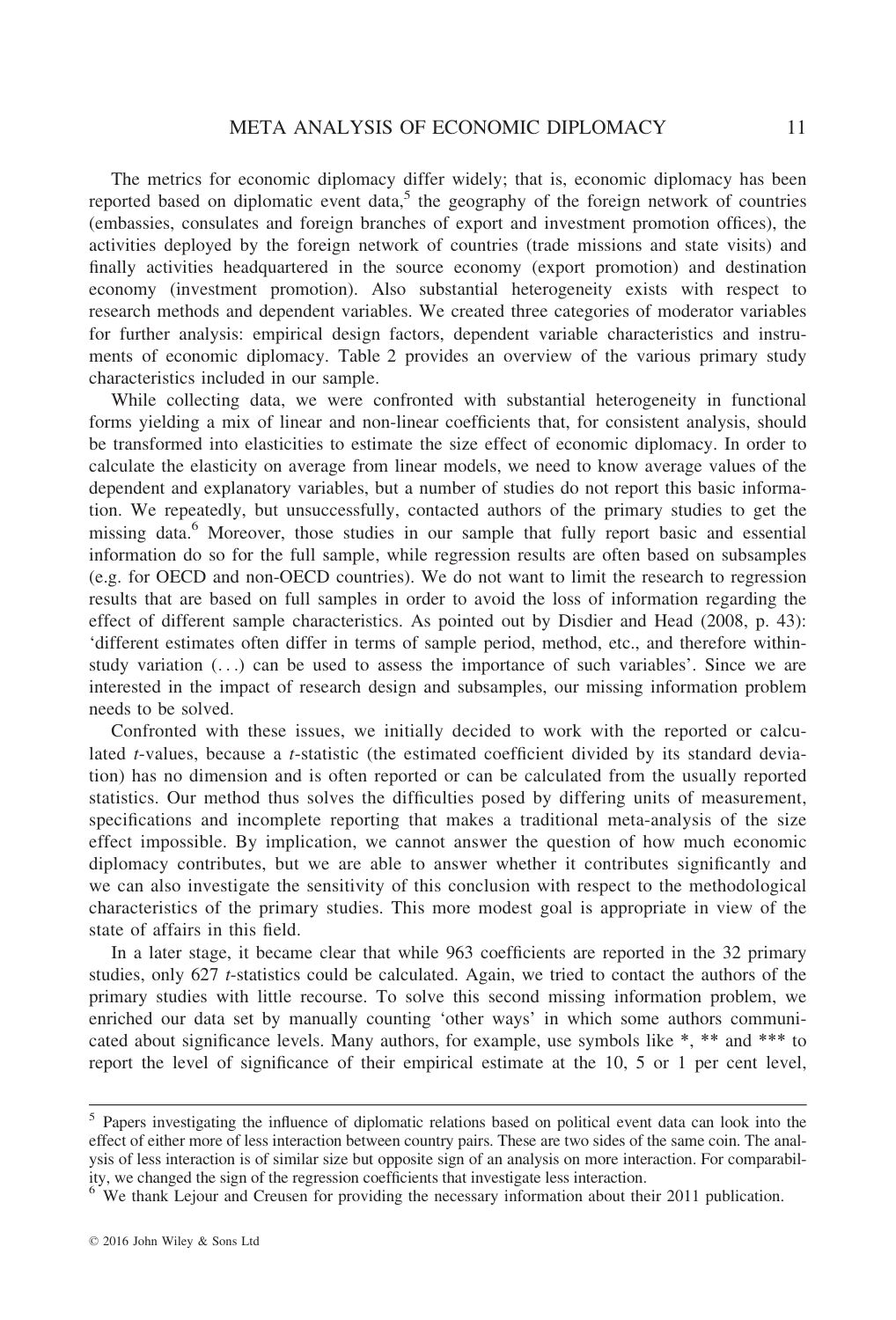# 12 S. J. V. MOONS AND P. A. G. VAN BERGEIJK

| Categories of<br>Moderator Variables | Moderator Var Name            | Description                                                                                               |
|--------------------------------------|-------------------------------|-----------------------------------------------------------------------------------------------------------|
| Empirical design<br>factors          | <b>FIXED EFFECTS</b>          | Dummy, 1 if fixed effects<br>estimate; 0 otherwise                                                        |
|                                      | <i>NOTOLS</i>                 | Dummy, 1 if other than OLS<br>estimate; 0 if OLS                                                          |
|                                      | <b>COUNTRYSPECIFIC</b>        | Dummy, 1 if primary sample is<br>country specific; 0 otherwise                                            |
|                                      | <b>ENDOGENEITY</b>            | Dummy, 1 if primary analysis<br>corrects for endogeneity; 0 otherwise                                     |
|                                      | <b>GRAVITY</b>                | Dummy, 1 if primary regression<br>is gravity model; 0 otherwise                                           |
|                                      | <b>PANEL</b>                  | Dummy, 1 if panel data; 0 if<br>cross-sectional data                                                      |
|                                      | <b>PRE2000</b>                | Dummy, 1 if primary study is<br>published before 2000; 0 otherwise                                        |
|                                      | <i><b>OBSERVATIONS</b></i>    | Number of observations in the data<br>set of primary study                                                |
| Dependent variable                   | <b>EXPORT</b>                 | Dummy, 1 if exports is dependent<br>variable primary study; 0 otherwise                                   |
|                                      | <b>IMPORT</b>                 | Dummy, 1 if imports is dependent<br>variable primary study; 0 otherwise                                   |
| Instrument of<br>diplomacy           | <i>FDI</i>                    | Dummy, 1 if foreign direct investment<br>is dependent variable primary<br>study; 0 otherwise              |
|                                      | TOTALTRADE                    | Dummy, 1 if total trade is dependent<br>variable primary study; 0 otherwise                               |
|                                      | <b>EMBASSIES</b>              | Dummy, 1 if embassies is included<br>in primary study regressor; 0 otherwise                              |
|                                      | <b>CONSULATES</b>             | Dummy, 1 if consulates is included<br>in primary study regressor; 0 otherwise                             |
|                                      | <b>EMBASSIESANDCONSULATES</b> | Dummy, 1 if embassies and consulates<br>is included as 1 group in primary<br>study regressor; 0 otherwise |
|                                      | <b>FOREIGN EPA</b>            | Dummy, 1 if foreign export promotion<br>office is included in primary study<br>regressor; 0 otherwise     |
|                                      | EPA                           | Dummy, 1 if export promotion agency<br>is included in primary study regressor;<br>0 otherwise             |
|                                      | IPA                           | Dummy, 1 if investment promotion<br>agency is included in primary study<br>regressor; 0 otherwise         |
|                                      | <b>DIPLOMATIC RELATION</b>    | Dummy, 1 if diplomatic relation is<br>included in primary study regressor;<br>0 otherwise                 |
|                                      | <b>STATEVISITS</b>            | Dummy, 1 if visits by head of state<br>is included in primary study regressor;<br>0 otherwise             |

TABLE 2 Moderator Variables Meta-regression Analysis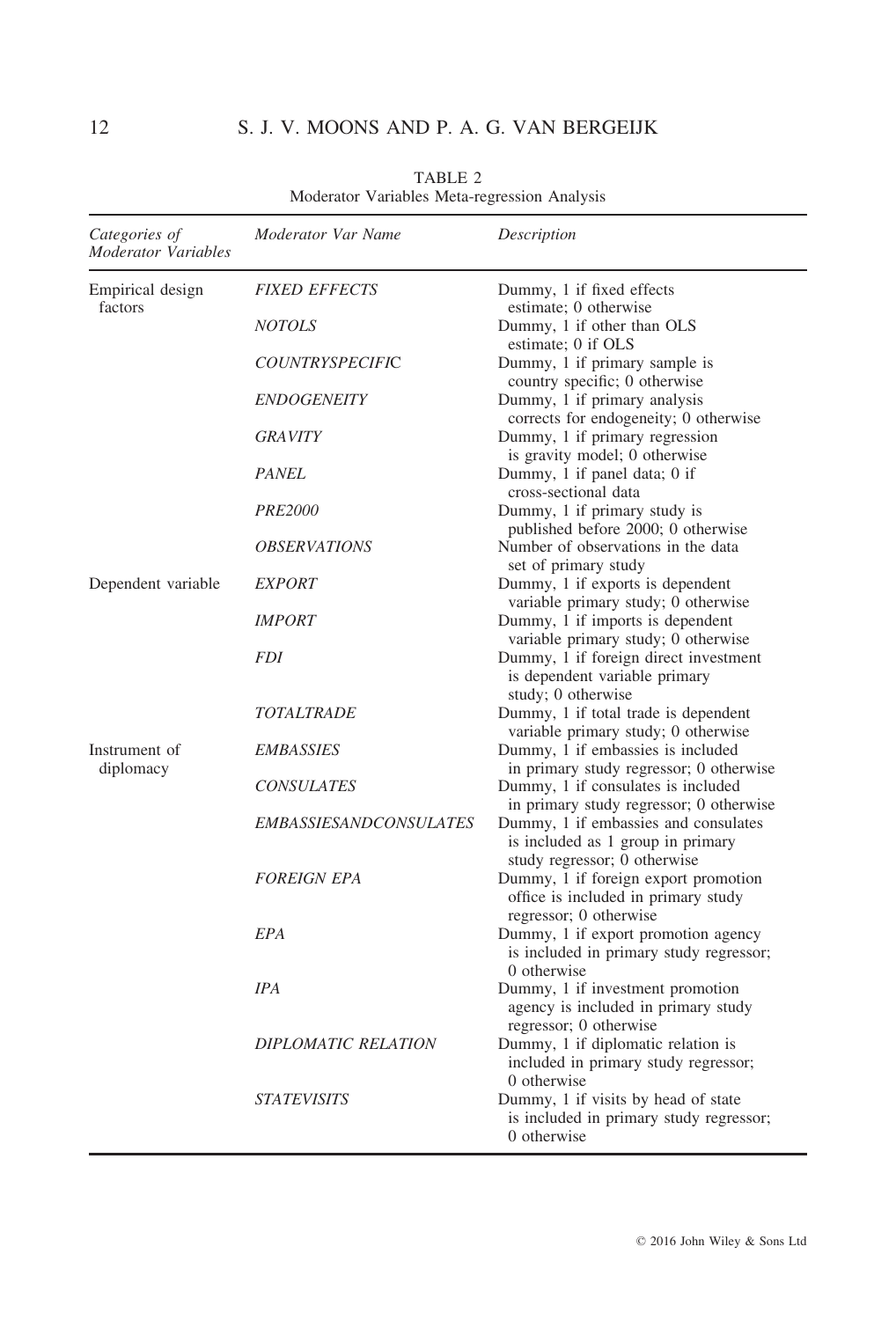| Categories of<br>Moderator Variables | Moderator Var Name          | Description                                                                                                      |
|--------------------------------------|-----------------------------|------------------------------------------------------------------------------------------------------------------|
|                                      | <b>TRADE MISSION</b>        | Dummy, 1 if visits by minister of other<br>representative is included in primary<br>study regressor; 0 otherwise |
|                                      | <b>TRADE MISSIONS TOTAL</b> | Dummy, 1 if state visits dummy is<br>1 or trade mission dummy is 1; 0 otherwise                                  |

TABLE 2 Continued

respectively (the levels of significance are also dimensionless). By incorporating these results (where we know the minimal significance level and the sign but not the actual t-statistic), we can include an additional 335 regressions in our sample, categorised by their significance level and using binary dummy variables (not significant or significant at the 5 or 1 per cent level, respectively). After this extra effort, only one study that fitted our meta-search criteria dropped out completely. Because of missing t-values, or information that would allow us to calculate t-values (and also information that would allow us to calculated elasticities) for the effect of economic diplomacy for trade of all industries, we had to drop Reuveny and Kang  $(1998)^7$  (otherwise the sample could have covered 33 studies).

The reported t-statistics (Table 1) vary considerably between studies. A number of studies have insignificant mean and/or median t-values (Polachek, 1997; Head and Ries, 2006; Biglaiser and DeRouen, 2007; Bobonis and Shatz, 2007; Nitsch, 2007; Segura-Cayuela and Vilarrubia, 2008; van Bergeijk et al., 2011a, 2011b; Ferguson and Forslid, 2011; van Veenstra et al., 2011). Others such as Gil et al. (2008), Hajakawa et al. (2010) and Volpe Martincus and Carballo  $(2011)$ , however, report very large *t*-statistics (both positive and negative). These differences could be due to country-specific factors, data characteristics, different time periods, differences in the dependent variable and alternative measures of research design. We explore these sources of heterogeneity in more detail in the next section by means of a multifactor regression in our meta-analysis, but before we do so we provide a first picture of the potential impact of some of the study characteristics. Following other meta-analyses (Sinani and Meyer, 2009; Havranek and Irsova, 2010; Mebratie and van Bergeijk, 2013), we first compute composite bivariate  $t$ -statistics for a number of variables that we will later use as moderator variables in our meta-regression. The advantage of working with larger (sub)samples of t-statistics compared to looking at individual results is that factors with low significance in small samples could be significant in the aggregate even if they are not significant in the primary study, because for a combined sample the large sample's standard deviation is a more precise estimator of the population's standard deviation (Newbold, 1995). The uncertainty caused by the sample estimator as compared to the population's standard deviation is reduced as the sample size increases, and the t-distribution more and more fits the standard normal distribution. Tests on the mean of aggregate  $t$ -statistics are thus more powerful than looking into individual  $t$ -statistics. We therefore computed the combined *t*-statistics by dividing the sum of *t*-statistics over the square root

<sup>7</sup> Reuveny and Kang (1998, Table 6, p. 59) only report the number of significant coefficients, but it is unclear which of these coefficients relate to total trade. Contact with the authors did not solve this problem.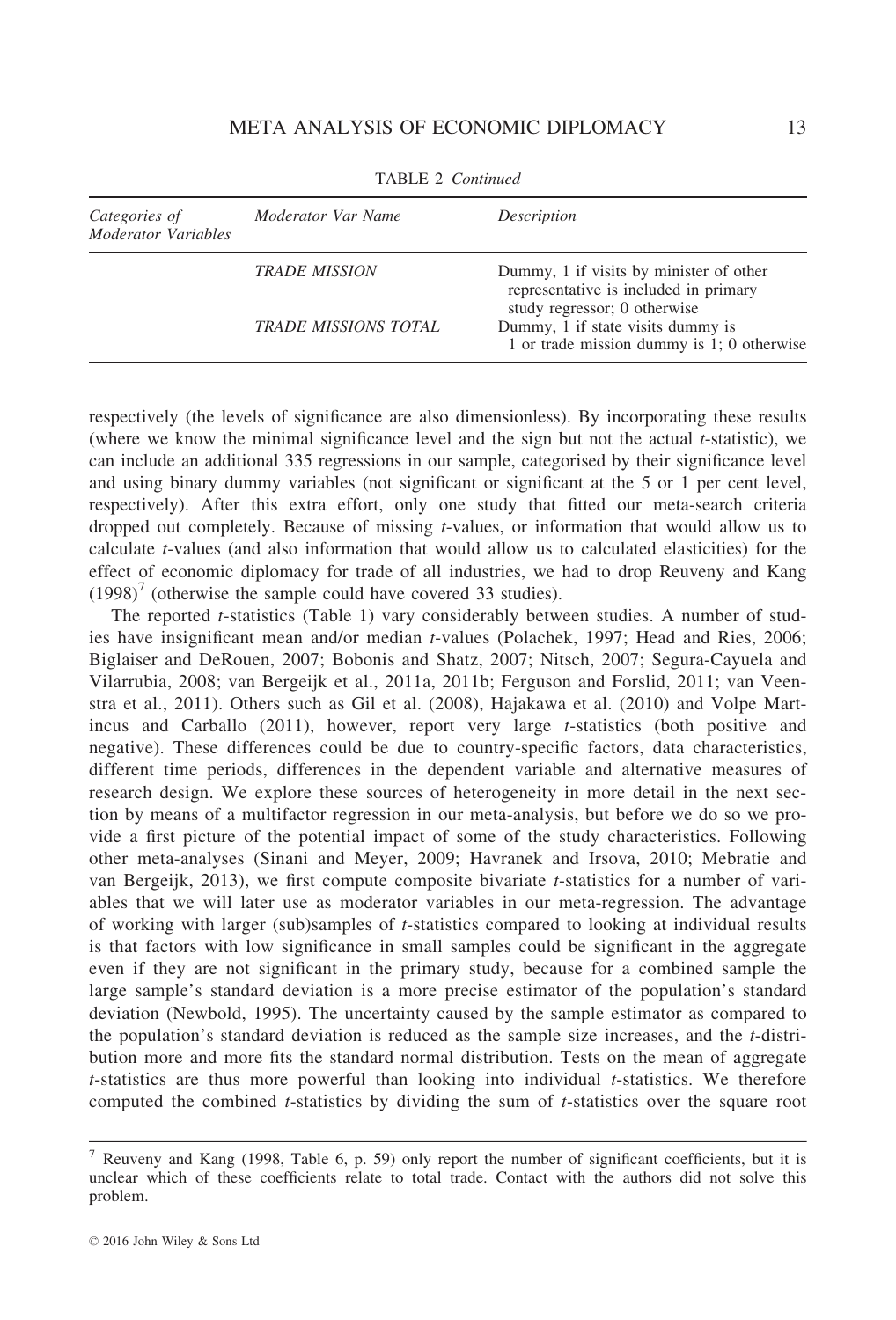of the number of observations in the full sample. Let  $t_i$  denote the t-statistic corresponding to the specific characteristic of interest. N denotes the number of observations. Then, the combined *t*-statistic  $t_c$  becomes:

$$
t_C = \frac{\sum t_i}{\sqrt{N}} \sim N(0, 1). \tag{1}
$$

This straightforward calculation of the combined  $t$ -statistic may, however, be influenced by some studies that contribute particularly large numbers of  $t$ -statistics, for example because a lot of sensitivity analyses are reported. Examples of such studies in our sample are Gil-Pareja et al. (2007), Nitsch (2007) and Rose (2007). To deal with the overrepresentation of parameters from such studies, we introduce weights per observation. Following Djankov and Murrell (2002) and Wooster and Diebel (2010), normally distributed test statistics are obtained as follows:

$$
\frac{\sum_{k=1}^{m} w_k t_k}{\sqrt{\sum_{k=1}^{m} w_k^2}} \sim N(0, 1). \tag{2}
$$

Here  $w_k$  represents the weight assigned to the k-th observation. The weight depends on the total number of observations taken from a particular study; smaller weights are assigned to studies that have larger numbers of reported t-values. For example, the study of Gil-Pareja et al.  $(2007)$  contributes 64 observations. The weight assigned to each *t*-statistic is  $1/$  $64 = 0.015625$ . If a study contributes only one *t*-statistic, as in our sample Polachek (1997), the weight deployed to this observation is 1.

Results for aggregated and weighted aggregated t-statistics are presented in Table 3. We did calculations on the full sample of studies and on a subsample excluding outliers to check robustness. For the sample excluding outliers, we dropped the 5 per cent smallest and largest observations, leaving a total number of 565 t-statistics. Table 3 shows that the median t-statistics for all tested characteristics is always statistically significant except for state visits. This is basically caused by the median *t*-value of Ferguson and Forslid  $(2011)^8$ but note that Head and Ries (2006) also have report insignificant and negative t-values (including in their 'preferred equation'). The state visits t-statistic based on the full sample excluding outliers always shows significant aggregate *t*-values. The weighted *t*-statistic is, however, negative.

Across studies, the use of export as a dependent variable is associated with more significant effects of economic diplomacy than studies that use imports, total trade or FDI as the dependent variable. The number of observations related to FDI flows is remarkably lower than the number of observations for exports and imports.

As to the economic diplomacy characteristics, that is the instrument used to explain the effect of economic diplomacy, studies that analyse embassies and consulates on average tend to generate more significant outcomes than state visits, trade missions, EPAs and the more general diplomatic relation measure. The weighted aggregate t-statistic suggests that, corrected for the weight of individual studies, studies that only use embassies (as compared to embassies and consulates combined into one dummy) as characteristic for economic diplomacy will be more likely to report significant results.

<sup>&</sup>lt;sup>8</sup> Relatively heavy weights are assigned to the negative t-values from the Ferguson and Forslid study with only four observations.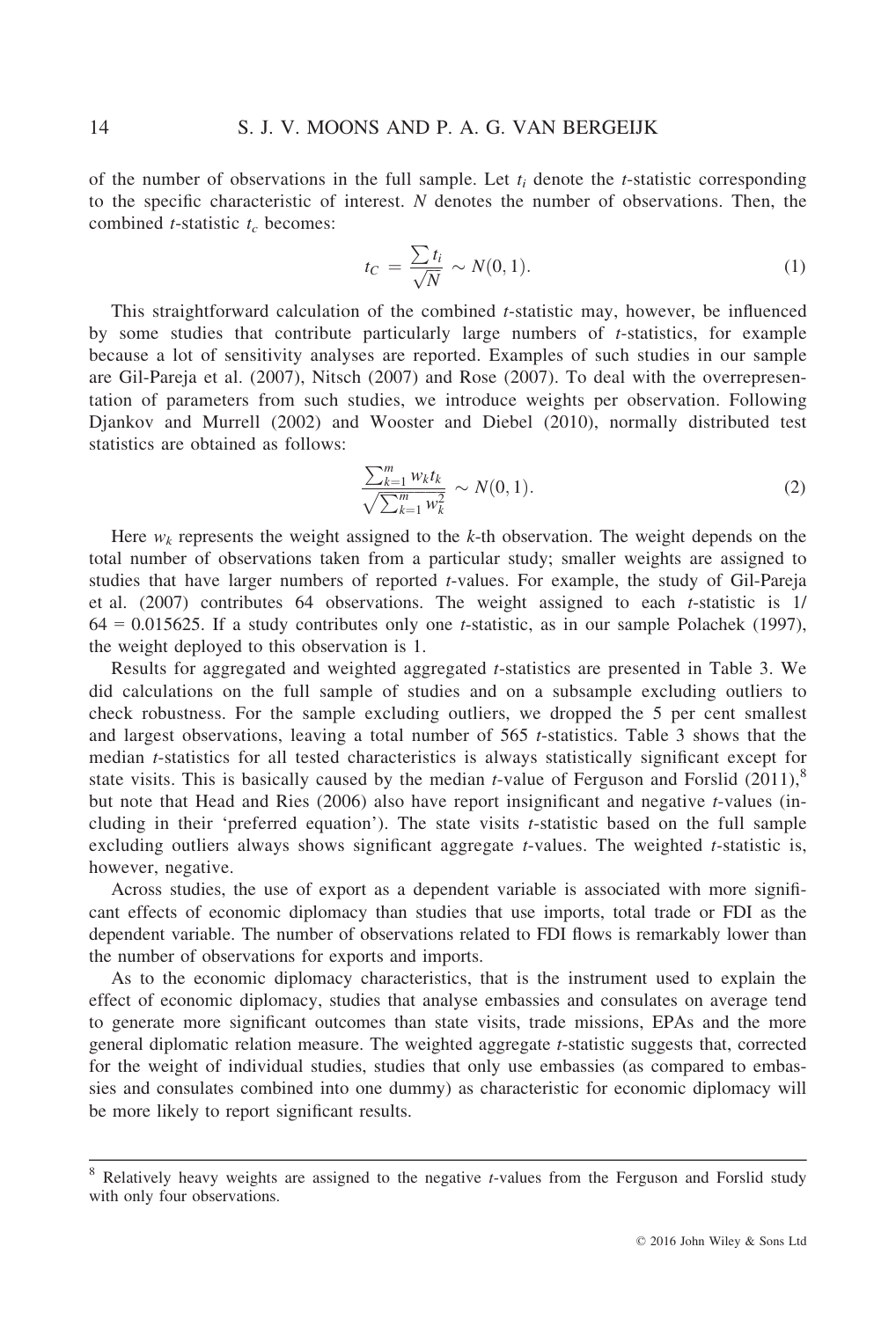|                                                                         |                                                 |                        | Aggregate t-Statistics for the 32 Studies                                           | TABLE 3       |                                                                |                           |                                                                                                                  |                   |                                                                   |                                            |
|-------------------------------------------------------------------------|-------------------------------------------------|------------------------|-------------------------------------------------------------------------------------|---------------|----------------------------------------------------------------|---------------------------|------------------------------------------------------------------------------------------------------------------|-------------------|-------------------------------------------------------------------|--------------------------------------------|
|                                                                         | Using Median t-stat<br>from Each Study          |                        | All Observations                                                                    |               |                                                                | <b>Excluding Outliers</b> | Observations<br>Weighted All                                                                                     |                   | Outliers                                                          | Weighted Excluding                         |
|                                                                         | $\mathcal{L}_{\mathcal{C}}$                     | $\geq$                 | $t_c$                                                                               | $\geq$        | $t_c$                                                          | $\geq$                    | r,                                                                                                               | $\geq$            | $t_w$                                                             | $\geq$                                     |
| Full data set                                                           |                                                 |                        |                                                                                     |               |                                                                |                           |                                                                                                                  |                   |                                                                   |                                            |
| Fixed effects                                                           | 16.31<br>9.17<br>9.27<br>15.17<br>9.95<br>13.95 | 21222                  | 80.94<br>55.92<br>54.80<br>54.80<br>78.10                                           | 55885534      | 72.70<br>48.86<br>47.56<br>50.03<br>69.86                      | SS<br>2533455             | 40.85<br>20.34<br>28.95<br>26.37<br>40.09                                                                        | 55885534          | 35.64<br>18.11<br>24.09<br>36.85<br>36.85                         | S<br>SA SA SA<br>SA SA SA                  |
|                                                                         |                                                 |                        |                                                                                     |               |                                                                |                           |                                                                                                                  |                   |                                                                   |                                            |
| Country specific<br>OLS                                                 |                                                 |                        |                                                                                     |               |                                                                |                           |                                                                                                                  |                   |                                                                   |                                            |
| Endo                                                                    |                                                 |                        |                                                                                     |               |                                                                |                           |                                                                                                                  |                   |                                                                   |                                            |
| Gravity                                                                 |                                                 |                        |                                                                                     |               |                                                                |                           |                                                                                                                  |                   |                                                                   |                                            |
|                                                                         |                                                 |                        |                                                                                     |               |                                                                |                           |                                                                                                                  |                   |                                                                   |                                            |
| Dependent variables<br>Imports<br>Exports<br>Total trade<br>Total trade |                                                 |                        | 30.16<br>73.17<br>18.43                                                             |               | 30.99<br>64.35<br>15.16                                        |                           | 16.90<br>36.92<br>18.73                                                                                          |                   | $17.29$<br>$3.36$<br>$3.80$<br>$1.38$<br>$1.30$                   |                                            |
|                                                                         |                                                 |                        |                                                                                     |               |                                                                |                           |                                                                                                                  |                   |                                                                   |                                            |
|                                                                         | $5.39$<br>$12.39$<br>$3.35$<br>$8.57$           | 7800                   |                                                                                     | $154^{\circ}$ |                                                                | $128^{\circ}$ 2           |                                                                                                                  | $156^{\circ}$ %   |                                                                   | $\frac{12}{3}$ $\frac{8}{3}$ $\frac{8}{3}$ |
|                                                                         |                                                 |                        |                                                                                     | 54            |                                                                |                           |                                                                                                                  |                   |                                                                   | $\overline{5}$                             |
| Economic diplomacy characteristics                                      |                                                 |                        |                                                                                     |               |                                                                |                           |                                                                                                                  |                   |                                                                   |                                            |
| Embassies and consulates                                                |                                                 |                        |                                                                                     |               |                                                                |                           |                                                                                                                  |                   |                                                                   |                                            |
| Embassies                                                               |                                                 |                        |                                                                                     |               |                                                                |                           |                                                                                                                  |                   |                                                                   |                                            |
| Consulates                                                              |                                                 |                        |                                                                                     |               |                                                                |                           |                                                                                                                  |                   |                                                                   |                                            |
| Foreign EPA EPA $_{\rm IPA}$                                            |                                                 |                        | $51.9$<br>$44.39$<br>$15.78$<br>$15.78$<br>$15.78$<br>$15.29$<br>$15.78$<br>$15.79$ | Esuberatura   | 47.70<br>26.53.33<br>26.71.71.70.90<br>26.71.71.71.71.31.31.31 | saczasztag                | $20.719$ $20.33$ $21.33$ $21.33$ $21.33$ $21.33$ $21.33$ $21.33$ $21.33$ $21.33$ $21.33$ $21.33$ $21.33$ $21.33$ | 5 x 5 5 x 4 8 5 4 | $\begin{array}{l} 218 \\ 219 \\ 219 \\ 229 \\ \hline \end{array}$ | 882234527                                  |
|                                                                         |                                                 | ᠴ                      |                                                                                     |               |                                                                |                           |                                                                                                                  |                   |                                                                   |                                            |
|                                                                         |                                                 |                        |                                                                                     |               |                                                                |                           |                                                                                                                  |                   |                                                                   |                                            |
| Trade missions<br>State visits                                          |                                                 | $\omega \omega \omega$ |                                                                                     |               |                                                                |                           |                                                                                                                  |                   |                                                                   |                                            |
|                                                                         |                                                 |                        |                                                                                     |               |                                                                |                           |                                                                                                                  |                   |                                                                   |                                            |
| Diplomatic relation                                                     |                                                 |                        |                                                                                     |               |                                                                |                           |                                                                                                                  |                   |                                                                   |                                            |

# META ANALYSIS OF ECONOMIC DIPLOMACY 15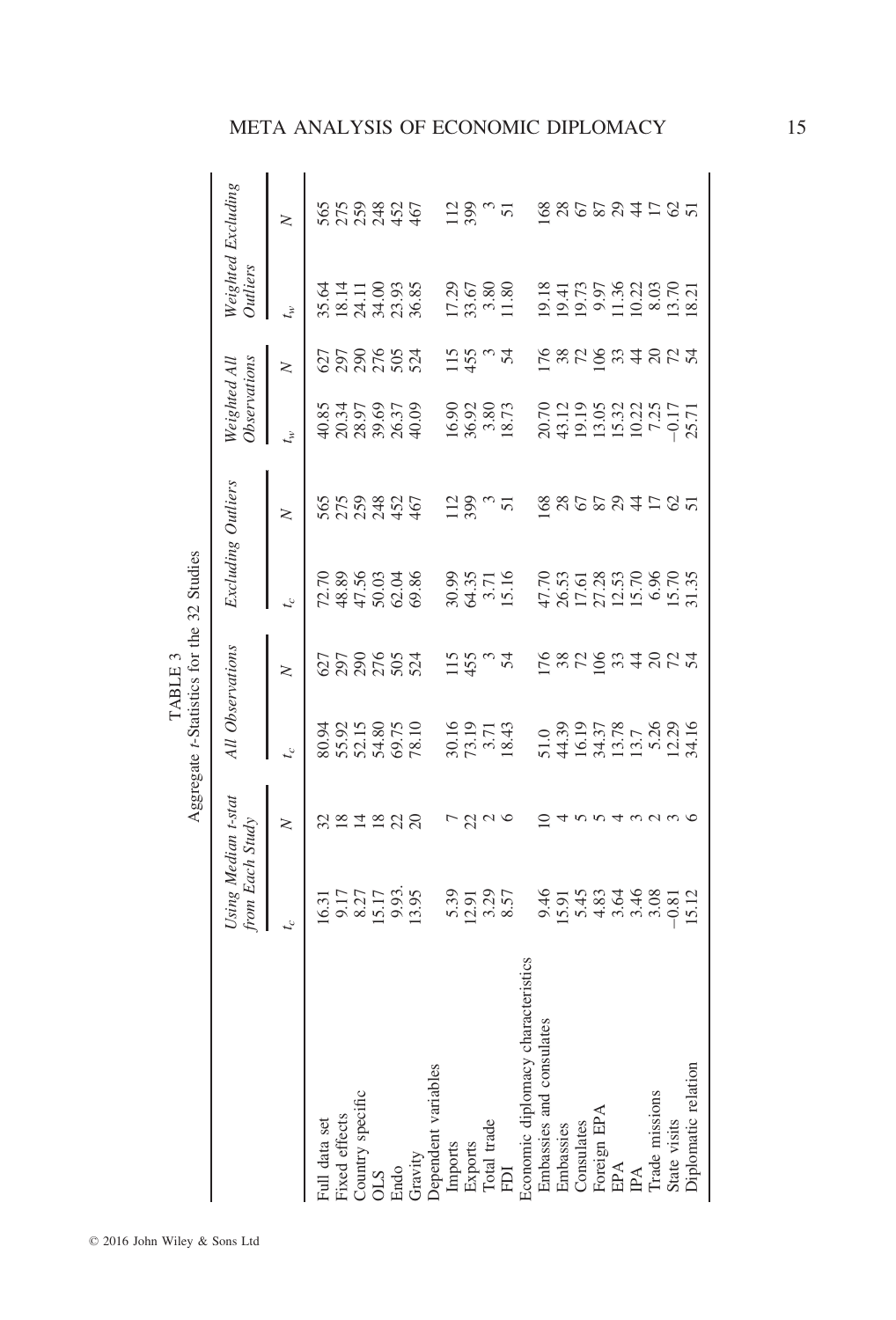## 16 S. J. V. MOONS AND P. A. G. VAN BERGEIJK

Using a bivariate approach, Table 3 illustrates the extent of heterogeneity, both regarding empirical design, the definition of the dependent variable and the economic diplomacy characteristics. The next step is to investigate this in a multivariate setting. We do so by doing a meta-analysis on our sample of t-statistics and significance levels.

#### 4. DESIGN OF THE META-ANALYSIS

#### a. Methodology

A meta-analysis combines several studies that address a particular research question with a similar design and investigates consistencies and discrepancies of the results of the primary studies. Each primary study is treated equally in meta-analysis, even when it does not use best practice methodology. Actually, alternative weighting schemes are regarded as prone to bias (Stanley, 2001; Rose and Stanley, 2005). Accordingly, all primary studies provide data points in the knowledge-generating mechanism towards the true relationship between economic diplomacy and international economic flows. The analysis investigates the sensitivity of the reported estimates to variations in the assumptions of the primary studies. The essence of meta-analysis is to obtain a single estimate of the effect of interest from statistics reported in each of several primary studies (Bradburn et al., 1998). This methodology is well established in medicine and psychology and increasingly also in economics. The technique provides revised interpretations of earlier research and is often useful to help indicate priorities for future research (Meyer and Sinani, 2009).

We focus on the t-statistic of the coefficient that represents the impact of economic diplomacy on international economic flows and the influence of study characteristics (method, research design) on this statistic. Our approach helps to uncover the effects of study characteristics on the sign and significance of the estimated effect of economic diplomacy on international flows. We start with a sample of 627 reported and (re)calculated  $t$ statistics. Following Görg and Strobl (2001), Ljungwall and Tingvall (2008), Meyer and Sinani (2009) and Havranek and Irsova (2010), we estimate the following meta-regression model:

$$
Y_{ij} = \alpha_0 + \beta_1 OBSERVATIONS_{ij} + \beta_2 NOTOLS_{ij} + \beta_3 COUNTRYSPECIFIC_j
$$
  
+  $\beta_4 GRAVITYEQUATION_j + \beta_5 PRE2000_j + \beta_6 ENDOGENEITY_j$   
+  $\beta_{7,\dots,10}$  [primary dependent variable<sub>ij</sub>] +  $\beta_{11,\dots,18}$  [instruments of diplomatic<sub>yi</sub>] +  $\varepsilon_{ij}$  (3)

In equation (3), we estimate how primary study characteristics influence the reported t-statistics of economic diplomacy on international flows. In our case,  $Y_{ii}$  is the value of the t-statistic of the economic diplomacy coefficient derived from the jth regression in the *i*th article,  $\alpha_0$  represents the (random) effect that controls for the commonality and dependency of estimates within and across studies, and  $\varepsilon_{ii}$  is the error term (Disdier and Head, 2008; Meyer and Sinani, 2009). The explanatory variables in equation (3) include empirical design and quality factors, primary dependent variables from the primary study and instruments of diplomacy used in the primary study (see Table 2 for classification and description).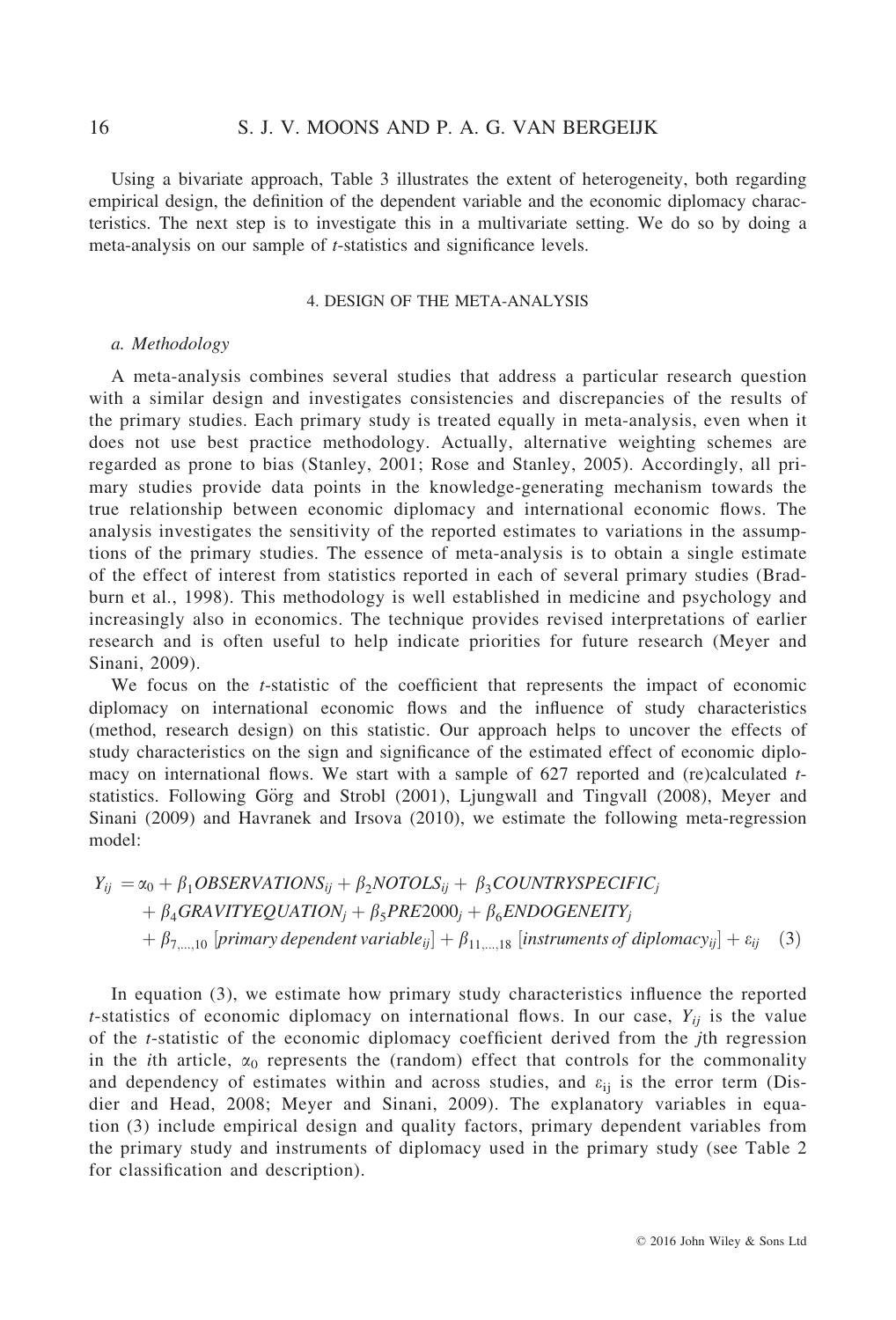We present OLS, weighted OLS and random effects estimates of equation (3) for comparison. In the weighted OLS model, we used probability weights to correct for the structure of our sample. $9$  Because we have a few studies that contribute a large number of observations to our sample, each observation is weighted by the inverse of its probability of being part of our sample (Dupraz, 2013).

The random effects model is our preferred estimation. The random effects model uses more realistic assumptions about the effect size, in this case the  $t$ -statistic, as compared to a fixed effects model. Under fixed effects, the *t*-statistic of a given variable is assumed to be homogenous across studies; that is, the fixed effect model assumes that there is one true effect for all the studies in our sample (Hedges and Vevea, 1998). All observed differences would in that case be attributed to sampling error. Given the diversity in the investigated instruments of economic diplomacy, the differences in geographical coverage of the primary studies and the substantial variety of time periods, it is vital to allow the t-statistic of economic diplomacy to vary from study to study. Random effects model allows for different t-statistics per study which we find more realistic given the diversity of the studies under review.

Next to the influence of study characteristics on the magnitude of the t-statistic, we also investigate the probability of finding a significant coefficient. We can now use our more extensive sample with 963 observations. We conduct a second meta-regression analysis with the following regression model:

$$
P(Y_{ij} = 1) = \alpha_0 + \beta_1 OBSERVATIONS_{ij} + \beta_2 NOTOLS_{ij} + \beta_3 COUNTRYSPECIFIC_j
$$
  
+  $\beta_4 GRAVITYEQUATION_j + \beta_5 PRE2000_j + \beta_6 ENDOGENEITY_j$   
+  $\beta_{7,\dots,10}$  [primary dependent variable<sub>ij</sub>]  
+  $\beta_{11,\dots,18}$  [instruments of diplomatic<sub>yi</sub>]  
(4)

where  $y_{ii}$  is a binary variable that serves as the dependent variable.  $y_{ii}$  takes the value of 1, if the coefficient of the *i*th regression in article  $j$  is significantly positive (we use different specifications of the dependent variable that distinguish between the 5 or 1 per cent level, respectively). And,  $y_{ii} = 0$  if not. The relation between the dependent and the explanatory variables will be estimated with a logistic regression. Logit analysis enables calculation of the probability  $p$  that a specified use or availability of economic diplomacy yields a significant  $t$ -stat. If this probability exceeds 0.5, a significantly positive  $t$ -value is 'predicted'. We distinguish the same three sets of explanatory variables as used in equation (3). Again, we use weighted regressions and random effects to check for the robustness of our findings.

#### b. Empirical Design

We use the same set of explanatory variables in equations 3 and 4. The dependent variable of course differs: in equation 3, it is a  $t$ -value as reported in the primary study, and in equation 4, it is a dummy variable that assumes the value 1 if the coefficient in the primary study is significantly positive (either as reported in the primary study or by implication) and else 0.

<sup>&</sup>lt;sup>9</sup> We also checked our regression using analytic weights. Here  $Y_{ij}$  varies at the individual level, but moderator and control variables are at the study level. Using analytic weights does not change the sign and pattern of significant explanatory variables.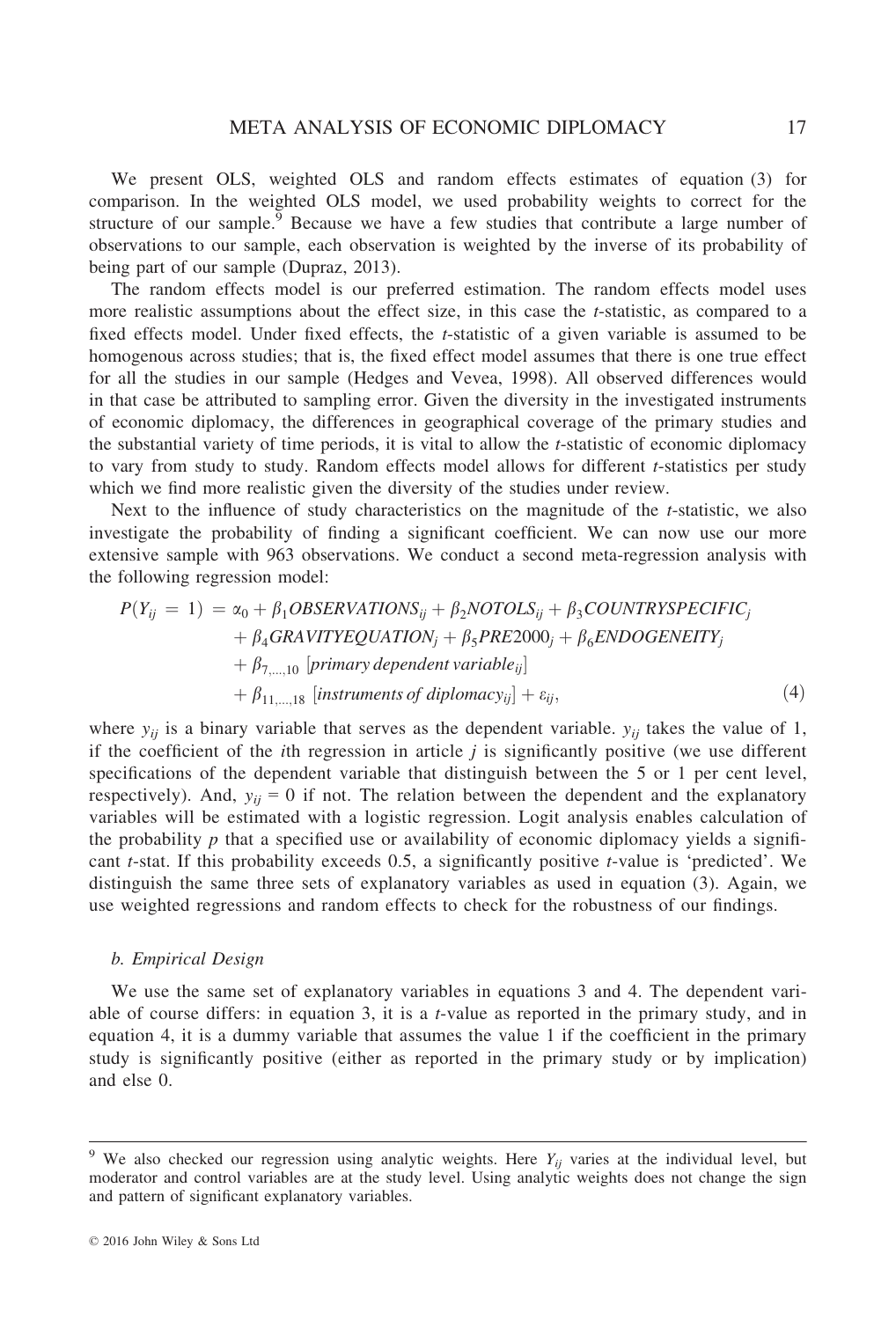# 18 S. J. V. MOONS AND P. A. G. VAN BERGEIJK

#### (i) Primary Dependent Variable

We classify the explanatory variable in the primary studies with mutually exclusive and exhaustive dummy variables for *EXPORT*, *IMPORT*, *FDI* and *TOTALTRADE* in order to indicate what explanatory variable was used in the primary study.

## (ii) Instruments of Economic Diplomacy

The economic diplomacy characteristics in equation (3) include mutually exclusive and exhaustive dummies for the instrument of economic diplomacy used in the study. The economic diplomacy dummies are EMBASSIES, CONSULATES, EMBASSIESANDCONSULATES, FOREIGNEPA, TRADEMINISTERS, PMORROYAL, EPA, IPA and DIPLOMACY. These variables, respectively, capture whether the economic diplomacy coefficient pertains to embassies, consulates, embassies and consulates (combined explanatory variable), export promotion offices abroad, trade mission, state visits, EPAs and IPAs or events data scores for the diplomatic relation.

#### (iii) Primary Study Characteristics

The empirical design factors are COUNTRYSPECIFIC, NOTOLS, PRE2000, GRAVITYEQUATION, ENDOGENEITY and OBSERVATIONS. These variables capture the fact that a study deals with one source country only, the estimation method, the publication year, whether or not the equation in the primary study was a gravity model, whether the primary study corrected for endogeneity and the number of observations, respectively.

#### 5. EMPIRICAL RESULTS

### a. Determinants of Magnitude t-Statistic Economic Diplomacy: Random Effects Model

Table 4 presents the results for the OLS (with and without probability weighing) and random effects estimation of equation (3). For models 7 and 8, the sample without the 5 per cent most extreme observations is used.

The baseline uses exports as the reference for the dependent variable and embassies and consulates as the reference for the instrument of diplomacy under investigation in the primary study. Both these reference variables are the mode for their specific group of factors included in our econometric analysis.<sup>10</sup> The references for the empirical design factors are based on studies using standard OLS regression models based on multiple country databases published after 2000. The constant term can be interpreted as the baseline meta-significance level; it is positive and highly significant in all but one model.

Models 1, 3 and 5 are based on the full sample of studies and observations. Models 2, 4 and 6 are based on a smaller sample of 29 studies and 454 observations. The difference is due to the fact that some of the primary studies do not report the number of observations used for each reported regression. Three studies, Polachek (1997), Ciuriak and Kinjo (2006), Volpe Martincus et al. (2010a), drop out entirely because the number of observations used for the regressions in their papers is not provided. Likewise, observations of Rose's (2007) extensive sensitivity analyses can no longer be included when accounting for the number of

 $10$  Export is used in 455 of 627 cases and embassies and consulates in 176 cases.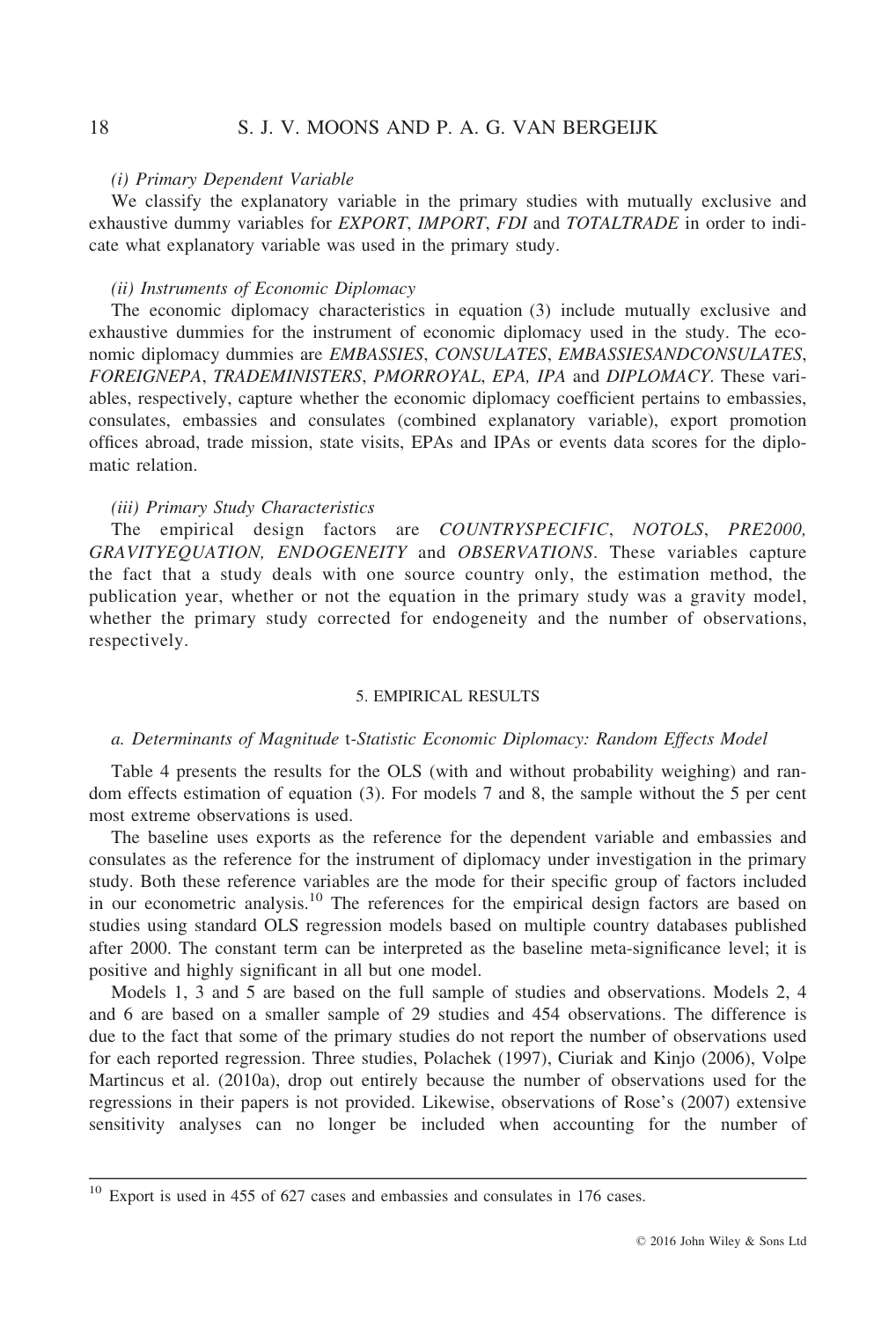|                                 |                                                                                                                                                                                                                                                                                                                                     | The Effect of Economic Diplomacy Study Characteristics on the Magnitude of the t-Value                                                                                                                                                                                                      |                                                                                                                                                                                                                                                                                                         | TABLE                                                                                                                                                                                                                                                                          |                                                                                                                                                                                                                                                                   |                                                                                                                                                                                                                                                                                                                                                                                                                                                                                         |                                                                                                                                                                                                                                |                                                                                                                                                                                                                                                                                                                     |
|---------------------------------|-------------------------------------------------------------------------------------------------------------------------------------------------------------------------------------------------------------------------------------------------------------------------------------------------------------------------------------|---------------------------------------------------------------------------------------------------------------------------------------------------------------------------------------------------------------------------------------------------------------------------------------------|---------------------------------------------------------------------------------------------------------------------------------------------------------------------------------------------------------------------------------------------------------------------------------------------------------|--------------------------------------------------------------------------------------------------------------------------------------------------------------------------------------------------------------------------------------------------------------------------------|-------------------------------------------------------------------------------------------------------------------------------------------------------------------------------------------------------------------------------------------------------------------|-----------------------------------------------------------------------------------------------------------------------------------------------------------------------------------------------------------------------------------------------------------------------------------------------------------------------------------------------------------------------------------------------------------------------------------------------------------------------------------------|--------------------------------------------------------------------------------------------------------------------------------------------------------------------------------------------------------------------------------|---------------------------------------------------------------------------------------------------------------------------------------------------------------------------------------------------------------------------------------------------------------------------------------------------------------------|
|                                 | STO<br>I                                                                                                                                                                                                                                                                                                                            |                                                                                                                                                                                                                                                                                             | <b>NOIS</b>                                                                                                                                                                                                                                                                                             |                                                                                                                                                                                                                                                                                | RE                                                                                                                                                                                                                                                                |                                                                                                                                                                                                                                                                                                                                                                                                                                                                                         | RE Without Outliers                                                                                                                                                                                                            |                                                                                                                                                                                                                                                                                                                     |
|                                 |                                                                                                                                                                                                                                                                                                                                     | $\widetilde{c}$                                                                                                                                                                                                                                                                             | ଚି                                                                                                                                                                                                                                                                                                      | E)                                                                                                                                                                                                                                                                             | Ω,                                                                                                                                                                                                                                                                | $\circledcirc$                                                                                                                                                                                                                                                                                                                                                                                                                                                                          | E                                                                                                                                                                                                                              | $\circledS$                                                                                                                                                                                                                                                                                                         |
| OBSERVATIONS (10 <sup>5</sup> ) |                                                                                                                                                                                                                                                                                                                                     |                                                                                                                                                                                                                                                                                             |                                                                                                                                                                                                                                                                                                         |                                                                                                                                                                                                                                                                                |                                                                                                                                                                                                                                                                   |                                                                                                                                                                                                                                                                                                                                                                                                                                                                                         |                                                                                                                                                                                                                                |                                                                                                                                                                                                                                                                                                                     |
| NOTOLS                          |                                                                                                                                                                                                                                                                                                                                     |                                                                                                                                                                                                                                                                                             |                                                                                                                                                                                                                                                                                                         |                                                                                                                                                                                                                                                                                |                                                                                                                                                                                                                                                                   |                                                                                                                                                                                                                                                                                                                                                                                                                                                                                         |                                                                                                                                                                                                                                |                                                                                                                                                                                                                                                                                                                     |
| COUNTRYSPECIFIC                 | $\begin{array}{l} 0.677^{***} \\ (2.63) \\ (2.63) \\ (3.60) \\ (4.61) \\ (5.74) \\ (7.41) \\ (9.62) \\ (1.64) \\ (1.64) \\ (1.63) \\ (1.64) \\ (1.65) \\ (1.65) \\ (1.67) \\ (1.68) \\ (1.69) \\ (1.60) \\ (1.60) \\ (1.61) \\ (1.61) \\ (1.62) \\ (1.63) \\ (1.64) \\ (1.65) \\ (1.67) \\ (1.68) \\ (1.69) \\ (1.61) \\ (1.61) \\$ | $7.08$<br>(8)<br>(3.9)<br>(3.9)<br>(3.9)<br>(3.9)<br>(3.9)<br>(3.9)<br>(3.9)<br>(3.9)<br>(3.9)<br>(3.9)<br>(5.9)<br>(5.9)<br>(5.9)<br>(5.9)<br>(5.9)<br>(5.9)<br>(5.9)<br>(5.9)<br>(5.9)<br>(5.9)<br>(5.9)<br>(5.9)<br>(5.9)<br>(5.9)<br>(5.9)<br>(5.9)<br>(5.9)<br>(5.9)<br>(5.9)<br>(5.9) | $\begin{array}{c} 333\\[-2.0ex] 0.000\\[-2.0ex] -0.000\\[-2.0ex] -0.000\\[-2.0ex] -0.000\\[-2.0ex] -0.000\\[-2.0ex] -0.000\\[-2.0ex] -0.000\\[-2.0ex] -0.000\\[-2.0ex] -0.000\\[-2.0ex] -0.000\\[-2.0ex] -0.000\\[-2.0ex] -0.000\\[-2.0ex] -0.000\\[-2.0ex] -0.000\\[-2.0ex] -0.000\\[-2.0ex] -0.000\\$ | $0.693$<br>$0.773$<br>$0.773$<br>$0.775$<br>$0.775$<br>$0.775$<br>$0.775$<br>$0.775$<br>$0.775$<br>$0.775$<br>$0.775$<br>$0.775$<br>$0.775$<br>$0.775$<br>$0.775$<br>$0.775$<br>$0.775$<br>$0.775$<br>$0.775$<br>$0.775$<br>$0.775$<br>$0.775$<br>$0.775$<br>$0.775$<br>$0.77$ | $\begin{array}{l} 7798\\ 0.7798\\ 0.9728\\ 0.9728\\ 0.9728\\ 0.9728\\ 0.9728\\ 0.9728\\ 0.9728\\ 0.9728\\ 0.9728\\ 0.9728\\ 0.9728\\ 0.9728\\ 0.9728\\ 0.9728\\ 0.9728\\ 0.9728\\ 0.9728\\ 0.9728\\ 0.9728\\ 0.9728\\ 0.9728\\ 0.9728\\ 0.9728\\ 0.9728\\ 0.9728$ | $\begin{array}{l} \stackrel{***}{74} \stackrel{***}{74} \stackrel{***}{74} \stackrel{***}{74} \stackrel{***}{74} \stackrel{***}{74} \stackrel{***}{74} \stackrel{***}{74} \stackrel{***}{74} \stackrel{***}{74} \stackrel{***}{74} \stackrel{***}{74} \stackrel{***}{74} \stackrel{***}{74} \stackrel{***}{74} \stackrel{***}{74} \stackrel{***}{74} \stackrel{***}{74} \stackrel{***}{74} \stackrel{***}{74} \stackrel{***}{74} \stackrel{***}{74} \stackrel{***}{74} \stackrel{***}{$ | $0.749$ $0.749$ $0.754$ $0.754$ $0.754$ $0.754$ $0.754$ $0.754$ $0.754$ $0.754$ $0.754$ $0.754$ $0.754$ $0.754$ $0.754$ $0.754$ $0.754$ $0.754$ $0.754$ $0.754$ $0.754$ $0.754$ $0.754$ $0.754$ $0.754$ $0.754$ $0.754$ $0.75$ | $\begin{array}{l} \n 773.33 \\ \n 0.934 \\ \n 0.940 \\ \n 0.950 \\ \n 0.974 \\ \n 0.99 \\ \n 0.99 \\ \n 0.90 \\ \n 0.91 \\ \n 0.92 \\ \n 0.93 \\ \n 0.94 \\ \n 0.93 \\ \n 0.93 \\ \n 0.93 \\ \n 0.93 \\ \n 0.93 \\ \n 0.93 \\ \n 0.93 \\ \n 0.93 \\ \n 0.93 \\ \n 0.93 \\ \n 0.93 \\ \n 0.93 \\ \n 0.93 \\ \n 0.93$ |
|                                 |                                                                                                                                                                                                                                                                                                                                     |                                                                                                                                                                                                                                                                                             |                                                                                                                                                                                                                                                                                                         |                                                                                                                                                                                                                                                                                |                                                                                                                                                                                                                                                                   |                                                                                                                                                                                                                                                                                                                                                                                                                                                                                         |                                                                                                                                                                                                                                |                                                                                                                                                                                                                                                                                                                     |
| ENDO                            |                                                                                                                                                                                                                                                                                                                                     |                                                                                                                                                                                                                                                                                             |                                                                                                                                                                                                                                                                                                         |                                                                                                                                                                                                                                                                                |                                                                                                                                                                                                                                                                   |                                                                                                                                                                                                                                                                                                                                                                                                                                                                                         |                                                                                                                                                                                                                                |                                                                                                                                                                                                                                                                                                                     |
|                                 |                                                                                                                                                                                                                                                                                                                                     |                                                                                                                                                                                                                                                                                             |                                                                                                                                                                                                                                                                                                         |                                                                                                                                                                                                                                                                                |                                                                                                                                                                                                                                                                   |                                                                                                                                                                                                                                                                                                                                                                                                                                                                                         |                                                                                                                                                                                                                                |                                                                                                                                                                                                                                                                                                                     |
| <b>GRAVITY</b>                  |                                                                                                                                                                                                                                                                                                                                     |                                                                                                                                                                                                                                                                                             |                                                                                                                                                                                                                                                                                                         |                                                                                                                                                                                                                                                                                |                                                                                                                                                                                                                                                                   |                                                                                                                                                                                                                                                                                                                                                                                                                                                                                         |                                                                                                                                                                                                                                |                                                                                                                                                                                                                                                                                                                     |
| <b>PRE2000</b>                  |                                                                                                                                                                                                                                                                                                                                     |                                                                                                                                                                                                                                                                                             |                                                                                                                                                                                                                                                                                                         |                                                                                                                                                                                                                                                                                |                                                                                                                                                                                                                                                                   |                                                                                                                                                                                                                                                                                                                                                                                                                                                                                         |                                                                                                                                                                                                                                |                                                                                                                                                                                                                                                                                                                     |
|                                 |                                                                                                                                                                                                                                                                                                                                     |                                                                                                                                                                                                                                                                                             |                                                                                                                                                                                                                                                                                                         |                                                                                                                                                                                                                                                                                |                                                                                                                                                                                                                                                                   |                                                                                                                                                                                                                                                                                                                                                                                                                                                                                         |                                                                                                                                                                                                                                |                                                                                                                                                                                                                                                                                                                     |
| IMPORT                          |                                                                                                                                                                                                                                                                                                                                     |                                                                                                                                                                                                                                                                                             |                                                                                                                                                                                                                                                                                                         |                                                                                                                                                                                                                                                                                |                                                                                                                                                                                                                                                                   |                                                                                                                                                                                                                                                                                                                                                                                                                                                                                         |                                                                                                                                                                                                                                |                                                                                                                                                                                                                                                                                                                     |
|                                 |                                                                                                                                                                                                                                                                                                                                     |                                                                                                                                                                                                                                                                                             |                                                                                                                                                                                                                                                                                                         |                                                                                                                                                                                                                                                                                |                                                                                                                                                                                                                                                                   |                                                                                                                                                                                                                                                                                                                                                                                                                                                                                         |                                                                                                                                                                                                                                |                                                                                                                                                                                                                                                                                                                     |
| TOT TRADE                       |                                                                                                                                                                                                                                                                                                                                     |                                                                                                                                                                                                                                                                                             |                                                                                                                                                                                                                                                                                                         |                                                                                                                                                                                                                                                                                |                                                                                                                                                                                                                                                                   |                                                                                                                                                                                                                                                                                                                                                                                                                                                                                         |                                                                                                                                                                                                                                |                                                                                                                                                                                                                                                                                                                     |
| FDI                             |                                                                                                                                                                                                                                                                                                                                     |                                                                                                                                                                                                                                                                                             |                                                                                                                                                                                                                                                                                                         |                                                                                                                                                                                                                                                                                |                                                                                                                                                                                                                                                                   |                                                                                                                                                                                                                                                                                                                                                                                                                                                                                         |                                                                                                                                                                                                                                |                                                                                                                                                                                                                                                                                                                     |
|                                 |                                                                                                                                                                                                                                                                                                                                     |                                                                                                                                                                                                                                                                                             |                                                                                                                                                                                                                                                                                                         |                                                                                                                                                                                                                                                                                |                                                                                                                                                                                                                                                                   |                                                                                                                                                                                                                                                                                                                                                                                                                                                                                         |                                                                                                                                                                                                                                |                                                                                                                                                                                                                                                                                                                     |
| EMBASSIES                       |                                                                                                                                                                                                                                                                                                                                     |                                                                                                                                                                                                                                                                                             |                                                                                                                                                                                                                                                                                                         |                                                                                                                                                                                                                                                                                |                                                                                                                                                                                                                                                                   |                                                                                                                                                                                                                                                                                                                                                                                                                                                                                         |                                                                                                                                                                                                                                |                                                                                                                                                                                                                                                                                                                     |
|                                 |                                                                                                                                                                                                                                                                                                                                     |                                                                                                                                                                                                                                                                                             |                                                                                                                                                                                                                                                                                                         |                                                                                                                                                                                                                                                                                |                                                                                                                                                                                                                                                                   |                                                                                                                                                                                                                                                                                                                                                                                                                                                                                         |                                                                                                                                                                                                                                |                                                                                                                                                                                                                                                                                                                     |
| <b>CONSULATES</b>               |                                                                                                                                                                                                                                                                                                                                     |                                                                                                                                                                                                                                                                                             |                                                                                                                                                                                                                                                                                                         |                                                                                                                                                                                                                                                                                |                                                                                                                                                                                                                                                                   |                                                                                                                                                                                                                                                                                                                                                                                                                                                                                         |                                                                                                                                                                                                                                |                                                                                                                                                                                                                                                                                                                     |
|                                 |                                                                                                                                                                                                                                                                                                                                     |                                                                                                                                                                                                                                                                                             |                                                                                                                                                                                                                                                                                                         |                                                                                                                                                                                                                                                                                |                                                                                                                                                                                                                                                                   |                                                                                                                                                                                                                                                                                                                                                                                                                                                                                         |                                                                                                                                                                                                                                |                                                                                                                                                                                                                                                                                                                     |
| FOREIGN EPA OFFICE              |                                                                                                                                                                                                                                                                                                                                     |                                                                                                                                                                                                                                                                                             |                                                                                                                                                                                                                                                                                                         |                                                                                                                                                                                                                                                                                |                                                                                                                                                                                                                                                                   |                                                                                                                                                                                                                                                                                                                                                                                                                                                                                         |                                                                                                                                                                                                                                |                                                                                                                                                                                                                                                                                                                     |
| EPA                             |                                                                                                                                                                                                                                                                                                                                     |                                                                                                                                                                                                                                                                                             |                                                                                                                                                                                                                                                                                                         |                                                                                                                                                                                                                                                                                |                                                                                                                                                                                                                                                                   |                                                                                                                                                                                                                                                                                                                                                                                                                                                                                         |                                                                                                                                                                                                                                |                                                                                                                                                                                                                                                                                                                     |
|                                 |                                                                                                                                                                                                                                                                                                                                     |                                                                                                                                                                                                                                                                                             |                                                                                                                                                                                                                                                                                                         |                                                                                                                                                                                                                                                                                |                                                                                                                                                                                                                                                                   |                                                                                                                                                                                                                                                                                                                                                                                                                                                                                         |                                                                                                                                                                                                                                |                                                                                                                                                                                                                                                                                                                     |

META ANALYSIS OF ECONOMIC DIPLOMACY 19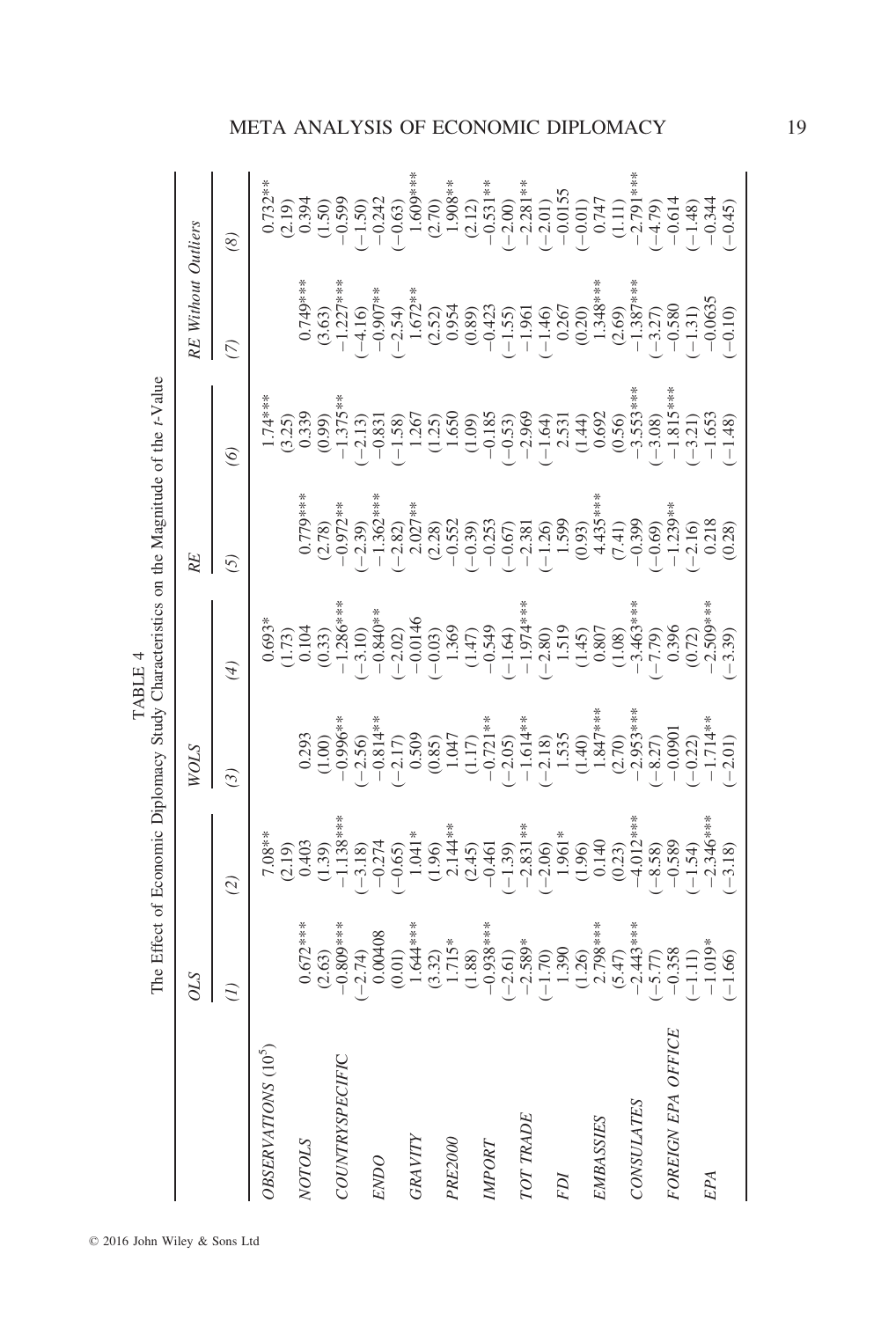|                     |                                                                                                                                       |                                                                                                                                                                                                                                                                                                                                                                    |                                                                                                                                                                           | TABLE 4 Continued                                                                                                                                       |                                                                                                                                                                                       |                                                                                                                                                                                |                                                                                                                                                                                                                                                                                                                                                      |                                                                                                                                                                                      |
|---------------------|---------------------------------------------------------------------------------------------------------------------------------------|--------------------------------------------------------------------------------------------------------------------------------------------------------------------------------------------------------------------------------------------------------------------------------------------------------------------------------------------------------------------|---------------------------------------------------------------------------------------------------------------------------------------------------------------------------|---------------------------------------------------------------------------------------------------------------------------------------------------------|---------------------------------------------------------------------------------------------------------------------------------------------------------------------------------------|--------------------------------------------------------------------------------------------------------------------------------------------------------------------------------|------------------------------------------------------------------------------------------------------------------------------------------------------------------------------------------------------------------------------------------------------------------------------------------------------------------------------------------------------|--------------------------------------------------------------------------------------------------------------------------------------------------------------------------------------|
|                     | STL                                                                                                                                   |                                                                                                                                                                                                                                                                                                                                                                    | <b>NOTS</b>                                                                                                                                                               |                                                                                                                                                         | RE                                                                                                                                                                                    |                                                                                                                                                                                | <b>RE Without Outliers</b>                                                                                                                                                                                                                                                                                                                           |                                                                                                                                                                                      |
|                     |                                                                                                                                       | $\widetilde{c}$                                                                                                                                                                                                                                                                                                                                                    | $\overline{3}$                                                                                                                                                            | $\left( 4\right)$                                                                                                                                       | $\overline{5}$                                                                                                                                                                        | $\circledcirc$                                                                                                                                                                 | $\widetilde{\mathcal{L}}$                                                                                                                                                                                                                                                                                                                            | (8)                                                                                                                                                                                  |
| PА                  | $-1.761$                                                                                                                              |                                                                                                                                                                                                                                                                                                                                                                    |                                                                                                                                                                           | $-3.833***$                                                                                                                                             |                                                                                                                                                                                       |                                                                                                                                                                                |                                                                                                                                                                                                                                                                                                                                                      |                                                                                                                                                                                      |
| TRADE MISSION       | $(-1.44)$<br>$(-2.112**$<br>$(-3.35)$<br>$(-3.362**$<br>$(-6.24)$<br>$(-6.21)$<br>$(-0.21)$<br>$(-0.367**$<br>$(-0.21)$<br>$(-0.367)$ |                                                                                                                                                                                                                                                                                                                                                                    | $\begin{array}{r} -3.049**\\ (-2.65)\\ (-0.481\\ (-0.77)\\ (-0.71)\\ (-5.61)\\ (-5.61)\\ (-5.61)\\ (-0.70)\\ (-0.70)\\ (-0.70)\\ (-0.70)\\ (-0.70)\\ 62\\ 32 \end{array}$ | $(-3.32)$<br>$-1.462$<br>$(-1.76)$<br>$(-1.76)$<br>$(-5.84)$<br>$(-5.54)$<br>$(-1.46)$<br>$(-1.46)$<br>$(-1.46)$<br>$(-1.46)$<br>$(-1.46)$<br>$(-1.46)$ | $-1.322$<br>$(-9.68)$<br>$(-1.67)$<br>$-1.486$<br>$(-1.59)$<br>$-1.486$<br>$-1.59$<br>$-1.59$<br>$-1.59$<br>$-1.59$<br>$-1.59$<br>$-1.59$<br>$-1.59$<br>$-1.59$<br>$-1.59$<br>$-1.59$ | $7\overline{3.03}$<br>$(-1.81)$<br>$(-3.03)$<br>$(-3.15)$<br>$(-3.43)$<br>$(-3.42)$<br>$(-3.42)$<br>$(-3.42)$<br>$(-3.42)$<br>$(-3.42)$<br>$(-3.42)$<br>$(-3.42)$<br>$(-3.42)$ | $\begin{array}{l} -0.103 \\ (-0.07) \\ (-0.306) \\ (-1.11) \\ (-0.293) \\ (-0.39) \\ (-0.044) \\ (-0.044) \\ (-0.044) \\ (-0.044) \\ (-0.044) \\ (-0.044) \\ (-0.044) \\ (-0.044) \\ (-0.044) \\ (-0.044) \\ (-0.044) \\ (-0.044) \\ (-0.044) \\ (-0.044) \\ (-0.044) \\ (-0.044) \\ (-0.044) \\ (-0.044) \\ (-0.044) \\ (-0.044) \\ (-0.044) \\ (-$ | $\begin{array}{r} -0.238 \\ (-0.19) \\ (-3.130^{***} \\ (-3.16) \\ (-3.130^{***} \\ (-2.394) \\ (-2.500 \\ (-0.57) \\ (-0.50) \\ (3.16) \\ 2.50 \\ (3.16) \\ 2.8 \\ 2.8 \end{array}$ |
| <b>STATE VISIT</b>  |                                                                                                                                       |                                                                                                                                                                                                                                                                                                                                                                    |                                                                                                                                                                           |                                                                                                                                                         |                                                                                                                                                                                       |                                                                                                                                                                                |                                                                                                                                                                                                                                                                                                                                                      |                                                                                                                                                                                      |
| NPLOMACY            |                                                                                                                                       |                                                                                                                                                                                                                                                                                                                                                                    |                                                                                                                                                                           |                                                                                                                                                         |                                                                                                                                                                                       |                                                                                                                                                                                |                                                                                                                                                                                                                                                                                                                                                      |                                                                                                                                                                                      |
| <b>CONSTANT</b>     |                                                                                                                                       |                                                                                                                                                                                                                                                                                                                                                                    |                                                                                                                                                                           |                                                                                                                                                         |                                                                                                                                                                                       |                                                                                                                                                                                |                                                                                                                                                                                                                                                                                                                                                      |                                                                                                                                                                                      |
|                     |                                                                                                                                       |                                                                                                                                                                                                                                                                                                                                                                    |                                                                                                                                                                           |                                                                                                                                                         |                                                                                                                                                                                       |                                                                                                                                                                                |                                                                                                                                                                                                                                                                                                                                                      |                                                                                                                                                                                      |
| Number of estimates |                                                                                                                                       |                                                                                                                                                                                                                                                                                                                                                                    |                                                                                                                                                                           |                                                                                                                                                         |                                                                                                                                                                                       |                                                                                                                                                                                |                                                                                                                                                                                                                                                                                                                                                      |                                                                                                                                                                                      |
| Number of studies   | 0.269                                                                                                                                 | $\begin{array}{r} -3.686^{***} \\ (-3.11) \\ (-3.757^{***} \\ (-4.95) \\ (-7.66) \\ (-7.63) \\ (-7.65) \\ (-7.63) \\ (-1.21) \\ (-2.11) \\ (-3.12) \\ (-3.11) \\ (-3.11) \\ (-3.11) \\ (-3.11) \\ (-3.11) \\ (-3.11) \\ (-3.11) \\ (-3.11) \\ (-3.11) \\ (-3.11) \\ (-3.11) \\ (-3.11) \\ (-3.11) \\ (-3.11) \\ (-3.11) \\ (-3.11) \\ (-3.11) \\ (-3.11) \\ (-3.1$ | 0.259                                                                                                                                                                     | 0.347                                                                                                                                                   |                                                                                                                                                                                       |                                                                                                                                                                                |                                                                                                                                                                                                                                                                                                                                                      |                                                                                                                                                                                      |
| Notes:              |                                                                                                                                       |                                                                                                                                                                                                                                                                                                                                                                    |                                                                                                                                                                           |                                                                                                                                                         |                                                                                                                                                                                       |                                                                                                                                                                                |                                                                                                                                                                                                                                                                                                                                                      |                                                                                                                                                                                      |

(i) t-Statistics in parentheses. (ii)  $* p < 0.10$ ,  $* p < 0.05$ ,  $* * p < 0.01$ .

20 S. J. V. MOONS AND P. A. G. VAN BERGEIJK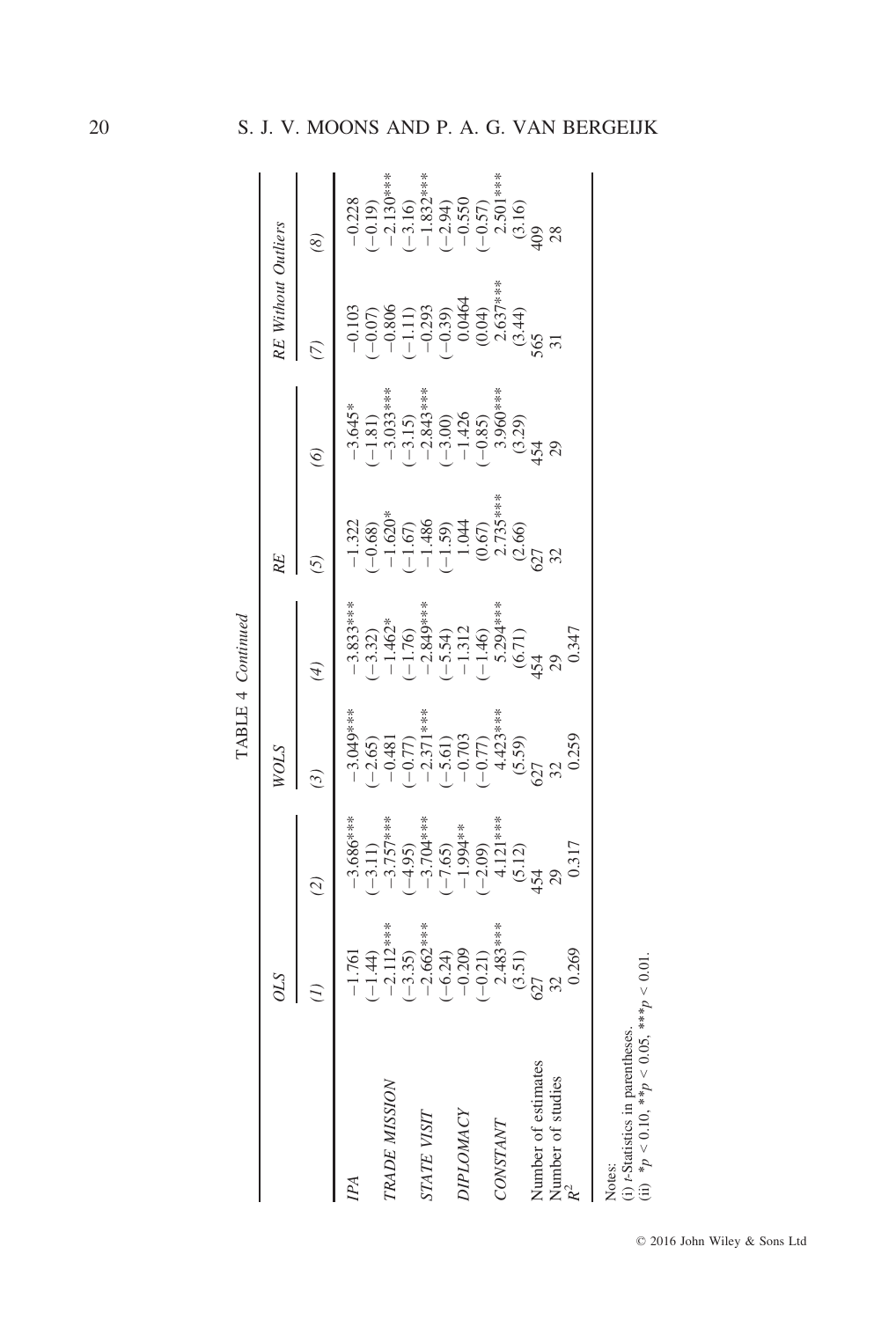

FIGURE 2 Funnel Plot with Pseudo 95 per cent Confidence Limits

observations.<sup>11</sup> Studies that use a larger number of observations are *a priori* expected to find higher *t*-statistics. This is also reflected in the direction and significance of *OBSERVATIONS*. This finding (in accordance with the indicative funnel plot in Figure 2) implies that no strong indications exist for publication and/or sample size bias in the primary studies.

Focusing attention on our preferred random effects models, we find that empirical design factors play an important role in the reported results of the primary studies that investigate the effect of economic diplomacy. Primary studies conducted on a single country basis  $(COUNTRYSPECIFIC = 1)$  that correct for endogeneity  $(ENDOGENEITY = 1)$  are associated with lower *t*-values.<sup>12</sup> Gravity trade studies  $(GRAVITY = 1)$  report more significant results. Alternatives to OLS ( $NOTOLS = 1$ ) are not structurally associated with more significant coefficients. The measure of the dependent variable is not associated with the magnitude of the tstatistic indicating that studies on FDI, imports, exports and total trade can be meaningfully combined in our meta-analysis.

The instrument of diplomacy that is investigated in the primary study influences the significance of the coefficient in the primary study. If the primary study uses EMBASSIES as a proxy for economic diplomacy, higher t-values are reported. The *EMBASSIES* dummy is positive, but not always significant. The insignificant results are caused by sampling effects. Models 2, 4 and 6 leave out estimates if the number of observations used in the primary studies is not reported. It is this loss of estimates that is driving the change from significant to insignificant for our EMBASSIES dummy and not the inclusion of the OBSERVATIONS variable itself.<sup>13</sup> It may there-

 $11$  Rose (2007) provides the number of observations for his main regression results, but not for his sensitivity analyses. <sup>12</sup> The OLS models provide some evidence that studies published before the 2000s report higher

t-values.

<sup>&</sup>lt;sup>13</sup> Details are available upon request.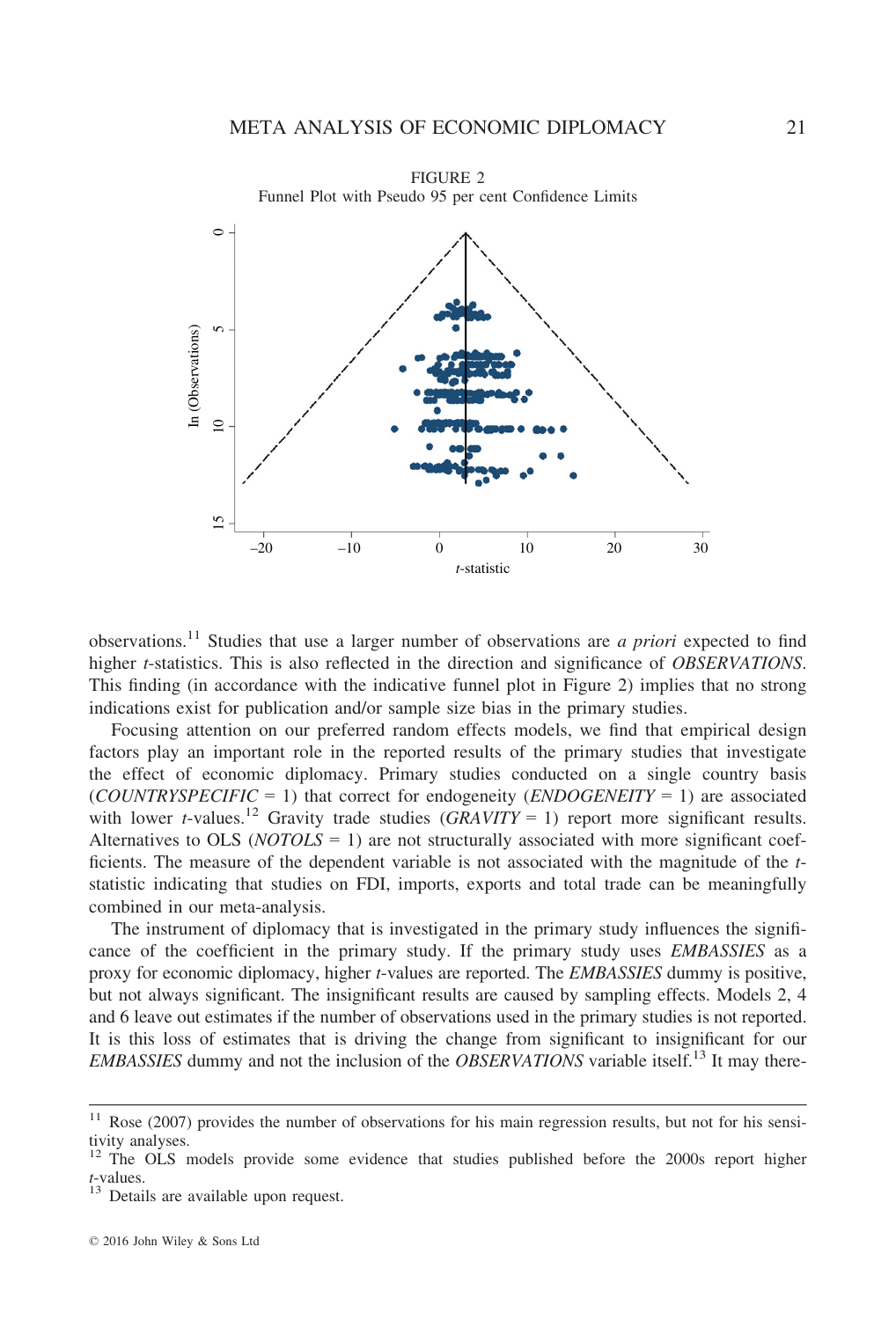fore be concluded that primary studies using *EMBASSIES* report higher *t*-statistics. If in contrast 'lower' forms of foreign representation are subject of the study, the significance of the coefficient in the primary study will be significantly lower. The results indicate that studies taking embassies and consulates as one explanatory variable may lead to a problematic generalisation about the effectiveness of the diplomatic network. Our regression analyses show that regressions using embassies will give more significant coefficients than the embassies and consulates benchmark. Consulates are systematically associated with lower levels of significance. Grouping the two (embassies versus consulates) into one (embassies and consulates) thus leads to an average significance that is too high for consulates and too low for embassies.

STATE VISITS and TRADE MISSIONS stand out negatively in all eight models. Primary studies reporting coefficients for these instruments tend to find a significantly lower *t*-statistic as compared to our established benchmark (compare Table 3). The remaining proxies for economic diplomacy, that is export and investment promotion offices, export promotion units within embassies (our FOREIGN EPA OFFICE dummy) and the diplomatic relation, are weakly related to a lower magnitude of the t-statistic. The sign is always negative, but many of our specifications are not significant.

## b. Logit Estimates of Factors Explaining Economic Diplomacy Significance

In order to broaden our sample, we resort to an analysis that does not focus on the actual t-value but on the minimal significance level as reported in the primary studies. The cost of this procedure is the loss of information on the actual size of the t-values. The gain is that we can increase our sample by 54 per cent. Our logit meta-regressions show the relationship between, on the one hand, the empirical design, the dependent variable under investigation and the characteristics of economic diplomacy and, on the other hand, the likelihood of finding statistically significant coefficients for economic diplomacy.

Table 5 presents the logit estimates of equation (4). We investigate two variants: in the first variant, we require that the primary study reports significance at the 5 per cent level and better (models 1, 2 and 3); in the second variant, the dependent variable is assigned value 1 if the reported significance in the primary study is at the 1 per cent level and better (models 4, 5 and 6). The reference case is similar to the one deployed earlier: a primary study that measures the impact of foreign representation (embassies and consulates) on exports using OLS and based on multiple source countries. The models perform well in terms of correct predictions. Model 1 predicts reported 5 per cent significance correctly in 76 per cent of the cases. The share of correct in-sample predictions increases for models 4 and 5 (1 per cent significance) from 73 to 82 per cent. Table 5 reports sensitivity and specificity of the four logit models. Sensitivity, the true positive rate, measures the correctly identified proportion of actual positives. True positives are the predicted significant coefficients for economic diplomacy. Specificity measures the proportion of true negatives, that is insignificant coefficients of economic diplomacy, which are correctly identified. As expected, the models that include OBSERVATIONS generally perform better on both sensitivity and specificity.

The performance of models (1), (2), (4) and (5) in classifying economic diplomacy coefficients as significant or insignificant can also be illustrated by plotting the fraction of true positives out of the positives versus the fraction of false positives out of the negatives (the ROC curve in Figure 3). The larger the area under the ROC curve, the better the global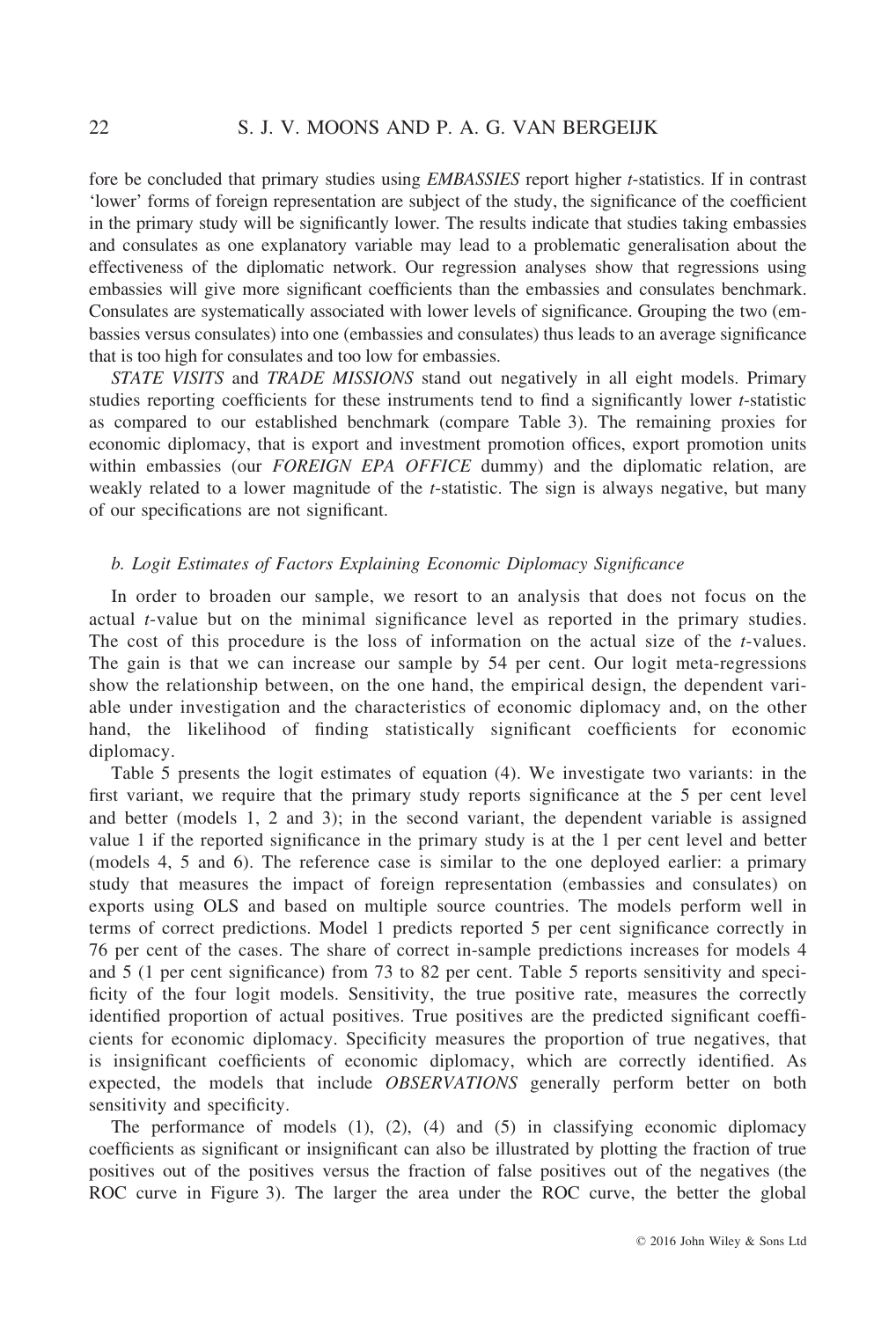|                                 |                                                                                                                                                                                                                                                                     |                                                                                                                                                                                                                                                                                   | Logit Estimates on the Significance of Economic Diplomacy<br>TABLE 5                                                                                                                                                                                                                                                         |                                                                                                                                                                                                                                                                                                                                  |                                                                                                                                                                                                                                                                                                                                      |                                                                                                                                                                                                                                                                                                                                     |
|---------------------------------|---------------------------------------------------------------------------------------------------------------------------------------------------------------------------------------------------------------------------------------------------------------------|-----------------------------------------------------------------------------------------------------------------------------------------------------------------------------------------------------------------------------------------------------------------------------------|------------------------------------------------------------------------------------------------------------------------------------------------------------------------------------------------------------------------------------------------------------------------------------------------------------------------------|----------------------------------------------------------------------------------------------------------------------------------------------------------------------------------------------------------------------------------------------------------------------------------------------------------------------------------|--------------------------------------------------------------------------------------------------------------------------------------------------------------------------------------------------------------------------------------------------------------------------------------------------------------------------------------|-------------------------------------------------------------------------------------------------------------------------------------------------------------------------------------------------------------------------------------------------------------------------------------------------------------------------------------|
|                                 | Logit 5%                                                                                                                                                                                                                                                            |                                                                                                                                                                                                                                                                                   | Weighted Logit 5%                                                                                                                                                                                                                                                                                                            | $Logit$ 1%                                                                                                                                                                                                                                                                                                                       |                                                                                                                                                                                                                                                                                                                                      | Weighted Logit 1%                                                                                                                                                                                                                                                                                                                   |
|                                 | $\overline{C}$                                                                                                                                                                                                                                                      | $\widetilde{\mathcal{C}}$                                                                                                                                                                                                                                                         | (3)                                                                                                                                                                                                                                                                                                                          | $\overline{f}$                                                                                                                                                                                                                                                                                                                   | $\overline{5}$                                                                                                                                                                                                                                                                                                                       | $\widehat{\circ}$                                                                                                                                                                                                                                                                                                                   |
| OBSERVATIONS (10 <sup>5</sup> ) |                                                                                                                                                                                                                                                                     |                                                                                                                                                                                                                                                                                   |                                                                                                                                                                                                                                                                                                                              |                                                                                                                                                                                                                                                                                                                                  |                                                                                                                                                                                                                                                                                                                                      |                                                                                                                                                                                                                                                                                                                                     |
|                                 |                                                                                                                                                                                                                                                                     |                                                                                                                                                                                                                                                                                   |                                                                                                                                                                                                                                                                                                                              |                                                                                                                                                                                                                                                                                                                                  |                                                                                                                                                                                                                                                                                                                                      |                                                                                                                                                                                                                                                                                                                                     |
| NOTOLS                          |                                                                                                                                                                                                                                                                     |                                                                                                                                                                                                                                                                                   |                                                                                                                                                                                                                                                                                                                              |                                                                                                                                                                                                                                                                                                                                  |                                                                                                                                                                                                                                                                                                                                      |                                                                                                                                                                                                                                                                                                                                     |
| COUNTRYSPECIFIC                 |                                                                                                                                                                                                                                                                     | 1.75***<br>(4.70)<br>(0.617**<br>(1.99)<br>(-8.65)<br>(-8.65)                                                                                                                                                                                                                     |                                                                                                                                                                                                                                                                                                                              |                                                                                                                                                                                                                                                                                                                                  |                                                                                                                                                                                                                                                                                                                                      |                                                                                                                                                                                                                                                                                                                                     |
| ENDO                            | $0.946**$ $0.946**$ $-2.100**$ $-3.500$ $-4.500***$ $-3.500$ $-4.500***$ $-4.500***$ $-4.500***$ $-4.500***$ $-4.500***$ $-4.500***$ $-4.500***$ $-4.500***$ $-4.500***$ $-4.500***$ $-4.500***$ $-4.500***$ $-4.500***$ $-4.500***$ $-4.500***$ $-4.500***$ $-4.5$ |                                                                                                                                                                                                                                                                                   | $\begin{array}{l} 1.51**\\[-4pt] -1.59\\[-4pt] -1.59\\[-4pt] -1.59\\[-4pt] -1.59\\[-4pt] -1.59\\[-4pt] -1.59\\[-4pt] -1.59\\[-4pt] -1.59\\[-4pt] -1.59\\[-4pt] -1.59\\[-4pt] -1.59\\[-4pt] -1.59\\[-4pt] -1.59\\[-4pt] -1.59\\[-4pt] -1.59\\[-4pt] -1.59\\[-4pt] -1.59\\[-4pt] -1.59\\[-4pt] -1.59\\[-4pt] -1.59\\[-4pt] -1$ | $\begin{array}{l} 6.578**\\ 0.640\\ -2.031**\\ (-8.27)\\ (-8.27)\\ (-9.12)\\ (-9.12)\\ (-9.12)\\ (-9.12)\\ (-9.12)\\ (-9.12)\\ (-9.12)\\ (-9.12)\\ (-9.12)\\ (-9.12)\\ (-9.12)\\ (-9.12)\\ (-9.12)\\ (-9.12)\\ (-9.12)\\ (-9.12)\\ (-9.12)\\ (-9.12)\\ (-9.12)\\ (-9.12)\\ (-9.12)\\ (-9.12)\\ (-9.12)\\ (-9.12)\\ (-9.12)\\ (-$ | $\begin{array}{l} 1.90^{***} \\ (4.90) \\ (1.79) \\ (1.79) \\ (1.79) \\ (1.79) \\ (1.79) \\ (1.79) \\ (1.79) \\ (1.79) \\ (1.79) \\ (1.79) \\ (1.79) \\ (1.70) \\ (1.70) \\ (1.70) \\ (1.70) \\ (1.70) \\ (1.70) \\ (1.70) \\ (1.70) \\ (1.70) \\ (1.70) \\ (1.70) \\ (1.70) \\ (1.70) \\ (1.70) \\ (1.70) \\ (1.70) \\ (1.70) \\ ($ | $\begin{array}{l} 1.33^{**} \\ (2.34) \\ (0.286 \\ (0.74) \\ (0.74) \\ (0.75) \\ (0.75) \\ (0.77) \\ (0.78) \\ (0.77) \\ (0.78) \\ (0.79) \\ (0.79) \\ (0.79) \\ (0.79) \\ (0.79) \\ (0.79) \\ (0.79) \\ (0.79) \\ (0.79) \\ (0.79) \\ (0.79) \\ (0.79) \\ (0.71) \\ (0.71) \\ (0.71) \\ (0.71) \\ (0.71) \\ (0.71) \\ (0.71) \\ ($ |
|                                 |                                                                                                                                                                                                                                                                     |                                                                                                                                                                                                                                                                                   |                                                                                                                                                                                                                                                                                                                              |                                                                                                                                                                                                                                                                                                                                  |                                                                                                                                                                                                                                                                                                                                      |                                                                                                                                                                                                                                                                                                                                     |
| <b>GRAVITY</b>                  |                                                                                                                                                                                                                                                                     |                                                                                                                                                                                                                                                                                   |                                                                                                                                                                                                                                                                                                                              |                                                                                                                                                                                                                                                                                                                                  |                                                                                                                                                                                                                                                                                                                                      |                                                                                                                                                                                                                                                                                                                                     |
|                                 |                                                                                                                                                                                                                                                                     |                                                                                                                                                                                                                                                                                   |                                                                                                                                                                                                                                                                                                                              |                                                                                                                                                                                                                                                                                                                                  |                                                                                                                                                                                                                                                                                                                                      |                                                                                                                                                                                                                                                                                                                                     |
| <b>PRE2000</b>                  |                                                                                                                                                                                                                                                                     |                                                                                                                                                                                                                                                                                   |                                                                                                                                                                                                                                                                                                                              |                                                                                                                                                                                                                                                                                                                                  |                                                                                                                                                                                                                                                                                                                                      |                                                                                                                                                                                                                                                                                                                                     |
| IMPORT                          |                                                                                                                                                                                                                                                                     | $(0.932**\atop(0.000**\atop-1.750**\atop-1.500**\atop-1.5000}$ (2.00)<br>$(2.000**\atop-1.750**\atop-1.5000**\atop-1.500000}$<br>$(-3.24)$<br>$(-3.24)$<br>$(-6.67)$<br>$(-6.67)$<br>$(-7.5)$<br>$(-7.5)$<br>$(-7.5)$<br>$(-7.5)$<br>$(-7.5)$<br>$(-7.5)$<br>$(-7.5)$<br>$(-7.5)$ |                                                                                                                                                                                                                                                                                                                              |                                                                                                                                                                                                                                                                                                                                  |                                                                                                                                                                                                                                                                                                                                      |                                                                                                                                                                                                                                                                                                                                     |
|                                 |                                                                                                                                                                                                                                                                     |                                                                                                                                                                                                                                                                                   |                                                                                                                                                                                                                                                                                                                              |                                                                                                                                                                                                                                                                                                                                  |                                                                                                                                                                                                                                                                                                                                      |                                                                                                                                                                                                                                                                                                                                     |
| TOT TRADE                       |                                                                                                                                                                                                                                                                     |                                                                                                                                                                                                                                                                                   |                                                                                                                                                                                                                                                                                                                              |                                                                                                                                                                                                                                                                                                                                  |                                                                                                                                                                                                                                                                                                                                      |                                                                                                                                                                                                                                                                                                                                     |
| FDI                             |                                                                                                                                                                                                                                                                     |                                                                                                                                                                                                                                                                                   |                                                                                                                                                                                                                                                                                                                              |                                                                                                                                                                                                                                                                                                                                  |                                                                                                                                                                                                                                                                                                                                      |                                                                                                                                                                                                                                                                                                                                     |
|                                 |                                                                                                                                                                                                                                                                     |                                                                                                                                                                                                                                                                                   |                                                                                                                                                                                                                                                                                                                              |                                                                                                                                                                                                                                                                                                                                  |                                                                                                                                                                                                                                                                                                                                      |                                                                                                                                                                                                                                                                                                                                     |
| <b>EMBASSIES</b>                |                                                                                                                                                                                                                                                                     |                                                                                                                                                                                                                                                                                   |                                                                                                                                                                                                                                                                                                                              |                                                                                                                                                                                                                                                                                                                                  |                                                                                                                                                                                                                                                                                                                                      |                                                                                                                                                                                                                                                                                                                                     |
|                                 |                                                                                                                                                                                                                                                                     |                                                                                                                                                                                                                                                                                   |                                                                                                                                                                                                                                                                                                                              |                                                                                                                                                                                                                                                                                                                                  |                                                                                                                                                                                                                                                                                                                                      |                                                                                                                                                                                                                                                                                                                                     |
| CONSULATES                      |                                                                                                                                                                                                                                                                     |                                                                                                                                                                                                                                                                                   |                                                                                                                                                                                                                                                                                                                              |                                                                                                                                                                                                                                                                                                                                  |                                                                                                                                                                                                                                                                                                                                      |                                                                                                                                                                                                                                                                                                                                     |
| FOREIGN EPA OFFICE              | $-0.440$                                                                                                                                                                                                                                                            |                                                                                                                                                                                                                                                                                   |                                                                                                                                                                                                                                                                                                                              |                                                                                                                                                                                                                                                                                                                                  |                                                                                                                                                                                                                                                                                                                                      |                                                                                                                                                                                                                                                                                                                                     |
|                                 | $(-1.51)$<br>-2.941***<br>(-5.45)                                                                                                                                                                                                                                   |                                                                                                                                                                                                                                                                                   |                                                                                                                                                                                                                                                                                                                              |                                                                                                                                                                                                                                                                                                                                  |                                                                                                                                                                                                                                                                                                                                      |                                                                                                                                                                                                                                                                                                                                     |
| EPA                             |                                                                                                                                                                                                                                                                     |                                                                                                                                                                                                                                                                                   |                                                                                                                                                                                                                                                                                                                              |                                                                                                                                                                                                                                                                                                                                  |                                                                                                                                                                                                                                                                                                                                      |                                                                                                                                                                                                                                                                                                                                     |
|                                 |                                                                                                                                                                                                                                                                     |                                                                                                                                                                                                                                                                                   |                                                                                                                                                                                                                                                                                                                              |                                                                                                                                                                                                                                                                                                                                  |                                                                                                                                                                                                                                                                                                                                      | $(-3.17)$<br>-7.065***                                                                                                                                                                                                                                                                                                              |
| IPA                             | $-4.621***$                                                                                                                                                                                                                                                         |                                                                                                                                                                                                                                                                                   |                                                                                                                                                                                                                                                                                                                              | $\begin{array}{c} 3 \ (-4.42) \\ -5.643*** \end{array}$                                                                                                                                                                                                                                                                          | $-8.865***$<br>$(-6.32)$<br>$-5.218***$                                                                                                                                                                                                                                                                                              |                                                                                                                                                                                                                                                                                                                                     |
|                                 | $(-4.09)$                                                                                                                                                                                                                                                           |                                                                                                                                                                                                                                                                                   |                                                                                                                                                                                                                                                                                                                              | $(-5.19)$<br>-1.381**                                                                                                                                                                                                                                                                                                            |                                                                                                                                                                                                                                                                                                                                      | $(-5.23)$<br>-0.960                                                                                                                                                                                                                                                                                                                 |
| TRADE MISSION                   | $-2.064***$                                                                                                                                                                                                                                                         |                                                                                                                                                                                                                                                                                   |                                                                                                                                                                                                                                                                                                                              |                                                                                                                                                                                                                                                                                                                                  |                                                                                                                                                                                                                                                                                                                                      |                                                                                                                                                                                                                                                                                                                                     |

META ANALYSIS OF ECONOMIC DIPLOMACY 23

© 2016 John Wiley & Sons Ltd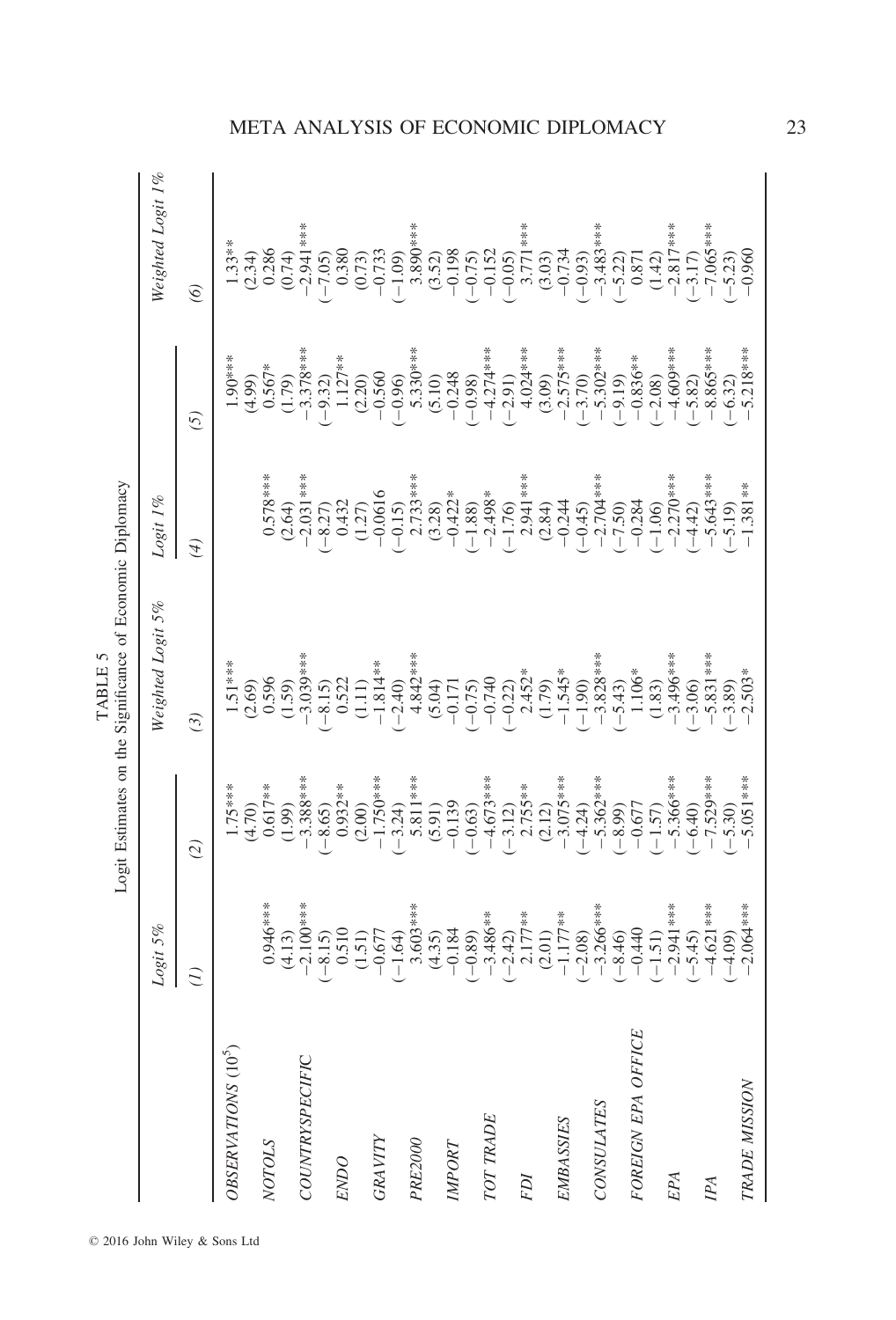|                                                                      |                       |                                                                                                                                                                                                                                         | TABLE 5 Continued                                                                                                 |                                                                                                                                                                                             |                                                                                                                                 |                                                                                                                      |
|----------------------------------------------------------------------|-----------------------|-----------------------------------------------------------------------------------------------------------------------------------------------------------------------------------------------------------------------------------------|-------------------------------------------------------------------------------------------------------------------|---------------------------------------------------------------------------------------------------------------------------------------------------------------------------------------------|---------------------------------------------------------------------------------------------------------------------------------|----------------------------------------------------------------------------------------------------------------------|
|                                                                      | Logit 5%              |                                                                                                                                                                                                                                         | Weighted Logit 5%                                                                                                 | $Logit$ 1%                                                                                                                                                                                  |                                                                                                                                 | Weighted Logit 1%                                                                                                    |
|                                                                      |                       | $\widetilde{c}$                                                                                                                                                                                                                         | $\overline{\mathcal{L}}$                                                                                          | $\overline{4}$                                                                                                                                                                              | (5)                                                                                                                             | $\circledcirc$                                                                                                       |
|                                                                      | $(-3.90)$             | $-5.95$                                                                                                                                                                                                                                 |                                                                                                                   |                                                                                                                                                                                             |                                                                                                                                 | $(-0.82)$                                                                                                            |
| <b>STATE VISIT</b>                                                   |                       |                                                                                                                                                                                                                                         |                                                                                                                   |                                                                                                                                                                                             |                                                                                                                                 |                                                                                                                      |
|                                                                      |                       |                                                                                                                                                                                                                                         |                                                                                                                   |                                                                                                                                                                                             |                                                                                                                                 |                                                                                                                      |
| NPLOMACY                                                             |                       | $\begin{array}{l} -4.889^{***} \\ (-8.17) \\ (-7.037^{***} \\ (-7.57) \\ (5.21) \\ (5.21) \\ 774 \\ (7.21) \\ 79\% \\ 79\% \\ 73\% \\ 83\% \\ 73\% \\ 83\% \\ 73\% \\ 73\% \\ 277\% \\ 277\% \\ 277\% \\ 277\% \\ 277\% \\ \end{array}$ | $(-1.92)$<br>$-3.223***$<br>$(-4.56)$<br>$(-4.50)$<br>$(-4.90)$<br>$(-4.90)$<br>$(2.91)$<br>$774$<br>$29$<br>0.28 | $(-2,47)$<br>$(-6,99)$<br>$(-6,90)$<br>$(-4,91)$<br>$(-4,91)$<br>$(-3,864**$<br>$(-4,91)$<br>$(-1,510**)$<br>$(-1,50)$<br>$(2,45)$<br>$(2,45)$<br>$(3,22)$<br>$73\%$ $8\%$<br>$87\%$ $87\%$ | $(-5.72)$<br>$(-8.78)$<br>$(-8.57)$<br>$(-6.57)$<br>$(-6.77)$<br>$(-6.77)$<br>$(-6.77)$<br>$(-6.77)$<br>$(3.26)$<br>$774$<br>29 | $-2.869$ ***<br>$(-4.24)$<br>$(-4.24)$<br>$(-4.15)$<br>$(-4.15)$<br>$2.213$ **<br>$2.08$<br>$714$<br>$729$<br>$0.27$ |
|                                                                      |                       |                                                                                                                                                                                                                                         |                                                                                                                   |                                                                                                                                                                                             |                                                                                                                                 |                                                                                                                      |
| <b>CONSTANT</b>                                                      |                       |                                                                                                                                                                                                                                         |                                                                                                                   |                                                                                                                                                                                             |                                                                                                                                 |                                                                                                                      |
|                                                                      |                       |                                                                                                                                                                                                                                         |                                                                                                                   |                                                                                                                                                                                             |                                                                                                                                 |                                                                                                                      |
|                                                                      |                       |                                                                                                                                                                                                                                         |                                                                                                                   |                                                                                                                                                                                             |                                                                                                                                 |                                                                                                                      |
|                                                                      |                       |                                                                                                                                                                                                                                         |                                                                                                                   |                                                                                                                                                                                             |                                                                                                                                 |                                                                                                                      |
| Number of estimates<br>Number of studies<br>Pseudo $R^2$             |                       |                                                                                                                                                                                                                                         |                                                                                                                   |                                                                                                                                                                                             |                                                                                                                                 |                                                                                                                      |
|                                                                      |                       |                                                                                                                                                                                                                                         |                                                                                                                   |                                                                                                                                                                                             |                                                                                                                                 |                                                                                                                      |
|                                                                      |                       |                                                                                                                                                                                                                                         |                                                                                                                   |                                                                                                                                                                                             |                                                                                                                                 |                                                                                                                      |
| Correct predictions<br>Sensitivity<br>Specificity<br>False positives | 16%<br>16%%<br>16%38% |                                                                                                                                                                                                                                         |                                                                                                                   |                                                                                                                                                                                             | 828888<br>828888<br>8200                                                                                                        |                                                                                                                      |
|                                                                      |                       |                                                                                                                                                                                                                                         |                                                                                                                   |                                                                                                                                                                                             |                                                                                                                                 |                                                                                                                      |
| False negatives                                                      |                       |                                                                                                                                                                                                                                         |                                                                                                                   |                                                                                                                                                                                             |                                                                                                                                 |                                                                                                                      |
|                                                                      |                       |                                                                                                                                                                                                                                         |                                                                                                                   |                                                                                                                                                                                             |                                                                                                                                 |                                                                                                                      |

|   | é<br>∸ |
|---|--------|
|   | U<br>⋍ |
|   | ∸<br>۵ |
|   | U,     |
| л |        |

Notes:<br>
(*i*) *t*-Statistics in parentheses.<br>
(ii) \*p < 0.10, \*\*p < 0.05, \*\*\*p < 0.01. (i) t-Statistics in parentheses. (ii) \* $p < 0.10$ , \*\* $p < 0.05$ , \*\*\* $p < 0.01$ .

 $\mathbf{C}$  $\mathbf{u}$  $\overline{p}$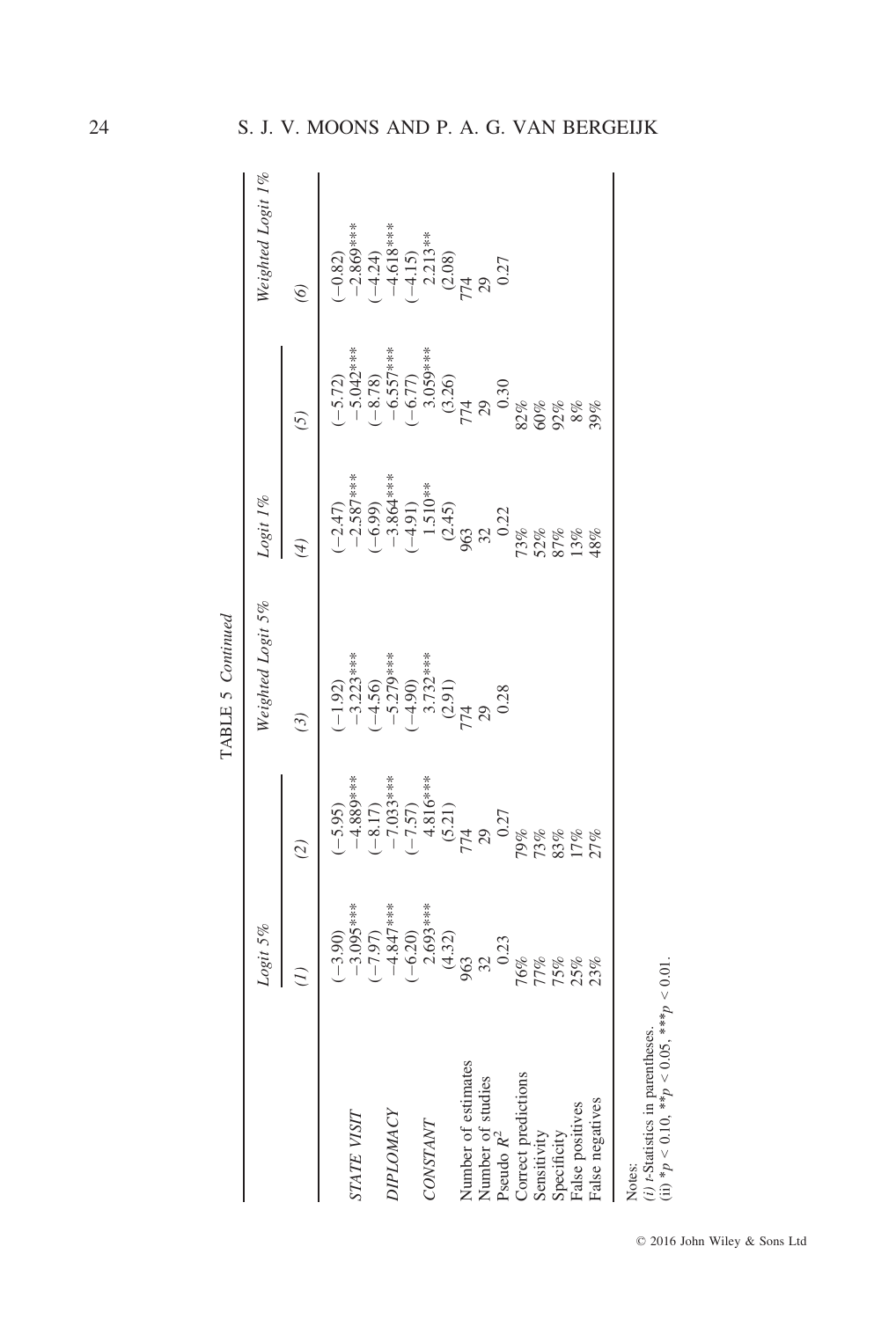

FIGURE 3 Model 1, 2, 4 and 5 ROC Curve

performance of the diagnostic test. A perfect diagnostic test would yield an area under the ROC curve of 1, representing 100 per cent sensitivity (no false negatives) and 100 per cent specificity (no false positives). All models perform relatively well with areas between 81 and 86 per cent.

The logit analysis of significance levels in Table 5 agrees with the random effects analysis of t-values in Table 4 regarding *OBSERVATIONS* (primary studies with more observations are more likely to report significant coefficients of economic diplomacy), COUNTRYSPECIFIC (it is less likely that studies with one source country report significant coefficients), IMPORT (insignificant), TOTAL TRADE (the primary study is less likely to report significant coefficients when it investigates total trade), CONSULATES (studies that specifically study consulates as opposed to a summary measure for consulates and embassies are less likely to report significant coefficients), TRADE MISSION and STATE VISIT (all are associated with a lower probability of reporting significant coefficients). These findings are robust with respect to sample, estimation technique and significance variant.

In contrast to the results in Table 4, the logit analysis find that studies published before the year 2000 ( $PRE2000 = 1$ ) are significantly more likely to report positive results at both the 5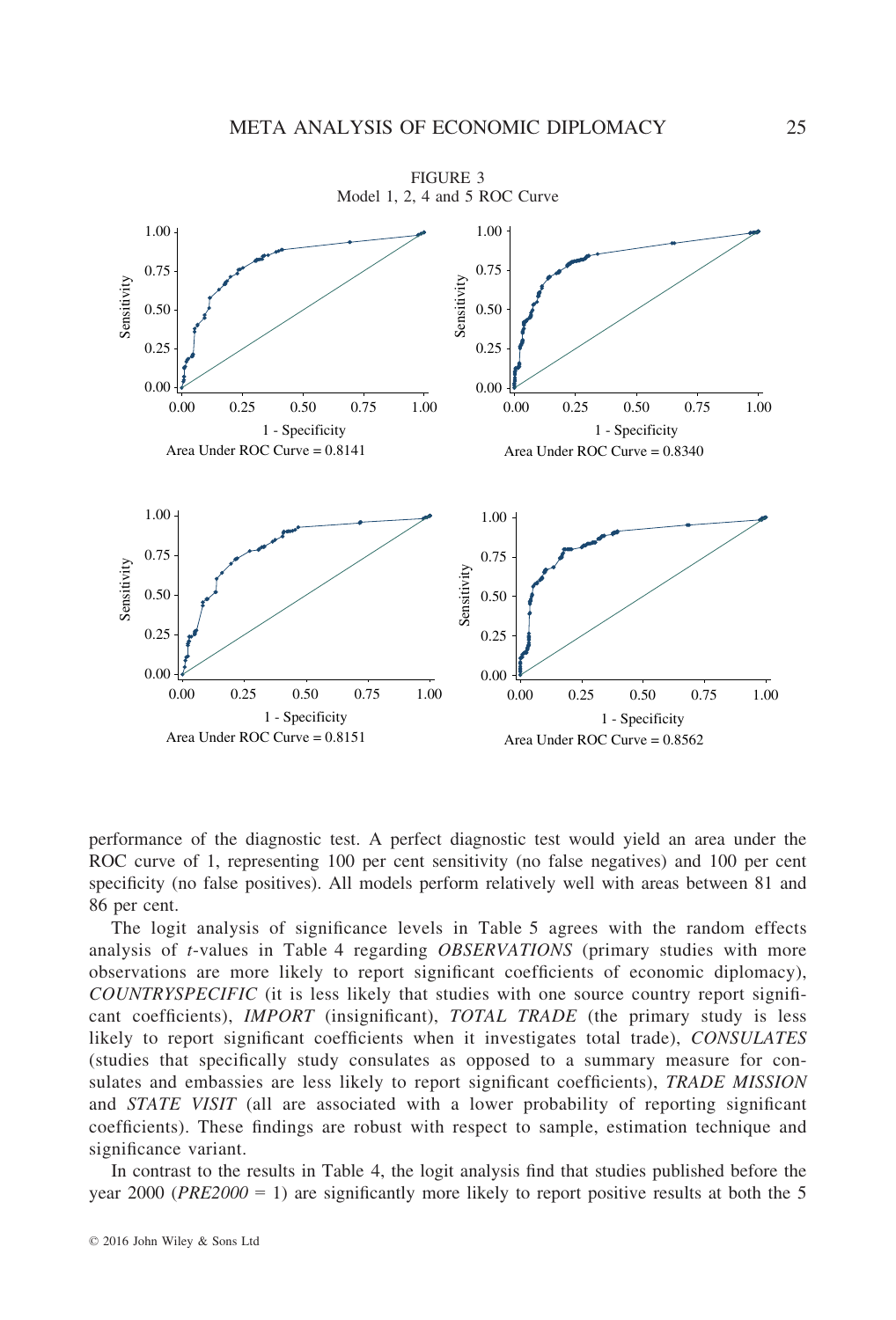# 26 S. J. V. MOONS AND P. A. G. VAN BERGEIJK

and 1 per cent significance levels.<sup>14</sup> We also see this for studies that correct for endogeneity problems ( $ENDOGENEITY = 1$ ; models 2 and 6). Primary studies with *FDI* as dependent variable are more likely to find significant results. For *EPA* and *IPA*, we find highly significant negative coefficients, a result that is also supported by the OLS and WOLS estimates in Table 4. Primary studies that use EMBASSIES alone are less likely to report significant coefficients.

All in all, harvesting more binary information from primary studies is rewarding. The analyses confirm our hypothesis of the diverging effects within the economic diplomacy network. Also the negative influence of source country-specific data sets on the significance of economic diplomacy coefficients is confirmed. These are important results that should be taken into account in the design of future studies.

## c. Sensitivity Analysis

Given the emerging and interdisciplinary nature of the economic diplomacy research field, we test our findings for various possible sample and definition effects. Thus far, we have used a broad definition of economic diplomacy based on Bayne and Woolcock (2003), Saner and Yiu (2003) and Lee and Hudson (2004). We will use a different definition of diplomacy that does not include the elements of the paper of Saner and Yiu (2003), that is domestic investment and export promotion institutions. What remains is a more homogeneous set of economic diplomacy variables that mainly concentrate on the actions of diplomats within the foreign network.

We also investigate the sensitivity of our meta-regression analysis for subsamples of papers published in peer-reviewed (international) economics journals, and exclude working papers and papers that do not correct for endogeneity, respectively.

We test the same baseline as presented earlier. Models  $(1)$ – $(6)$  report random effects estimates, and the absolute *t*-value is the dependent variable. Models  $(7)$ – $(12)$  report logit estimates and predict the likelihood of finding significant primary study results at the 5 per cent level or better.

Generally the results of the sensitivity analyses are comparable with the earlier reported meta-regression analyses. Study characteristics influence the empirical results of primary studies across all samples and estimation techniques. Studies that focus on a single source country  $(COUNTRYFECIFIC = 1)$  are associated with lower *t*-values. Studies that use OLS do not significantly generate higher *t*-values than studies using more advanced econometric techniques. Regarding the instruments of economic diplomacy, both the random effects and logit estimates indicate lower significance levels for studies that use CONSULATES and STATE VISITS. The earlier identified differences between the random effects and logit estimates concerning our *EMBASSY*, *DIPLOMACY* and *ENDOGENEITY* dummy are consistent across all sensitivity analyses. Compared to the random effect regressions, we again see that the logit analysis is more likely to predict positive and significant deviations from the baseline model for studies published before 2000 ( $PRE2000 =1$ ) and a lower likelihood of finding significance for EPAs.

Across the tested samples in Table 6, FDI is no longer associated with higher t-values, but this mainly reflects the small number of studies of varying quality, something not uncommon

<sup>&</sup>lt;sup>14</sup> The former is in line with the results for OLS and WOLS in Table 4; the latter finding probably is a spurious finding as GRAVITY has become negative (it was positive and significant), while corrections for endogeneity by and large occur in the gravity models.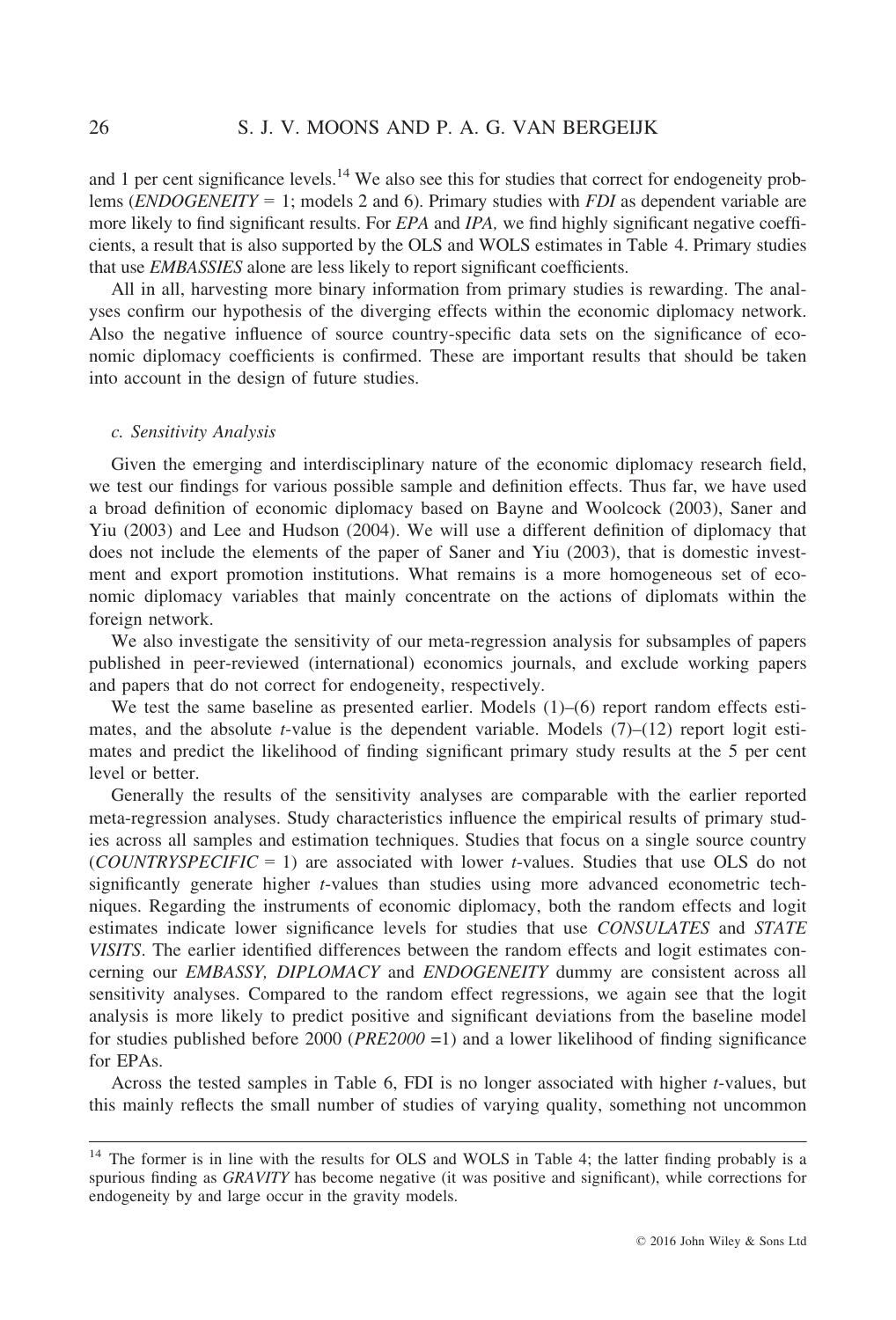|                     | Random Effects<br>Set: Other D                                                                                  |                                                                                                                                                                                                                                                                                                                                                                   | Set: Econ<br>Journals                                                                                                                                                                                                                                                                                                                                                                                                                                                      |                | Meta-regression Sensitivity Analysis<br>corrected Endo<br>Set: No WP,                                                                                                                                                                                                                                                                                | TABLE 6                                                                                                                                                                     | Set: Other Def<br>Logit 5%                                                                                                                                                                                                                                                                                                                                                                                     |                                                                                                                                                                                                                                                                                                                                                   | Set: Econ<br>Journals                                                                                                                                                                                                                                                                                                                                     |                                                                                                                                                                                                                                                                                                         | Corrected Endo<br>Set: No WP                                                                                                                        |                                                                                                                           |
|---------------------|-----------------------------------------------------------------------------------------------------------------|-------------------------------------------------------------------------------------------------------------------------------------------------------------------------------------------------------------------------------------------------------------------------------------------------------------------------------------------------------------------|----------------------------------------------------------------------------------------------------------------------------------------------------------------------------------------------------------------------------------------------------------------------------------------------------------------------------------------------------------------------------------------------------------------------------------------------------------------------------|----------------|------------------------------------------------------------------------------------------------------------------------------------------------------------------------------------------------------------------------------------------------------------------------------------------------------------------------------------------------------|-----------------------------------------------------------------------------------------------------------------------------------------------------------------------------|----------------------------------------------------------------------------------------------------------------------------------------------------------------------------------------------------------------------------------------------------------------------------------------------------------------------------------------------------------------------------------------------------------------|---------------------------------------------------------------------------------------------------------------------------------------------------------------------------------------------------------------------------------------------------------------------------------------------------------------------------------------------------|-----------------------------------------------------------------------------------------------------------------------------------------------------------------------------------------------------------------------------------------------------------------------------------------------------------------------------------------------------------|---------------------------------------------------------------------------------------------------------------------------------------------------------------------------------------------------------------------------------------------------------------------------------------------------------|-----------------------------------------------------------------------------------------------------------------------------------------------------|---------------------------------------------------------------------------------------------------------------------------|
|                     | (J                                                                                                              | $\widehat{c}$                                                                                                                                                                                                                                                                                                                                                     | $\binom{3}{2}$                                                                                                                                                                                                                                                                                                                                                                                                                                                             | $\overline{4}$ | 5)                                                                                                                                                                                                                                                                                                                                                   | $\odot$                                                                                                                                                                     | $\overline{C}$                                                                                                                                                                                                                                                                                                                                                                                                 | (8)                                                                                                                                                                                                                                                                                                                                               | <u>ම</u>                                                                                                                                                                                                                                                                                                                                                  | (10)                                                                                                                                                                                                                                                                                                    | (11)                                                                                                                                                | (12)                                                                                                                      |
| <b>OBSERVATIONS</b> |                                                                                                                 |                                                                                                                                                                                                                                                                                                                                                                   |                                                                                                                                                                                                                                                                                                                                                                                                                                                                            |                |                                                                                                                                                                                                                                                                                                                                                      |                                                                                                                                                                             |                                                                                                                                                                                                                                                                                                                                                                                                                |                                                                                                                                                                                                                                                                                                                                                   |                                                                                                                                                                                                                                                                                                                                                           |                                                                                                                                                                                                                                                                                                         |                                                                                                                                                     |                                                                                                                           |
| STOLON              | $0.795***$                                                                                                      |                                                                                                                                                                                                                                                                                                                                                                   |                                                                                                                                                                                                                                                                                                                                                                                                                                                                            |                |                                                                                                                                                                                                                                                                                                                                                      | 14.5***<br>(6.46)<br>(6.46)<br>0.632*<br>(1.95)<br>(-0.15)                                                                                                                  |                                                                                                                                                                                                                                                                                                                                                                                                                |                                                                                                                                                                                                                                                                                                                                                   |                                                                                                                                                                                                                                                                                                                                                           |                                                                                                                                                                                                                                                                                                         |                                                                                                                                                     | 4.31<br>(1.63)<br>(1.63)<br>(1.60)<br>(2.10)<br>(-0.62)                                                                   |
|                     | (2.70)                                                                                                          |                                                                                                                                                                                                                                                                                                                                                                   |                                                                                                                                                                                                                                                                                                                                                                                                                                                                            |                |                                                                                                                                                                                                                                                                                                                                                      |                                                                                                                                                                             |                                                                                                                                                                                                                                                                                                                                                                                                                |                                                                                                                                                                                                                                                                                                                                                   |                                                                                                                                                                                                                                                                                                                                                           |                                                                                                                                                                                                                                                                                                         |                                                                                                                                                     |                                                                                                                           |
| COUNTRYSPECIFIC     | $-1.197***$                                                                                                     |                                                                                                                                                                                                                                                                                                                                                                   |                                                                                                                                                                                                                                                                                                                                                                                                                                                                            |                | $0.807***$<br>(2.75)<br>(-0.555<br>(-1.20)                                                                                                                                                                                                                                                                                                           |                                                                                                                                                                             |                                                                                                                                                                                                                                                                                                                                                                                                                |                                                                                                                                                                                                                                                                                                                                                   |                                                                                                                                                                                                                                                                                                                                                           |                                                                                                                                                                                                                                                                                                         | $\begin{array}{c} 1.036^{***} \\ (3.94) \\ -0.901^{*} \\ (-1.91) \end{array}$                                                                       |                                                                                                                           |
| <b>ENDO</b>         | $-1.520***$<br>$(-2.71)$                                                                                        | $\begin{array}{l} \mathbf{1.35} \\[-2.0ex] \mathbf{1.47} \\[-2.0ex] \mathbf{1.47} \\[-2.0ex] \mathbf{1.47} \\[-2.0ex] \mathbf{1.47} \\[-2.0ex] \mathbf{1.47} \\[-2.0ex] \mathbf{1.47} \\[-2.0ex] \mathbf{1.47} \\[-2.0ex] \mathbf{1.47} \\[-2.0ex] \mathbf{1.47} \\[-2.0ex] \mathbf{1.47} \\[-2.0ex] \mathbf{1.47} \\[-2.0ex] \mathbf{1.47} \\[-2.0ex] \mathbf{1$ | $\begin{array}{l} \begin{array}{l} \mbox{\small{$}}\mbox{\small{$}}\mbox{\small{$}}\mbox{\small{$}}\mbox{\small{$}}\mbox{\small{$}}\mbox{\small{$}}\mbox{\small{$}}\mbox{\small{$}}\mbox{\small{$}}\mbox{\small{$}}\mbox{\small{$}}\mbox{\small{$}}\mbox{\small{$}}\mbox{\small{$}}\mbox{\small{$}}\mbox{\small{}}\mbox{\small{}}\mbox{\small{}}\mbox{\small{}}\mbox{\small{}}\mbox{\small{}}\mbox{\small{}}\mbox{\small{}}\mbox{\small{}}\mbox{\small{}}\mbox{\small{}}\$ |                | $\frac{1}{2}$                                                                                                                                                                                                                                                                                                                                        |                                                                                                                                                                             | $\begin{array}{l} \mathcal{P}^*\\ \mathcal{P}^*\\ \mathcal{P}^*\\ \mathcal{P}^*\\ \mathcal{P}^*\\ \mathcal{P}^*\\ \mathcal{P}^*\\ \mathcal{P}^*\\ \mathcal{P}^*\\ \mathcal{P}^*\\ \mathcal{P}^*\\ \mathcal{P}^*\\ \mathcal{P}^*\\ \mathcal{P}^*\\ \mathcal{P}^*\\ \mathcal{P}^*\\ \mathcal{P}^*\\ \mathcal{P}^*\\ \mathcal{P}^*\\ \mathcal{P}^*\\ \mathcal{P}^*\\ \mathcal{P}^*\\ \mathcal{P}^*\\ \mathcal{P}$ | $\begin{array}{l} 1.90^{***} \\ 1.90^{***} \\ 0.620 \\ -6.63 \\ -6.63 \\ -1.44 \\ -1.50 \\ -1.71 \\ -1.71 \\ -1.71 \\ -1.71 \\ -1.71 \\ -1.71 \\ -1.71 \\ -1.71 \\ -1.71 \\ -1.71 \\ -1.71 \\ -1.71 \\ -1.71 \\ -1.71 \\ -1.71 \\ -1.71 \\ -1.71 \\ -1.71 \\ -1.71 \\ -1.71 \\ -1.71 \\ -1.71 \\ -1.71 \\ -1.71 \\ -1.71 \\ -1.71 \\ -1.71 \\ -1$ | $\begin{array}{c} 0.630^{**} \\ (2.14) \\ (1.40^{***}) \\ (-3.67) \\ (2.53) \\ (2.53) \\ (1.78) \\ (1.78) \\ (3.23)^{***} \\ (1.78) \\ (3.23) \\ (3.23) \\ (3.23) \\ (-2.50) \\ (-2.50) \\ (-2.50) \\ (-2.50) \\ (-2.50) \\ (-2.50) \\ (-2.50) \\ (-2.50) \\ (-2.50) \\ (-2.50) \\ (-2.50) \\ (-2.50) \\ (-2.50) \\ (-2.50) \\ (-2.50) \\ (-2.50) \\ (-2$ | $\begin{array}{c} (1,1,4) \\ (1,1,2,3) \\ (1,1,3,4) \\ (1,1,2,3) \\ (1,1,2,3) \\ (1,1,2,3) \\ (1,1,2,3) \\ (1,1,2,3) \\ (1,1,2,3) \\ (1,1,2,3) \\ (1,1,2,3) \\ (1,1,2,3) \\ (1,1,2,3) \\ (1,1,2,3) \\ (1,1,2,3) \\ (1,1,2,3) \\ (1,1,2,3) \\ (1,1,2,3) \\ (1,1,2,3) \\ (1,1,2,3) \\ (1,1,2,3) \\ (1,1,$ |                                                                                                                                                     |                                                                                                                           |
|                     | $(-2.90)$                                                                                                       |                                                                                                                                                                                                                                                                                                                                                                   |                                                                                                                                                                                                                                                                                                                                                                                                                                                                            |                |                                                                                                                                                                                                                                                                                                                                                      |                                                                                                                                                                             |                                                                                                                                                                                                                                                                                                                                                                                                                |                                                                                                                                                                                                                                                                                                                                                   |                                                                                                                                                                                                                                                                                                                                                           |                                                                                                                                                                                                                                                                                                         |                                                                                                                                                     |                                                                                                                           |
| GRAVITY             | 1.859                                                                                                           |                                                                                                                                                                                                                                                                                                                                                                   |                                                                                                                                                                                                                                                                                                                                                                                                                                                                            |                |                                                                                                                                                                                                                                                                                                                                                      |                                                                                                                                                                             |                                                                                                                                                                                                                                                                                                                                                                                                                |                                                                                                                                                                                                                                                                                                                                                   |                                                                                                                                                                                                                                                                                                                                                           |                                                                                                                                                                                                                                                                                                         | $-0.0109$<br>$(-0.01)$                                                                                                                              | $4.159*$<br>(1.93)                                                                                                        |
|                     |                                                                                                                 |                                                                                                                                                                                                                                                                                                                                                                   |                                                                                                                                                                                                                                                                                                                                                                                                                                                                            |                |                                                                                                                                                                                                                                                                                                                                                      |                                                                                                                                                                             |                                                                                                                                                                                                                                                                                                                                                                                                                |                                                                                                                                                                                                                                                                                                                                                   |                                                                                                                                                                                                                                                                                                                                                           |                                                                                                                                                                                                                                                                                                         |                                                                                                                                                     |                                                                                                                           |
| <b>PRE2000</b>      | $\begin{array}{c} (1.63) \\ -0.532 \\ (-0.35) \\ -0.238 \\ (-0.62) \\ -0.62) \\ (-0.62) \\ (-1.22) \end{array}$ |                                                                                                                                                                                                                                                                                                                                                                   |                                                                                                                                                                                                                                                                                                                                                                                                                                                                            |                | $( \begin{smallmatrix} 2.19 \\ 2.33 \\ -1.33 \\ -1.45 \\ -1.45 \\ -1.52 \\ -1.52 \\ -1.53 \\ -1.53 \\ -1.53 \\ -1.53 \\ -1.53 \\ -1.54 \\ -1.55 \\ -1.57 \\ -1.59 \\ -1.59 \\ -1.59 \\ -1.59 \\ -1.59 \\ -1.59 \\ -1.59 \\ -1.59 \\ -1.59 \\ -1.59 \\ -1.59 \\ -1.59 \\ -1.59 \\ -1.59 \\ -1.59 \\ -1.59 \\ -1.59 \\ -1.59 \\ -1.59 \\ -1.59 \\ -1.$ | $11.29***$<br>(6.40)<br>$-$                                                                                                                                                 |                                                                                                                                                                                                                                                                                                                                                                                                                |                                                                                                                                                                                                                                                                                                                                                   |                                                                                                                                                                                                                                                                                                                                                           |                                                                                                                                                                                                                                                                                                         |                                                                                                                                                     |                                                                                                                           |
| <b>INPORT</b>       |                                                                                                                 |                                                                                                                                                                                                                                                                                                                                                                   |                                                                                                                                                                                                                                                                                                                                                                                                                                                                            |                |                                                                                                                                                                                                                                                                                                                                                      |                                                                                                                                                                             |                                                                                                                                                                                                                                                                                                                                                                                                                |                                                                                                                                                                                                                                                                                                                                                   |                                                                                                                                                                                                                                                                                                                                                           |                                                                                                                                                                                                                                                                                                         | $-1.126***$<br>$(-2.90)$                                                                                                                            |                                                                                                                           |
|                     |                                                                                                                 |                                                                                                                                                                                                                                                                                                                                                                   |                                                                                                                                                                                                                                                                                                                                                                                                                                                                            |                |                                                                                                                                                                                                                                                                                                                                                      |                                                                                                                                                                             |                                                                                                                                                                                                                                                                                                                                                                                                                |                                                                                                                                                                                                                                                                                                                                                   |                                                                                                                                                                                                                                                                                                                                                           |                                                                                                                                                                                                                                                                                                         |                                                                                                                                                     | $-0.553$<br>$(-1.28)$                                                                                                     |
| TOT TRADE           |                                                                                                                 |                                                                                                                                                                                                                                                                                                                                                                   |                                                                                                                                                                                                                                                                                                                                                                                                                                                                            |                |                                                                                                                                                                                                                                                                                                                                                      |                                                                                                                                                                             |                                                                                                                                                                                                                                                                                                                                                                                                                |                                                                                                                                                                                                                                                                                                                                                   |                                                                                                                                                                                                                                                                                                                                                           |                                                                                                                                                                                                                                                                                                         |                                                                                                                                                     |                                                                                                                           |
|                     |                                                                                                                 |                                                                                                                                                                                                                                                                                                                                                                   |                                                                                                                                                                                                                                                                                                                                                                                                                                                                            |                |                                                                                                                                                                                                                                                                                                                                                      |                                                                                                                                                                             |                                                                                                                                                                                                                                                                                                                                                                                                                |                                                                                                                                                                                                                                                                                                                                                   |                                                                                                                                                                                                                                                                                                                                                           |                                                                                                                                                                                                                                                                                                         |                                                                                                                                                     |                                                                                                                           |
| FDI                 | 1.635<br>(0.89)                                                                                                 |                                                                                                                                                                                                                                                                                                                                                                   |                                                                                                                                                                                                                                                                                                                                                                                                                                                                            |                |                                                                                                                                                                                                                                                                                                                                                      | $-0.512$<br>$-(-1.18)$<br>$-2.37***$<br>$-8.027***$<br>$-8.027***$<br>$-8.027***$<br>$-3.274***$<br>$-5.357***$<br>$-5.357***$<br>$-5.357***$<br>$-5.357***$<br>$-5.357***$ |                                                                                                                                                                                                                                                                                                                                                                                                                |                                                                                                                                                                                                                                                                                                                                                   | $-0.480$<br>$(-0.71)$<br>$(-0.638)$<br>$(-1.00)$<br>$-1.445$<br>$(-1.445)$<br>$(-1.25)$<br>$(-1.25)$<br>$(-1.25)$                                                                                                                                                                                                                                         | $-6.466$<br>$-6.42$<br>$-2.767$<br>$+2.37$<br>$-2.767$<br>$-1.730$<br>$-1.730$<br>$-1.725$                                                                                                                                                                                                              | $\begin{array}{r} -3.358** \\ -3.358** \\ (-2.22) \\ -0.228 \\ -0.234) \\ -2.275*** \\ -4.60*** \\ -4.60*** \\ -1.784** \\ -1.784** \\ \end{array}$ | 0.215<br>$(0.09)$<br>$(-1.60)$<br>$(-1.60)$<br>$(-1.60)$<br>$(-4.10)$<br>$(-4.10)$<br>$(-3.59)$<br>$(-3.50)$<br>$(-3.63)$ |
| <b>EMBASSIES</b>    | $4.307***$                                                                                                      |                                                                                                                                                                                                                                                                                                                                                                   |                                                                                                                                                                                                                                                                                                                                                                                                                                                                            |                |                                                                                                                                                                                                                                                                                                                                                      |                                                                                                                                                                             |                                                                                                                                                                                                                                                                                                                                                                                                                |                                                                                                                                                                                                                                                                                                                                                   |                                                                                                                                                                                                                                                                                                                                                           |                                                                                                                                                                                                                                                                                                         |                                                                                                                                                     |                                                                                                                           |
|                     | (6.93)                                                                                                          |                                                                                                                                                                                                                                                                                                                                                                   |                                                                                                                                                                                                                                                                                                                                                                                                                                                                            |                |                                                                                                                                                                                                                                                                                                                                                      |                                                                                                                                                                             |                                                                                                                                                                                                                                                                                                                                                                                                                |                                                                                                                                                                                                                                                                                                                                                   |                                                                                                                                                                                                                                                                                                                                                           |                                                                                                                                                                                                                                                                                                         |                                                                                                                                                     |                                                                                                                           |
| CONSULATES          | $-0.516$                                                                                                        |                                                                                                                                                                                                                                                                                                                                                                   |                                                                                                                                                                                                                                                                                                                                                                                                                                                                            |                |                                                                                                                                                                                                                                                                                                                                                      |                                                                                                                                                                             |                                                                                                                                                                                                                                                                                                                                                                                                                |                                                                                                                                                                                                                                                                                                                                                   |                                                                                                                                                                                                                                                                                                                                                           |                                                                                                                                                                                                                                                                                                         |                                                                                                                                                     |                                                                                                                           |
|                     | $(-0.86)$                                                                                                       |                                                                                                                                                                                                                                                                                                                                                                   |                                                                                                                                                                                                                                                                                                                                                                                                                                                                            |                |                                                                                                                                                                                                                                                                                                                                                      |                                                                                                                                                                             |                                                                                                                                                                                                                                                                                                                                                                                                                |                                                                                                                                                                                                                                                                                                                                                   |                                                                                                                                                                                                                                                                                                                                                           |                                                                                                                                                                                                                                                                                                         |                                                                                                                                                     |                                                                                                                           |
| FOREIGN EPA         | $-1.289**$<br>$(-2.18)$                                                                                         |                                                                                                                                                                                                                                                                                                                                                                   |                                                                                                                                                                                                                                                                                                                                                                                                                                                                            |                |                                                                                                                                                                                                                                                                                                                                                      |                                                                                                                                                                             |                                                                                                                                                                                                                                                                                                                                                                                                                |                                                                                                                                                                                                                                                                                                                                                   |                                                                                                                                                                                                                                                                                                                                                           |                                                                                                                                                                                                                                                                                                         |                                                                                                                                                     |                                                                                                                           |
| OFFICE              |                                                                                                                 |                                                                                                                                                                                                                                                                                                                                                                   |                                                                                                                                                                                                                                                                                                                                                                                                                                                                            |                |                                                                                                                                                                                                                                                                                                                                                      |                                                                                                                                                                             |                                                                                                                                                                                                                                                                                                                                                                                                                |                                                                                                                                                                                                                                                                                                                                                   |                                                                                                                                                                                                                                                                                                                                                           |                                                                                                                                                                                                                                                                                                         |                                                                                                                                                     |                                                                                                                           |
| EPA                 |                                                                                                                 |                                                                                                                                                                                                                                                                                                                                                                   |                                                                                                                                                                                                                                                                                                                                                                                                                                                                            |                |                                                                                                                                                                                                                                                                                                                                                      |                                                                                                                                                                             |                                                                                                                                                                                                                                                                                                                                                                                                                |                                                                                                                                                                                                                                                                                                                                                   |                                                                                                                                                                                                                                                                                                                                                           |                                                                                                                                                                                                                                                                                                         |                                                                                                                                                     |                                                                                                                           |
|                     |                                                                                                                 |                                                                                                                                                                                                                                                                                                                                                                   |                                                                                                                                                                                                                                                                                                                                                                                                                                                                            |                |                                                                                                                                                                                                                                                                                                                                                      |                                                                                                                                                                             |                                                                                                                                                                                                                                                                                                                                                                                                                |                                                                                                                                                                                                                                                                                                                                                   |                                                                                                                                                                                                                                                                                                                                                           |                                                                                                                                                                                                                                                                                                         |                                                                                                                                                     |                                                                                                                           |

# META ANALYSIS OF ECONOMIC DIPLOMACY 27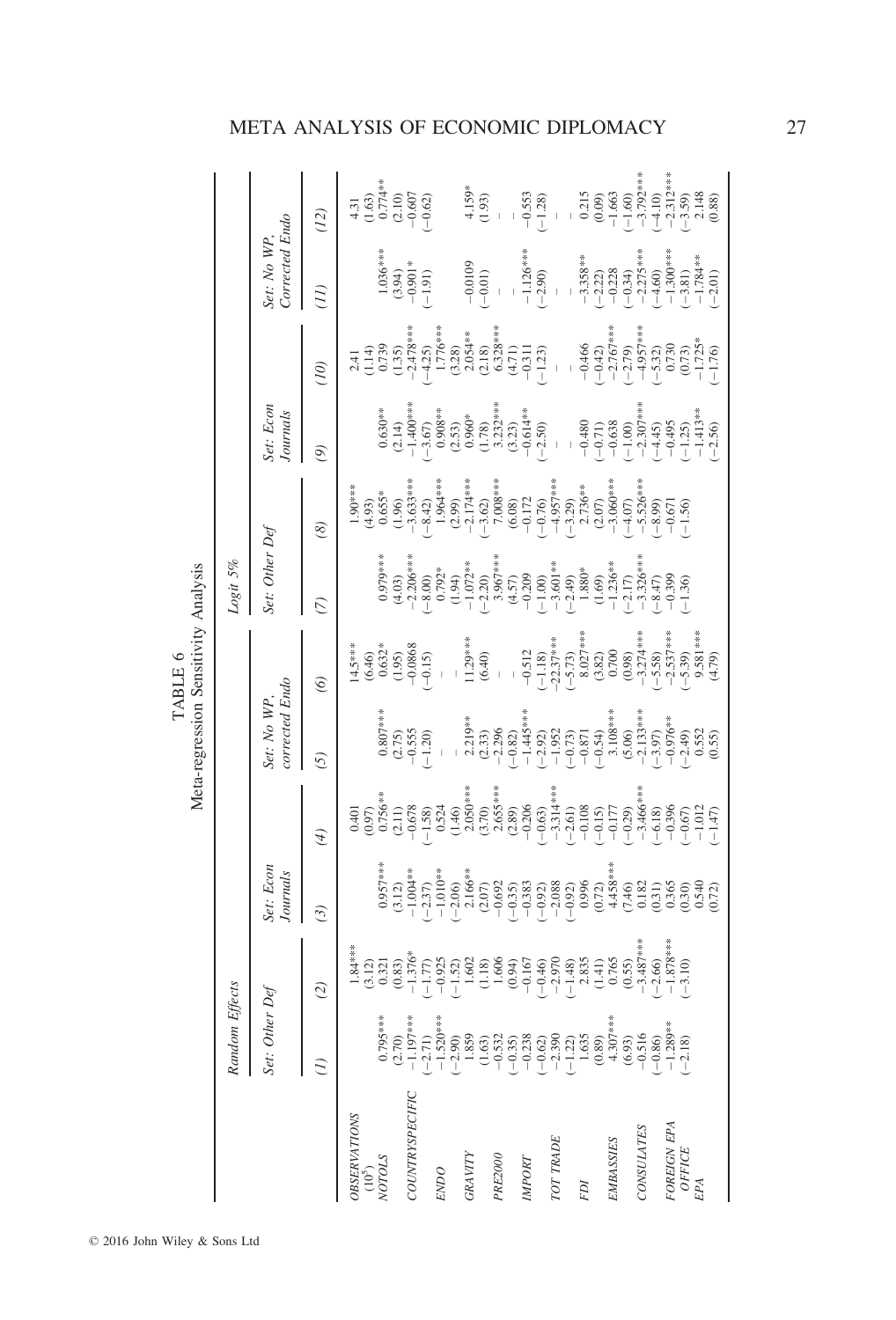|                                                                       |                                                                                                                                                                       |                                                                                                                         |                                                                                                  |                                                                                                                                             |                                                                                   | TABLE 6 Continued                                                            |                                                                                                                                |                                                                                                                                                                                                                                                                                                                                     |                                                                                                               |                                                                                          |                                                                                                                        |                                                                                                                                   |
|-----------------------------------------------------------------------|-----------------------------------------------------------------------------------------------------------------------------------------------------------------------|-------------------------------------------------------------------------------------------------------------------------|--------------------------------------------------------------------------------------------------|---------------------------------------------------------------------------------------------------------------------------------------------|-----------------------------------------------------------------------------------|------------------------------------------------------------------------------|--------------------------------------------------------------------------------------------------------------------------------|-------------------------------------------------------------------------------------------------------------------------------------------------------------------------------------------------------------------------------------------------------------------------------------------------------------------------------------|---------------------------------------------------------------------------------------------------------------|------------------------------------------------------------------------------------------|------------------------------------------------------------------------------------------------------------------------|-----------------------------------------------------------------------------------------------------------------------------------|
|                                                                       | Random Effects                                                                                                                                                        |                                                                                                                         |                                                                                                  |                                                                                                                                             |                                                                                   |                                                                              | Logit 5%                                                                                                                       |                                                                                                                                                                                                                                                                                                                                     |                                                                                                               |                                                                                          |                                                                                                                        |                                                                                                                                   |
|                                                                       | Set: Other                                                                                                                                                            | Рef                                                                                                                     | Set: Econ<br>Journals                                                                            |                                                                                                                                             | corrected Endo<br>Set: No WP,                                                     |                                                                              | Set: Other Def                                                                                                                 |                                                                                                                                                                                                                                                                                                                                     | Set: Econ<br>Journals                                                                                         |                                                                                          | Corrected Endo<br>Set: No WP,                                                                                          |                                                                                                                                   |
|                                                                       |                                                                                                                                                                       | $\widetilde{c}$                                                                                                         | $\overline{3}$                                                                                   | $\left( 4\right)$                                                                                                                           | (5)                                                                               | $\circ$                                                                      | $\overline{C}$                                                                                                                 | $\left( 8\right)$                                                                                                                                                                                                                                                                                                                   | $\widetilde{\Theta}$                                                                                          | (10)                                                                                     | (11)                                                                                                                   | (12)                                                                                                                              |
| IРД                                                                   |                                                                                                                                                                       |                                                                                                                         |                                                                                                  |                                                                                                                                             |                                                                                   |                                                                              |                                                                                                                                |                                                                                                                                                                                                                                                                                                                                     |                                                                                                               |                                                                                          |                                                                                                                        |                                                                                                                                   |
| <b>TRADE</b>                                                          |                                                                                                                                                                       |                                                                                                                         |                                                                                                  |                                                                                                                                             |                                                                                   |                                                                              |                                                                                                                                |                                                                                                                                                                                                                                                                                                                                     |                                                                                                               |                                                                                          |                                                                                                                        |                                                                                                                                   |
|                                                                       |                                                                                                                                                                       |                                                                                                                         |                                                                                                  |                                                                                                                                             |                                                                                   |                                                                              |                                                                                                                                |                                                                                                                                                                                                                                                                                                                                     |                                                                                                               |                                                                                          |                                                                                                                        |                                                                                                                                   |
| $\begin{array}{c} \textit{MISSION} \\ \textit{TATE VIST} \end{array}$ |                                                                                                                                                                       |                                                                                                                         |                                                                                                  |                                                                                                                                             |                                                                                   |                                                                              |                                                                                                                                |                                                                                                                                                                                                                                                                                                                                     |                                                                                                               |                                                                                          |                                                                                                                        |                                                                                                                                   |
|                                                                       |                                                                                                                                                                       |                                                                                                                         |                                                                                                  |                                                                                                                                             |                                                                                   |                                                                              |                                                                                                                                |                                                                                                                                                                                                                                                                                                                                     |                                                                                                               |                                                                                          |                                                                                                                        |                                                                                                                                   |
| <b>DIPLOMACY</b>                                                      | $-1.617$<br>$(-1.60)$<br>$(-1.471)$<br>$(-1.49)$<br>$(-1.49)$<br>$(-1.49)$<br>$(-1.49)$<br>$(-1.49)$<br>$(-1.49)$<br>$(-1.49)$<br>$(-1.49)$<br>$(-1.49)$<br>$(-1.49)$ | $-2.851***$<br>$(-2.72)$<br>$(-2.656**$<br>$-1.366***$<br>$(-2.53)$<br>$(-1.306)$<br>$(-0.68)$<br>$3.629**$<br>$(2.29)$ | $1.166$<br>$0.84$<br>$-2.623**$<br>$-2.623**$<br>$-112$<br>$0.93$<br>$1.759$<br>$1.759$<br>$425$ | $\begin{array}{c} - \\ 0.805 \\ (0.81) \\ (0.81) \\ -3.525^{***} \\ (-1.761^{**}) \\ (-0.35) \\ (1.761^{**}) \\ (2.21) \\ 2.52 \end{array}$ | 0.735<br>(0.41)<br>(0.40)<br>(0.86)<br>-4.33<br>-4.33<br>-4.79)<br>-4.79<br>-4.07 | 0.357<br>(0.35)<br>(0.35)<br>(0.35)<br>(-7.49)<br>(-4.00)<br>(-4.00)<br>(262 | $\begin{array}{r} -2.154**\\ (-3.9)\\ (-3.9)\\ -3.193**\\ (-8.06)\\ (-8.05)\\ (-6.25)\\ 2.887**\\ (-6.25)\\ 2.894 \end{array}$ | $\begin{array}{r} -5.409**\\ (-6.24)\\ -5.186***\\ -5.186***\\ (-8.30)\\ (-8.30)\\ (-7.62)\\ (-7.62)\\ (+4.41)\\ (+4.41)\\ (-7.62)\\ (-7.62)\\ (-7.62)\\ (-8.30)\\ (-9.62)\\ (-1.41)\\ (-1.41)\\ (-1.41)\\ (-1.41)\\ (-1.41)\\ (-1.41)\\ (-1.41)\\ (-1.41)\\ (-1.41)\\ (-1.41)\\ (-1.41)\\ (-1.41)\\ (-1.41)\\ (-1.41)\\ (-1.41)\\$ | $0.615$<br>$0.615$<br>$0.48$<br>$-2.52$<br>$-4.595$<br>$-4.595$<br>$-5.00$<br>$-5.045$<br>$-5.048$<br>$-5.48$ | $-0.311$<br>$-0.19$<br>$-4.551***$<br>$-4.501***$<br>$-7.241***$<br>$-0.279$<br>$-0.279$ | 0.132<br>$(0.08)$<br>$(0.08)$<br>$(-0.59)$<br>$(-0.59)$<br>$(-4.47)$<br>$-2.330**$<br>$-4.7$<br>$-1.863*$<br>$-1.863*$ | $-0.0533$<br>$(-0.03)$<br>$-0.288$<br>$(-0.18)$<br>$-3.691$<br>$+8.091$<br>$-1.740$<br>$-1.740$<br>$-1.740$<br>$-1.73$<br>$-0.73$ |
| CONSTANT                                                              |                                                                                                                                                                       |                                                                                                                         |                                                                                                  |                                                                                                                                             |                                                                                   |                                                                              |                                                                                                                                |                                                                                                                                                                                                                                                                                                                                     |                                                                                                               |                                                                                          |                                                                                                                        |                                                                                                                                   |
|                                                                       |                                                                                                                                                                       |                                                                                                                         |                                                                                                  |                                                                                                                                             |                                                                                   |                                                                              |                                                                                                                                |                                                                                                                                                                                                                                                                                                                                     |                                                                                                               |                                                                                          |                                                                                                                        |                                                                                                                                   |
| <b>Jumber</b> of                                                      |                                                                                                                                                                       |                                                                                                                         |                                                                                                  |                                                                                                                                             |                                                                                   |                                                                              |                                                                                                                                |                                                                                                                                                                                                                                                                                                                                     |                                                                                                               |                                                                                          |                                                                                                                        |                                                                                                                                   |
| estimates<br>Number of studies<br>-seudo $\mathbb{R}^2$               | 27                                                                                                                                                                    | 26                                                                                                                      | $\overline{c}$                                                                                   | $\frac{8}{2}$                                                                                                                               | $\overline{15}$                                                                   | $^{13}$                                                                      | $\frac{27}{0.25}$                                                                                                              | $\frac{26}{0.29}$                                                                                                                                                                                                                                                                                                                   | 0.26                                                                                                          | 0.26<br>$\frac{8}{2}$                                                                    | $\frac{15}{0.16}$                                                                                                      | $\frac{13}{0.21}$                                                                                                                 |
| Notes:                                                                |                                                                                                                                                                       |                                                                                                                         |                                                                                                  |                                                                                                                                             |                                                                                   |                                                                              |                                                                                                                                |                                                                                                                                                                                                                                                                                                                                     |                                                                                                               |                                                                                          |                                                                                                                        |                                                                                                                                   |

| c      |  |
|--------|--|
| ٦<br>ч |  |

(i) t-Statistics in parentheses.

(ii) \* $p < 0.10$ , \*\* $p < 0.05$ , \*\*\* $p < 0.01$ .

© 2016 John Wiley & Sons Ltd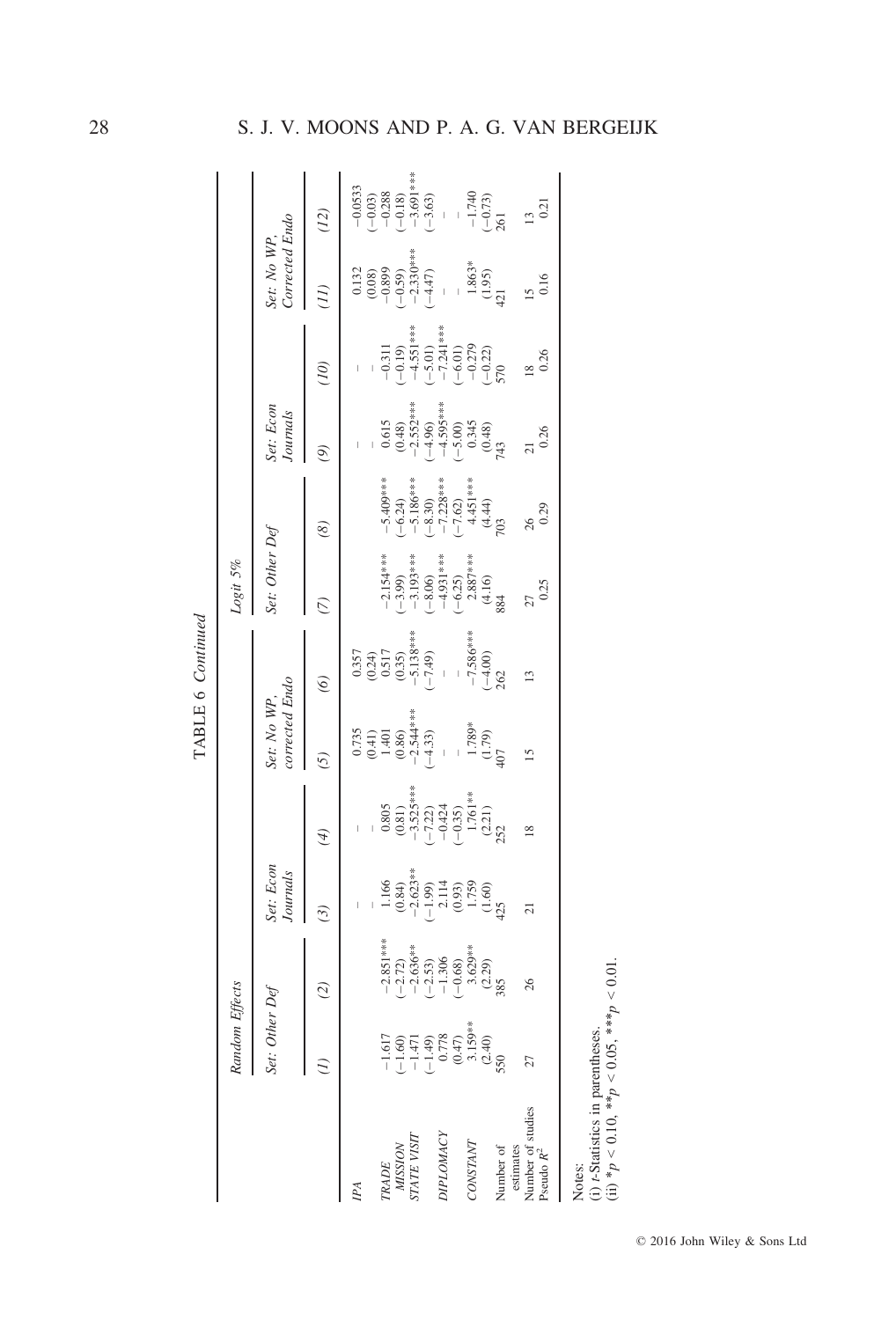in an emerging research field. Here, our conclusion is simply that the effect of economic diplomacy on FDI should be subject to further investigation to reduce the variance between study results.

As to the differences that are analytically relevant, we note the lower and less significant t-values for the base line using the subsample of primary papers published in peer-reviewed economics journals. In this multidisciplinary field, the implication is that the economic profession is less convinced of the significance of economic diplomacy. This is also reflected in the results for the subsample without working papers (economics tends to focus on published peer-reviewed articles) and papers that do not address causality (correction for causality is a common requirement in economics). The earlier reported higher meta-significance is thus partly driven by working paper publications and publications in other research fields than economics (predominantly international relations). From this same analysis on subsamples, we learn that the economics papers are more likely to produce positive and significant *t*-statistics when a gravity model  $(GRAVITY = 1)$  is used.

This sensitivity analysis shows that it is rewarding to take into account several subsamples in a meta-analysis, especially when the research topic is interdisciplinary.<sup>15</sup> Although it is common practise in meta-analysis to analyse all available papers that address the same research question if metrics are comparable (or can be made comparable as a group), it in this case proves to be rewarding to also investigate subsamples of primary studies because best practices differ between the different scientific disciplines.

#### 6. CONCLUDING REMARKS

This paper investigated whether economic diplomacy has a significant effect on trade and investment flows and what the sign of that relationship is. Due to the heterogeneity of specifications and the occurrence of substandard reporting in the primary studies, we resort to the analysis of t-statistics. Analysing 627 t-statistics of 32 primary studies in the aggregate, we conclude that the bivariate evidence supports a positive and significant effect of economic diplomacy with the exception of state visits (Table 3). Our meta-regression analysis (Table 4) points towards more heterogeneity in the significance of economic diplomacy coefficients and highlights the importance of research design and other characteristics of the primary studies. In particular, we find that primary studies that study only one source country are less likely to report significant positive effects and that studies that use a variable that lumps embassies and consulates(-general) into one indicator miss that these instruments differ significantly and should thus be included as separate instruments in future research.

We also perform a logit analysis of reported discrete significance levels (not, 5 and 1 per cent) increasing our sample to 963 observations (Table 5) that by and large supports the findings on the smaller sample demonstrating robustness with respect to sample, methodology and significance variant. The logit analysis differs in two respects: studies published before 2000 are more likely to report significant coefficients and significant results, and studies that use FDI are more likely to report positive and significant impact of economic diplomacy (research on the influence of economic diplomacy of FDI is scarce: only 54 of 963 regressions deal with the effect of economic diplomacy on FDI flows, providing a clear indication that future research should deal with this issue). This approach loses information on the magnitude of the

<sup>&</sup>lt;sup>15</sup> We thank the referees of this journal for insisting on doing the analysis for the different subsamples.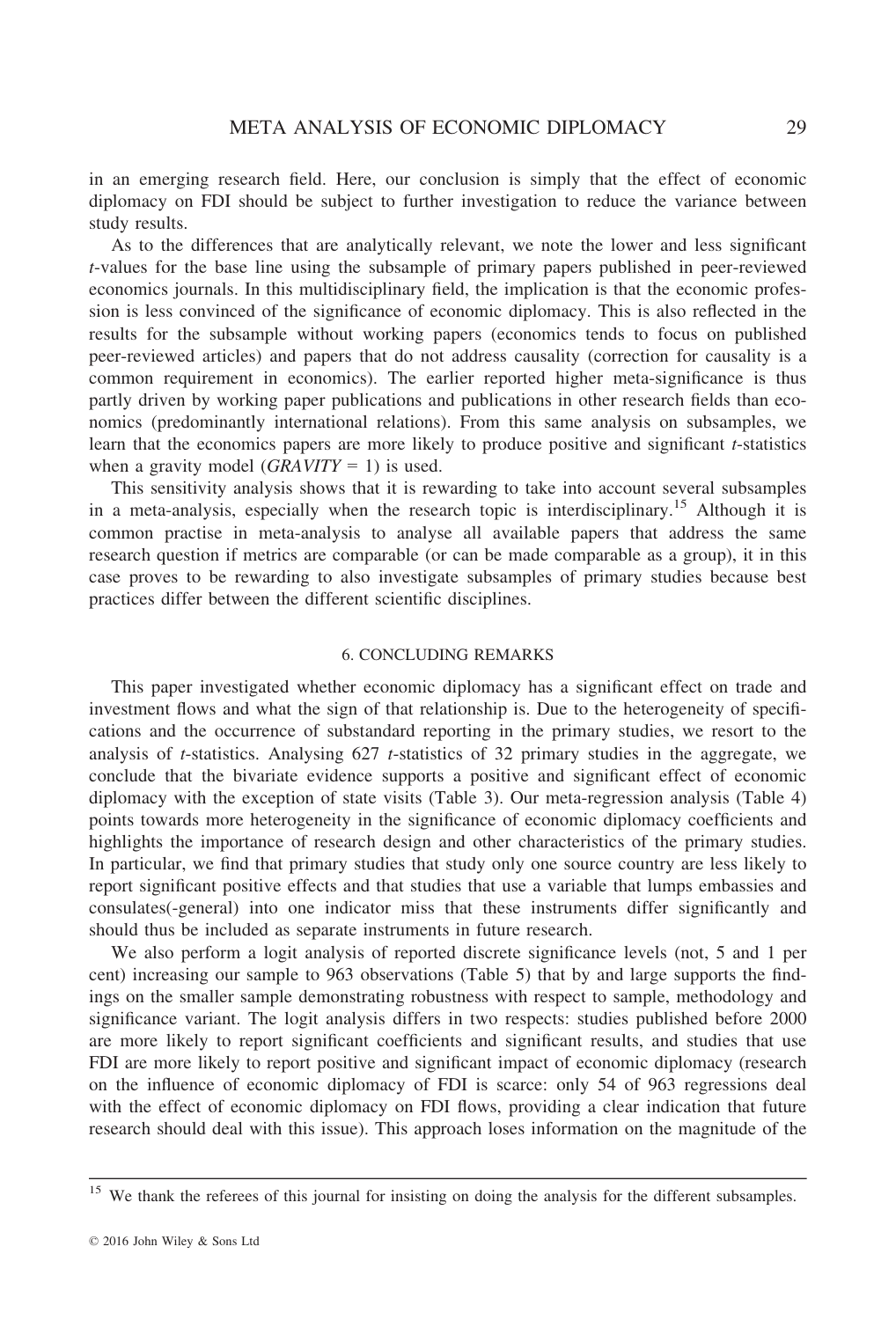t-value, but it enlarges our sample and thus also gains information. Our econometric analyses show that reported effects of economic diplomacy on trade and investment in individual studies are sensitive to model specification and that this is true in the large and the small sample and independent of the estimation technique. This analysis also reveals that there is a difference in the reported significance of economic diplomacy coefficients between research fields and published versus working papers, even after correcting for study characteristics.

The fact that we see statistically significant and economically meaningful positive coefficients for economic diplomacy does not mean that the instrument is efficient. This would demand more in depth knowledge of its benefits and costs. Also from this perspective, there is a clear need for improving the availability of data, for increasing the country coverage of the data and for better and more comprehensive reporting of findings and basic statistics.

#### **REFERENCES**

(Primary studies in the meta-analysis data-set are marked by \*)

- Afman, E. R. and M. Maurel (2010), 'Diplomatic Relations and Trade Reorientation in Transition Countries', in P. A. G. van Bergeijk and S. Brakman (eds.), The Gravity Model in International Trade: Advances and Applications (Cambridge: Cambridge University Press), 278–95.\*
- Alvarez, R. E. (2004), 'Sources of Export Success in Small- and Medium-Sized Enterprises: The Impact of Public Programs', International Business Review, 13, 3, 383–400.
- Bayne, N. and S. Woolcock (2003), The New Economic Diplomacy: Decision Making and Negation in International Economic Relations (Aldershot: Ashgate).
- Bernard, A. and J. B. Jensen (2004), 'Why Some Firms Export', Review of Economics and Statistics, 86, 2, 561–9.
- Biglaiser, G. and K. DeRouen Jr (2007), 'Following the Flag: Troop Deployment and US Foreign Direct Investment', International Studies Quarterly, 51, 4, 835–54.\*
- Bobonis, G. J. and H. J. Shatz (2007), 'Agglomeration, Adjustment, and State Policies in the Location of Foreign Direct Investment in the United States', The Review of Economics and Statistics, 89, 1, 30–43.\*
- Bradburn, J. M., J. J. Deeks and D. G. Altman (1998), 'Metan A Command for Meta-analysis in Stata', The Stata Technical Bulletin, STB, 44, 1, 4–15.
- Ciuriak, D. and S. Kinjo (2006), 'The Role of Embassies and Consulates in Promoting Trade: Does Economic Freedom in the Host Economy Matter?', in J. M. Curtis and D. Ciuriak (eds.), Trade Policy Research 2005. Available at:<http://ssrn.com/abstract=1549324> (accessed 10 January 2014).\*
- Creusen, H. and A. Lejour (2011), 'Uncertainty and the Export Decisions of Dutch Firms', discussion paper 183 (The Hague: CPB).\*
- Creusen, H. and A. Lejour (2013), 'Market Entry and Economic Diplomacy', Applied Economics Letters, 20, 5, 504–7.
- Disdier, A.-C. and K. Head (2008), 'The Puzzling Persistence of the Distance Effect on Bilateral Trade', The Review of Economics and Statistics, 90, 1, 37–48.
- Djankov, S. and P. Murrell (2002), 'Enterprise Restructuring in Transition: A Quantitative Survey', Journal of Economic Literature, 40, 3, 739–92.
- Dupraz, Y. (2013), 'Using Weights in Stata', Available at: [http://www.parisschoolofeconomics.eu/docs/](http://www.parisschoolofeconomics.eu/docs/dupraz-yannick/using-weights-in-stata(1).pdf) [dupraz-yannick/using-weights-in-stata\(1\).pdf](http://www.parisschoolofeconomics.eu/docs/dupraz-yannick/using-weights-in-stata(1).pdf) (accessed at 14 January 2014).
- Ferguson, S. and R. Forslid (2011), 'The Heterogeneous Effects of Trade Facilitation: Theory and Evidence', European Trade Study Group Conference Paper (Copenhagen: 2011 ETSG conference).\*
- Francis, J. and C. Collins-Dodd (2004), 'Impact of Export Promotion Programs on Firm Competencies, Strategies and Performance: The Case of Canadian High-technology SMEs', International Marketing Review, 21, 4/5, 474–95.
- Gencturk, E. and M. Kotabe (2001), 'The Effect of Export Assistance Program Usage on Export Performance: A Contingency Explanation', Journal of International Marketing, 9, 2, 51–72.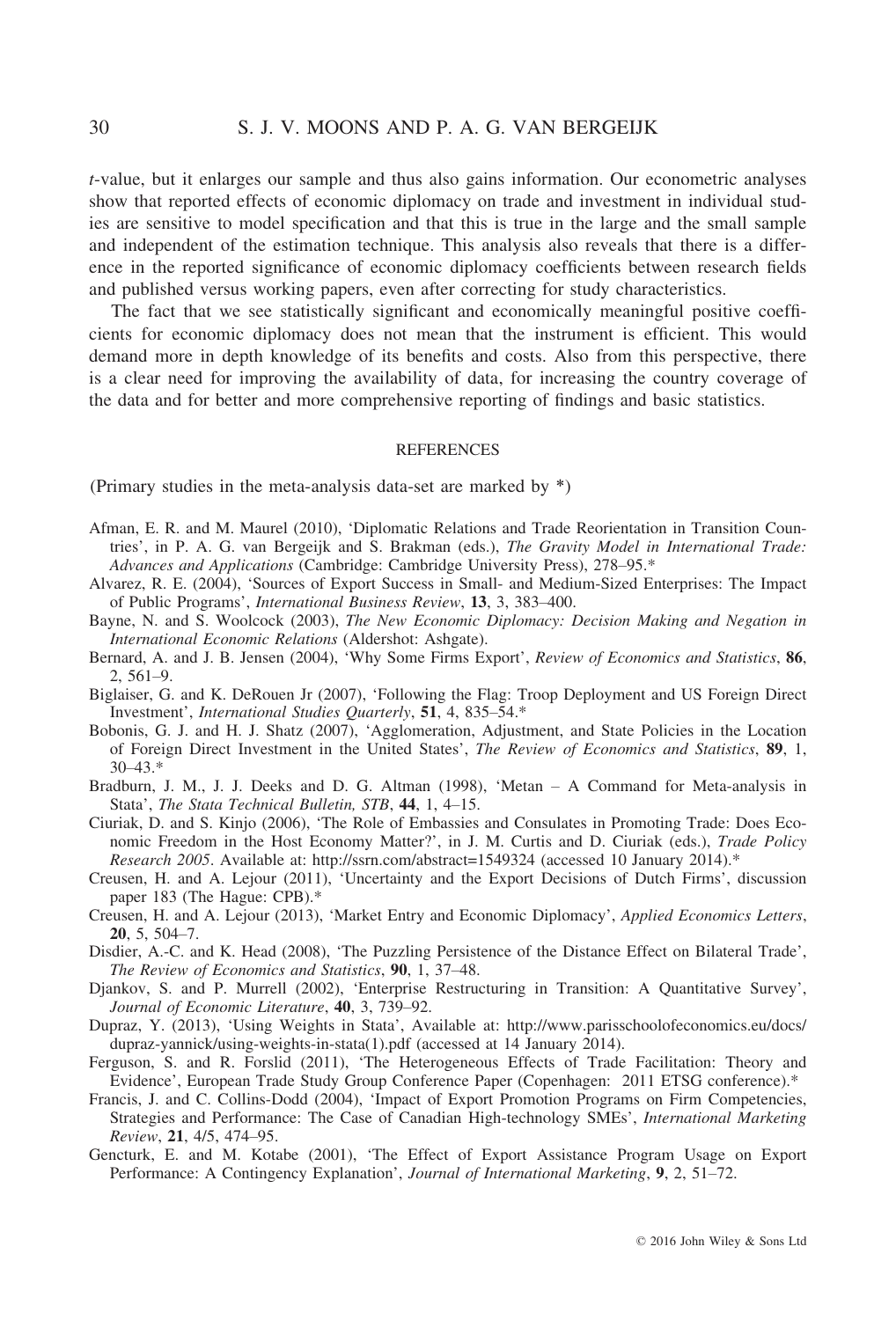- Gil, S., R. Llorca and J. A. Martinez-Serrano (2008), 'Measuring the Impact of Regional Export Promotion: The Spanish Case', *Papers in Regional Science*, 87, 1, 139–47.\*
- Gil-Pareja, S., R. Llorca-Vivero and J. A. Martinez-Serrano (2007), 'The Impact of Embassies and Consulates on Tourism', Tourism Management, 28, 3, 355–60.\*
- Gil-Pareja, S., R. Llorca-Vivero, J. A. Martinez-Serrano and F. R. Silvente (2011), Regional Export Promotion Offices and Trade Margins, 1993–2008 (Valencia, Spain: Spanish Regions, University of Valencia). Available at: [https://editorialexpress.com/cgi-bin/conference/download.cgi?db\\_name=](https://editorialexpress.com/cgi-bin/conference/download.cgi?db_name=MWITFall2011&paper_id=65) [MWITFall2011&paper\\_id=65](https://editorialexpress.com/cgi-bin/conference/download.cgi?db_name=MWITFall2011&paper_id=65) (accessed 11 October 2012).\*
- Görg, H. and E. Strobl (2001), 'Multinational Companies and Productivity Spill-overs: A Meta-analysis with a Test for Publication Bias', Economic Journal, 111, 475, 723-39.
- Greenwald, B. and J. E. Stiglitz (1986), 'Externalities in Economies with Imperfect Information and Incomplete Markets', Quarterly Journal of Economics, 101, 2, 229–64.
- Hajakawa, K., H.-H. Lee and D. Park (2010), 'Do Export Promotion Agencies Increase Exports?', IDE Discussion Paper 313 (Wakaba: Institute of Developing Economies).\*
- Harding, T. and B. S. Javorcik (2007), 'Developing Economies and International Investors: Do Investment Promotion Agencies Bring them Together?', Policy Research Working Papers 4339 (Washington, DC: World Bank). Available at:<https://openknowledge.worldbank.org/handle/10986/7289> License: CC BY 3.0 Unported (accessed 24 January 2014).\*
- Harris, R. and Q. C. Li (2005), Review of Literature: The Role of International Trade and Investment in Business Growth and Development (London: DTI).
- Hausmann, R. and D. Rodrik (2003), 'Economic Development as Self Discovery', Journal of Development Economics, 72, 2, 603–33.
- Havranek, T. and Z. Irsova (2010), 'Meta-analysis of Intra-industry FDI Spillovers: Updated Evidence', Czech Journal of Economics and Finance, 60, 2, 151–74.
- Head, K. and J. Ries (2006), 'Do Trade Missions Increase Trade?', Sauder School of Business Working Paper Series (Vancouver: University of Britisch Columbia).\*
- Hedges, L. V. and J. L. Vevea (1998), 'Fixed-and Random-effects Models in Meta-Analysis', Psychological Methods, 3, 4, 486–504.
- Hogan, P. (1991), 'Some Institutional Aspects of Export Promotion in Developing Countries', in P. Hogan, D. Keesing and A. Singer (eds.), The Role of Support Services in Expanding Manufactured Exports in Developing Countries (Washington, DC: EDI, World Bank), 39–56.
- Kang, K. (2011), 'Overseas Network of Export Promotion Agency and Export Performance: The Korean Case', Contemporary Economic Policy, 29, 2, 274–83.\*
- Keesing, D. B. and A. Singer (1991), 'Assisting Manufactured Exports Through Services: New Methods and Improve Policies', in P. Hogan, D. Keesing and A. Singer (eds.), The Role of Support Services in Expanding Manufactured Exports in Developing Countries (Washington, DC: Economic Development Institute, World Bank), 19–38.
- Keshk, O. M. G., B. M. Pollins and R. Reuveny (2004), 'Trade Still Follows the Flag: The Primacy of Politics in a Simultaneous Model of Interdependence and Armed Conflict', Journal of Politics, 66, 4, 1155–79.
- Kowalski, P., M. Buge, M. Sztajerowska and M. Egeland (2013), 'State-owned Enterprises: Trade Effects and Policy Implications', OECD Trade Policy Papers, No. 147, (Paris: OECD Publishing).
- Lazzaroni, S. and P. A. G. van Bergeijk (2015), 'Macroeconomics of Natural Disasters: Strengths and Weaknesses of Meta-analysis and Review of Literature', Risk Analysis, 35, 6, 1050–72.
- Lederman, D., M. Olarreaga and L. Lucy Payton (2006), 'Export Promotion Agencies: What Works and What Doesn't?', World Bank Policy Research Working Paper 4044 (Washington, DC: World Bank).\*
- Lederman, D., M. Olarreaga and L. Lucy Payton (2010), 'Export Promotion Agencies: Do They Work?', Journal of Development Economics, 91, 2, 257–65.\*
- Lee, D. and D. Hudson (2004), 'The Old and New Significance of Political Economy in Diplomacy', Review of International Studies, 30, 3, 343–60.
- Ljungwall, C. and P. G. Tingvall (2008), 'Is China Different? A Meta Analysis of the Effect of Foreign Direct Investment on Domestic Firms', Working Paper 2 (Stockholm: Stockholm School of economics).
- Mebratie, A. D. and P. A. van Bergeijk (2011), 'Firm Heterogeneity and Development: A Meta-analysis of FDI Productivity Spill-overs', Journal of International Trade & Economic Development, 22, 1, 52–70.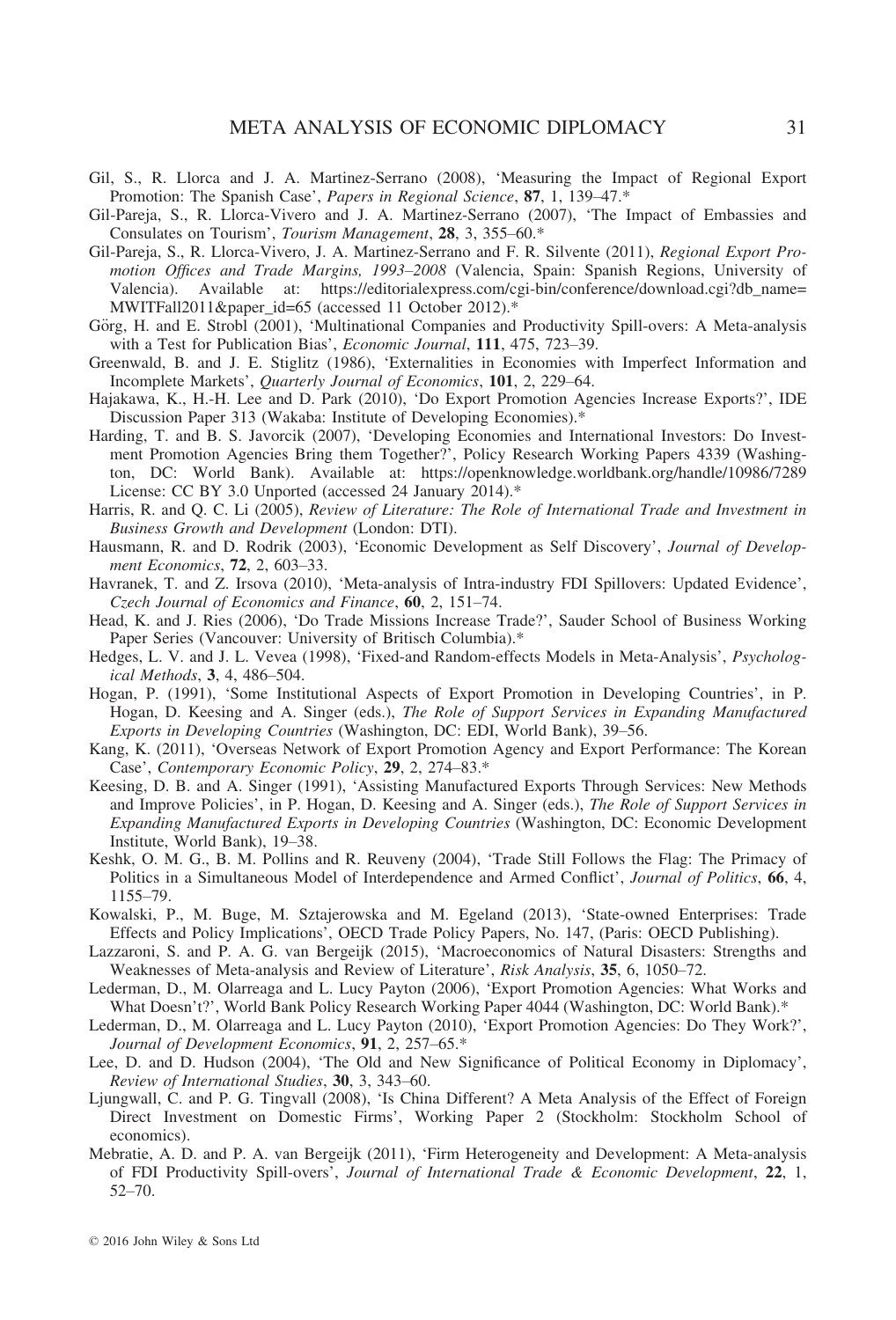- Mebratie, A. D. and P. A. van Bergeijk (2013), 'Firm Heterogeneity and Development: A Meta-analysis of FDI Productivity Spillovers', The Journal of International Trade & Economic Development, 22, 1, 53–74.
- Meyer, K. E. and E. Sinani (2009), 'When and Where Does Foreign Direct Investment Generate Positive Spill Overs? A Meta-analysis', Journal of International Business Studies, 40, 7, 1075–94.
- Moons, S. (2012), 'What are the Effects of Economic Diplomacy on the Margins of Trade?', International Journal of Diplomacy and Economy, 1, 2, 147–62.
- Morriset, J. (2003), 'Does a Country Need a Promotion Agency to Attract Foreign Direct Investment? A Small Analytical Model Applied to 58 Countries', Research Working Paper 3028 (Washington, DC: World Bank).\*
- Newbold, P. (1995), Statistics for Business and Economics, 4th edn (Englewood Cliffs, NJ: Prentice-Hall).
- Nigh, D. (1985), 'The Effect of Political Events on Unites States Direct Foreign Investment: A Pooled Time-series Cross-sectional Analysis', *Journal of International Business Studies*, **16**, 1, 1–17.\*
- Nitsch, V. (2007), 'State Visits and International Trade', World Economy, 30, 4, 1797–816.\*
- Okano Heijmans, M. (2011), 'Conceptualizing Economic Diplomacy: Crossroads of International Relations, Economics, IPE, and Diplomatic Studies', The Hague Journal of Diplomacy, 6, 1–2, 7–36.
- Polachek, S. (1997), 'Why Democracies Cooperate More and Fight Less: The Relationship Between International Trade and Cooperation', Review of International Economics, 5, 3, 295–309.\*
- Polachek, S., C. Seiglie and J. Xiang (2007), 'The Impact of Foreign Direct Investment on International Conflict', Defence and Peace Economics, 18, 5, 415–29.\*
- Pollins, B. M. (1989a), 'Does Trade Still Follow the Flag?', American Political Science Review, 83, 2, 465–80.
- Pollins, B. M. (1989b), 'Conflict, Cooperation and Commerce', American Journal of Political Science, 33, 3, 737–61.\*
- Rangan, S. and R. Z. Lawrence (1999), 'Search and Deliberation in International Exchange: Learning from Multinational Trade About Lags, Distance Effects, and Home Bias', Working Paper 7012 (Cambridge, MA: National Bureau of Economic Research).
- Rauch, J. E. (1996), 'Trade and Search: Social Capital, Sogo Shosha and Spill Overs', Working Paper 5618 (Cambridge, MA: National Bureau of Economic Research).
- Reuveny, R. and H. Kang (1998), 'Bilateral Trade and Political Conflict/Cooperation: Do Goods Matter?', Journal of Peace Research, 35, 5, 581–602.
- Rose, A. K. (2007), 'The Foreign Service and Foreign Trade: Embassies as Export Promotion', The World Economy, 30, 1, 22–238.\*
- Rose, A. K. and T. D. Stanley (2005), 'A Meta-analysis of the Effect of Common Currencies on International Trade', Journal of Economic Surveys, 19, 3, 347–65.
- Saner, R. and L. Yiu (2003), 'International Economic Diplomacy: Mutations in Post-modern Times', Discussion Papers in Diplomacy, 84, 1-41 (The Hague: Clingendael).
- Segura-Cayuela, R. and J. M. Vilarrubia (2008), 'The Effects of Foreign Service on Trade Volumes and Trade Partners' Working Paper 0808 (Madrid: Banco de Españna).\*
- Seringhaus, F. and G. Botschen (1991), 'Cross-national Comparison of Export Promotion Services: The Views of Canadian and Austrian Companies', Journal of International Business Studies, 22, 1, 115–33.
- Seringhaus, F. H. R. and P. J. Rosson (1998), 'Management and Performance of International Trade Fair Exhibitors: Government Stands vs. Independent Stands', International Marketing Review, 15, 5, 398–412.
- Shamsuddoha, A. K. and M. Yunus Ali (2006), 'Mediated Effects of Export Promotion Programs on Firm Export Performance', Asia Pacific Journal of Marketing and Logistics, 18, 2, 93–110.
- Stanley, T. D. (2001), 'Wheat From Chaff: Meta-analysis as Quantitative Literature Review', Journal of Economic Perspectives, 15, 3, 131–50.
- Stanley, T. D. and H. Docouliagos (2012), Meta-regression Analysis in Economics and Business (New York: Routledge).
- Summary, R. M. (1989), 'A Political-economic Model of US Bilateral Trade', Review of Economics and Statistics, 71, 1, 179–82.\*
- van Bergeijk, P. A. and S. Brakman (eds.) (2010), The Gravity Model in International Trade: Advances and Applications (Cambridge: Cambridge University Press).